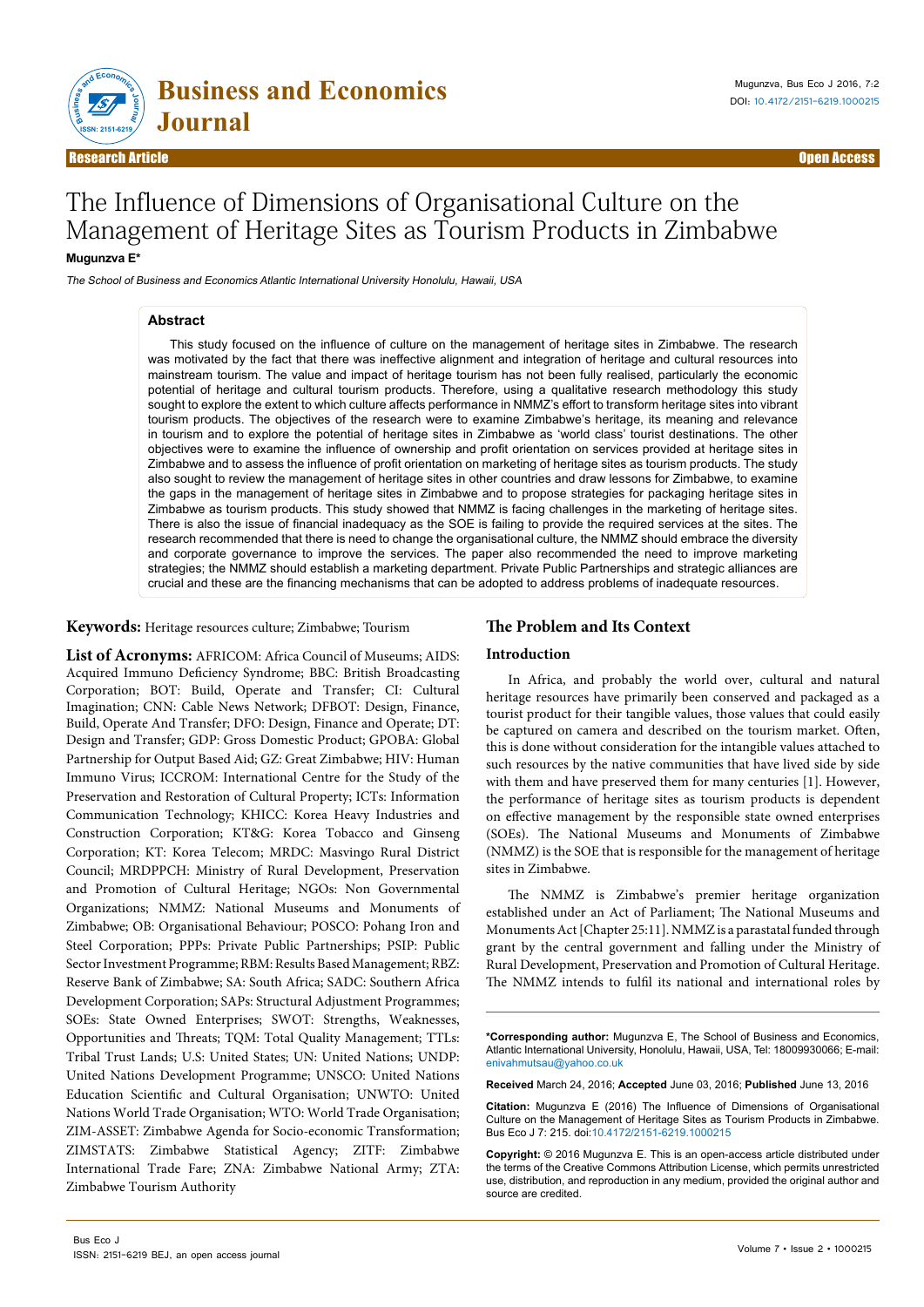working in partnership with public, private and non-governmental sectors. These partnerships strengthen the organization and ensure more efficient and effective delivery of services.

The funding of the NMMZ is principally in the form of Recurrent and Capital Public Sector Investment Programme (PSIP). The organisation generates its own resources principally from the entrance fees to sites and Museums. Further resources are generated through the sale of publications, consultancy fees, filming, accommodation and auditorium hire and investments. Donors also fund special projects, which make contribute significantly towards the achievement of the national objectives. The donors include The Government of France, Ms Zimbabwe, The Belt Trust, New Zealand Aid and the Government of Germany, NMMZ is open to strategic alliances.

However, it seems as if Zimbabwe has limitations in terms of packaging heritage sites as tourism products and one could put the blame on the institution that is responsible for managing the sites. Additionally, effective performance has been a thorn in the flesh for many countries around the world and organisational culture seems to be derailing sound performance and customer satisfaction in the SOEs [2]. Burman and Evans believed that lack of effectiveness in the SOEs could be inherent in their organisational culture. This study aims to explore the extent to which organisational cultural factors like time orientation, profit orientation, and ownership orientation influences performance of NMMZ, whose theme is to "built heritage promoting cultural tourism in its diversity".

This chapter presents the background to the problem, statement of the problem, research objectives, and research questions. Focus is also on significance of the study, delimitation of the study, theoretical and conceptual frameworks, research limitations, research methodology and definition of key terms.

# **Background to the problem**

According to McKercher and Du Cross [3], the term heritage tourism is subject to much confusion and varied interpretation. Heritage tourism is often viewed as being synonymous with cultural tourism, historical tourism, arts tourism, nature tourism or attractionsrelated tourism. A review of the literature on heritage tourism suggests that a large proportion of the studies focus on tangible or built heritage, for example historic sites, public arts, monuments, museums, natural attractions, and archaeological sites [1,3,4]. In Zimbabwe, a SOE (NMMZ) is responsible for heritage tourism sites in Zimbabwe. SOEs are organisations, which are wholly owned by the government. They are the economic enablers which delivers the requisite economic and social infrastructure and services by that drives the country's socio-economic development which ultimately results in the improved general welfare of all citizens [5]. The SOEs have a potential to contribute about 40% of the Zimbabwe's Gross Domestic Product (GDP) hence the importance in the maximisation of their performance [5].

In most developing countries, the government through SOEs plays an active role in the provision of goods and services. However, Rondinelli points out that, in many countries, there are doubts about the ability of SOEs to contribute to development. There is evidence that many public enterprises are not enhancing SC performance and they are loss-makers rather than revenue generators. For instance, In China, the government committed \$11 billion to SOEs during the 1990s but output grew by less than 3% [6]. Schlettwein [7] highlighted that, in Namibia, SOEs contribute 0.7% to government revenue against an injection equal to 9% of total government expenditure. Findings by

Woetzel [6] and Schlettwein [7] seem to show that despite the injection of financial resources in SOEs, the institutions were not efficient and effective as indicated by low output growth and low contributions to government revenue.

Burman and Evans believe that the lack of effectiveness in performance in the SOEs is rooted in the 'culture' in these government owned and controlled organisations. Islam and Michael [8] support this view and argue that SOEs have been regarded as organisations which belong to nobody, with no defined structures and responsibilities and which did not recognize the importance of effective performance.

Schein [9] defines organisational culture as a pattern of shared basic assumptions, values and beliefs that help individuals understand organisational functioning and thus provide them with norms for behaviours in the organisation. Ravasi and Schultz [10] also state that organizational culture is a set of shared mental assumptions that guide interpretation and action in organizations by defining appropriate behaviour for various situations.

This study focused on NMMZ, a SOE believed to be underperforming, with inadequacies in performance and a heavy dependence on the fiscus. Along similar lines, Nyoni [5] described the SOEs as the missing link in the country's economic turnaround as they have become perennial loss makers. Many parastatals have continued to impose a significant burden on the fiscus, a position which has undermined the quick turnaround of the economy [11]. According to RBZ [11], organisational culture could be blamed for poor supply chain performance in SOEs. The Zimbabwe Independent reported that delays (time orientation) within the public procurement system are slowing down various public entity projects. Additionally, Mafumbe [12] pointed out that four SOEs made a combined loss of \$40.9 million during the first six months to June 2010. This is substantial especially for a country with an annual GDP averaging \$10 billion. It would appear that SOEs have and continue to put up a disappointing performance in terms of efficiency, and profitability to support and facilitate the expansion of economic growth.

In light of the preceding background, this study examined the influence of organisational cultural dimensions on the performance of heritage sites in Zimbabwe as tourism products. Zimbabwe has five world heritage sites, among the many heritage sites, which are important. The effective management of the sites could boost tourism revenue inflows.

# **Statement of the problem**

The culture in most of the heritage sites was that they receive budgets from government for the conservation of the sites. This has become unsustainable as governments no longer have funds to look after these monuments and management is now forced to thick outside the box on ways to survive. Tourism has become the seemingly easy option for them but there is a lot to be done to make these sites attractive to tourists. There is need to transform them from the existing culture of dependency to a business orientation of innovation and marketability. It seems as if there is ineffective alignment and integration of heritage and cultural resources into mainstream tourism and a recurring challenge is that heritage and cultural tourism products are underrepresented in marketing as tourist destinations. The value and impact of heritage tourism has not been fully realised, particularly the economic potential of heritage and cultural tourism products. Therefore, using a qualitative research methodology this study sought to explore the extent to which culture affects performance in NMMZ's effort to transform heritage sites into vibrant tourism products.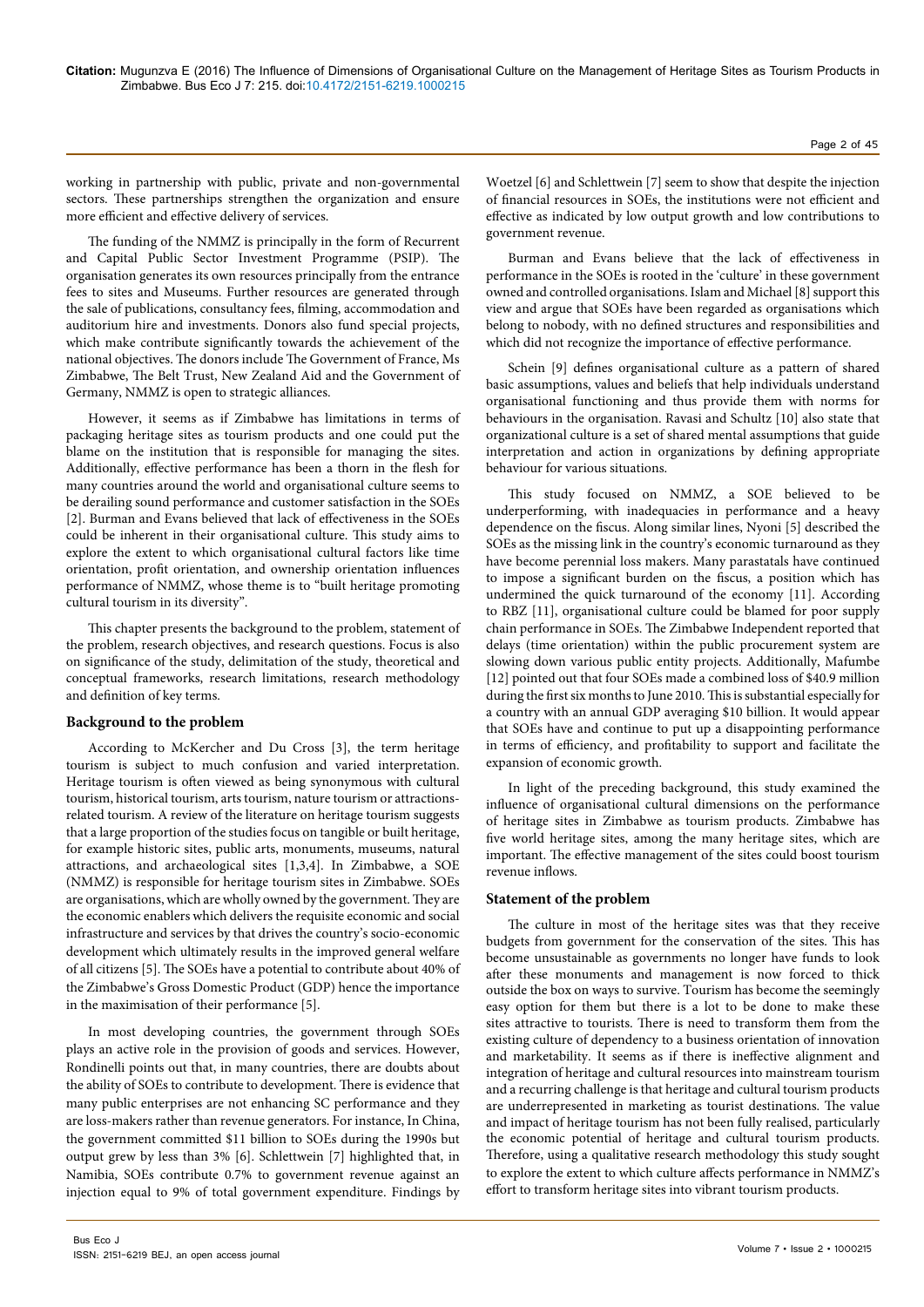#### Page 3 of 45

# **Research objectives**

The main objective of the study was to explore the influence of dimensions of organisational culture like ownership and profit orientation on the performance of heritage sites as tourism products in Zimbabwe. The specific objectives were:

- To examine Zimbabwe's heritage, its meaning and relevance in tourism;
- To explore the potential of heritage sites in Zimbabwe as 'world class' tourist destinations;
- To examine the influence of ownership and profit orientation on services provided at heritage sites in Zimbabwe;
- To assess the influence of profit orientation on marketing of heritage sites as tourism products;
- To review the management of heritage sites in other countries and draw lessons for Zimbabwe;
- To examine the gaps in the management of heritage sites in Zimbabwe; and
- To propose strategies for packaging heritage sites in Zimbabwe as tourism products.

# **Research questions**

- What is Zimbabwe's heritage, its meaning and relevance in tourism?
- What is the potential of heritage sites in Zimbabwe as 'world class' tourist destinations?
- To what extent does ownership orientation have an impact on services provided at heritage sites in Zimbabwe?
- What is the influence of profit orientation on marketing of heritage sites as tourism products?
- How are other countries managing to derive maximum benefits from their heritage sites?
- What challenges are faced in the management of heritage sites as tourism products in Zimbabwe?
- What are the possible strategies for packaging heritage sites in Zimbabwe as tourism products?

# **Significance of the study**

In Zimbabwe, there seems to be little research on organizational culture and its influence on supply chain performance in SOEs, especially the NMMZ. This study aimed to examine the influence ownership and profit orientation on the management of heritage sites as tourism products by the NMMZ. It seems as if the influence of organisational culture on supply chain performance in the NMMZ has never been explored. Accordingly, this research sought to contribute to the body of knowledge by analysing whether organisational culture influences the performance of supply chain in SOEs in Zimbabwe. More so, while studies relating to organisational culture has being going on for about sixty years, supply chain management is relatively new as a discipline and studies that relate to both organisational culture and supply chain management are limited to the impact of organisational on supply chain integration. Some dimensions of organisational culture seem to resonate with some metrics of supply chain performance. However, there seems to be a gap in the theory

that attempts to explain any influence of one construct over the other. Hence, this study attempted to explore the influence of dimensions of organisational culture on supply chain performance in NMMZ. In doing so, it is envisaged that there would be contribution to the theory as well as practice.

#### **Delimitation of the study**

This study focused on the influence of dimensions of organisational culture like profit orientation, time orientation and ownership orientation on the performance of NMMZ. The researcher collected information from the management and employees, and clients (visitors to heritage sites) of NMMZ. The researcher used purposive sampling to select participants believed to be good prospects for required data.

# **Theoretical and conceptual frameworks**

**Theoretical frameworks:** A theoretical framework is a researcher's plan or map. When one wants to travel to a destination he or she is not familiar with, there is a need to seek as much knowledge is possible about the area and bets travel option. There is the use of 'previous travellers' experiences and documented accounts of their journeys. Through interacting with seasoned and previous travellers, one also obtains the tips on how to survive in the unfamiliar territory. Just like a traveller, a researcher would be on a journey to discover new knowledge. However, the area of study would have been subjected to research before and the gurus would have documented their findings in the form of theories. A new researcher must examine these theories so that he or she gains adequate knowledge about the subject area. Consideration of the relevant theories helps one to address simple research questions and indentify the knowledge gap that needs exploration [13].

A theory is a statement expressing the relationship between two or more variables and that statement is held to be universally true. In addition, a theory aims to explain phenomena thereby enhancing people's understanding of issues under observation [14].

*Cultural theory:* A theory that seems to offer the most precise explanation of the role and dynamics of culture in organisations is the cultural theory. In the context of organisations, the variants of culture theory are corporate culture and organizational culture theories. It is important to note that corporate and organisational cultures theories are basically 'off-shoots' of the cultural theory which hails from the discipline of anthropology. The point of departure in arguing for a theory of culture, organizational culture or corporate culture is to realize that the organisational culture is developed from the forces around the organisational environment. Every organisation considers the internal and external environmental issues associated with its cultural processes. However, employees are the immediate source of outside influence on organisational culture. This is because of their various influences based on family, community, nation, church or an educational system that moulds their behaviour and attitudes. Upon joining the organisation, they bring in these influences, which will then be difficult to separate from the organisational culture [15].

According to Quy [15], when individuals join organisations they do not leave behind their norms and values but rather carry them as personal baggage to the new organisations. It does not matter what level the employees are at in the organisation, their work ethics will always be a function of family or societal values that they grew up in. Unfortunately, these values may not always be in consonance with those of the organisation. Sometimes they actually clash which results in the organisation not getting as much value of service from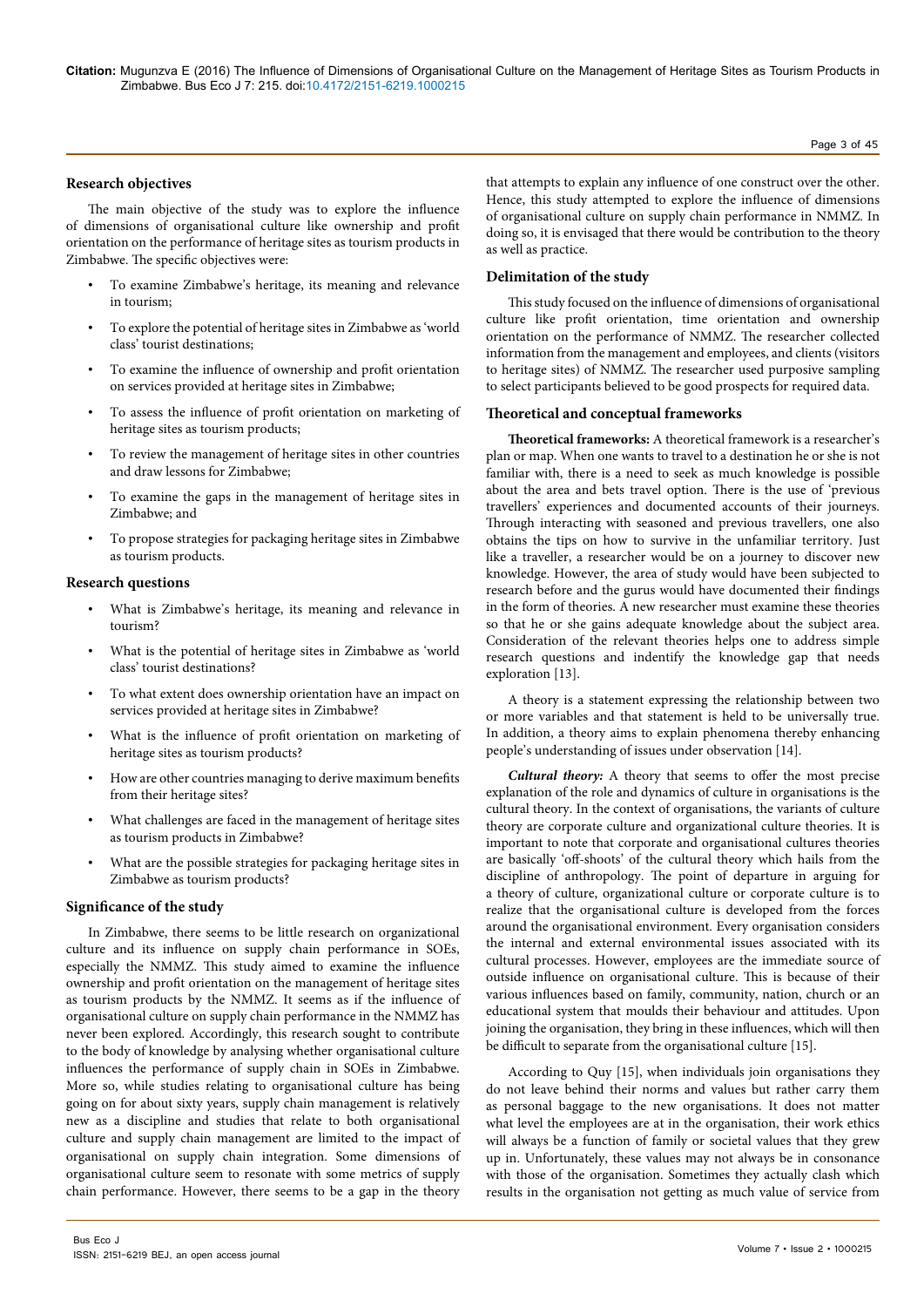the worker as would have been the situation if both the individual and corporate goals were in synchrony [16]. Meglino et al, pointed out that cultural theory presumes that positive outcomes result when peoples' values are congruent with those of others in the organisation. Above all, the significance of the corporate culture theory lies in that it 'compels' people to assess the extent to which the norms and values in an organisation are reinforcing each other to achieve organisational goals. More importantly, with reference to SOEs there are varieties either of cultures to consider which have potential to impact positively or negatively on the performance of SOEs. Some of the many cultural layers worthy of consideration are individual culture, family culture, professional culture, church culture, generation culture and others. Depending on how compatible each of these sub-cultures are compatible with organizational culture; these may make or unmake an organization [8].

*The '7 S' Framework:* Peters and Waterman [17] recognise the commitment and excellence of staff as a key element to the success or failure of an organization. They summarized the main characteristics of excellent organisations as follows:

- Bias for Action: Do it, Fix it, Try it;
- Closeness to the Customer: Listen intently and regularly to customer needs and provide quality, service and reliability in response;
- Autonomy and Entrepreneurship: Innovation and risk taking as an expected way of doing things, than conformity and conservatism.;
- Productivity through People: Employees are seen as the source of quality and productivity;
- Hands on Value Driven: The basic philosophy of the organization is well defined and articulated;
- Stick to the Knitting: Stay close to what the organisation can do well;
- Simple Form, Lean Staff: Structural arrangements and systems are simple with small directorial staff; and
- Simultaneous loose-tight Properties: Centralised control of values, but operational decentralization and autonomy.

The depiction of excellence was birthed by Pascale and Athos in their book 'The Art of Japanese Management' and later coined by Peters and Waterman as the Excellence View, culminated in the 7-S model. The 7-S model is shown in Figure 1. The model identified seven



distinctive but interlocking elements present in all organizations to which attention needed to be paid if organizational performance was contemplated. Of the elements identified, four elements – skills, style, staff and shared values i.e. culture, applied directly to the human side of the enterprise, while the rest, structure, superodinate goals and strategy were dependant on human expertise for their creation, sustenance and maintenance. The hypothesis is that it is necessary to concentrate on getting the human conditions right as a prerequisite for effective strategy, direction and operations. The authors identified shared values or culture as the key component to an organisation's success.

Peters and Waterman [17] further observed that excellent companies are among the most financially sound and the value set integrate the notions of economic health. They also noted that companies whose goals were purely financial performed dismally benchmarked against those companies that had broader sets of values. They quoted Andrew Pettigrew's, a renowned British professor of strategy, intimations on the process of shaping culture as the prime management role. Thy argued that "The leader not only creates the rational and tangible aspects of organizations, such as structure and technology, but also is the creator of symbols, ideologies, language, beliefs, rituals and myths" [17]. Finally, they advocated for Schein's thinking on the components of culture and Trompenaars' layers of culture. However, an organization can only achieve profitability and the resultant return on shareholders' investment by implementing an appropriate culture from an array of cultures which are not exhaustive:

- Value Based Culture;
- Competitive Culture;
- Competitive Culture;
- Productive Culture; and
- Learning Culture;

Conner examines linkages between culture, strategy and performance then considers the present state of certain aspects of organizational change theory. He further states that culture is not just a theoretical issue. If a company wants to maximize its ability to attain its strategic objectives, it must understand if the prevailing culture supports and drives the actions necessary to achieve its strategic goals. Culture may be about 'soft' subjects like emotion, organizational history and collective beliefs, which inevitably shape behaviour in the real world. Inevitably, behaviours are open to interpretation and misinterpretation. Culture therefore brings about an understanding of how behaviour is created, embedded, developed, manipulated, managed and changed. Schein [9] warned that if organizations do not become conscious of the cultures in which they are embedded, "those cultures will manage them".

**Conceptual framework:** Organisational culture seems to influence performance of an organisation and the extent of customer satisfaction [8,15,18]. Dimensions of organisational culture include profit and ownership orientation, flexibility, quality, cost, and decision-making. Delivery can be measured in terms of lead and cycle time. Flexibility can be measured in ability to respond to different needs of clients. Quality may be assessed in terms of functionality, conformance, and reliability. Finally, decision-making can be measured in terms of the time taken to make decisions and influence of decisions on supply chain performance. This study explored the relationship between dimensions of organisational culture and supply chain performance metrics of NMMZ. Organisational cultural variables are the independent variables while supply chain performance metrics and client satisfaction are

Bus Eco J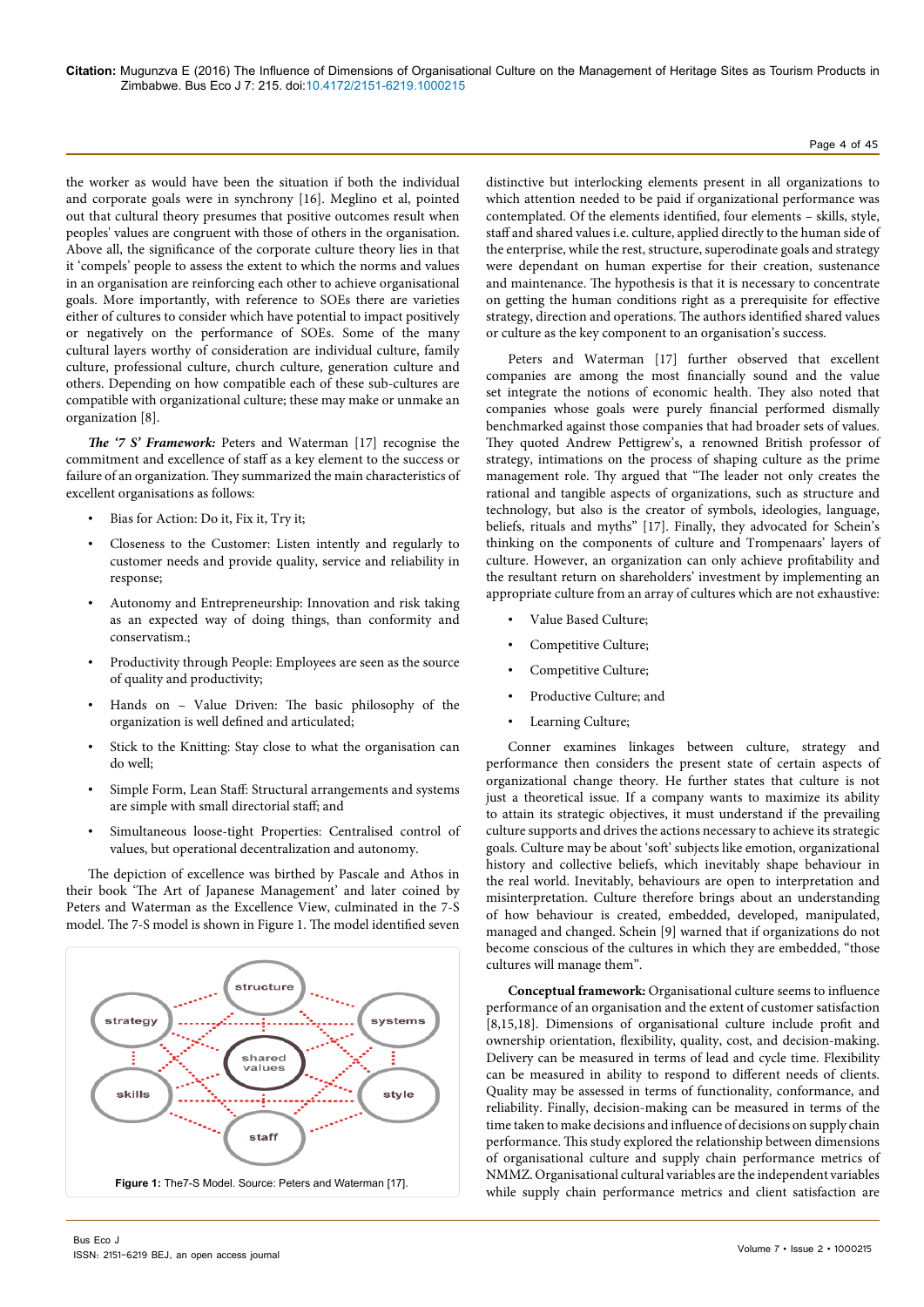the dependent variables. There are also intervening variables like marketing, site maintenance, procurement, logistics management, and coordination and collaboration with stakeholders. In addition, organisational culture can influence service delivery, flexibility of process, and may lead to reduction costs [8]. Figure 2 illustrates the conceptual framework.

### **Research methodology**

**Research philosophy:** Research philosophy refers to the structure of an enquiry undertaken to ensure that the evidence collected enables the researcher to answer study questions or test hypotheses as unambiguously as possible. According to Saunders et al, [19], research methodology is based on three main approaches, which are positivism, interpretive approach, and critical social science. Positivism is an epistemological position that advocates the application of the methods of natural sciences to the study of social reality. Interpretivism shares the view that the subject matter of business and social sciences are fundamentally different form the natural sciences, requiring a different logic of research procedure reflecting the distinctiveness of humans as against natural order [19]. The researcher sought to understand the influence of organizational culture variables on the performance of heritage sites as tourism products in Zimbabwe and generate new knowledge. This is in line with the positivist philosophy that the search for knowledge is continuous [13]. In addition, people have subjective views on organizational cultural variables and their perceptions of customer satisfaction may differ and this is in line with interpretive (qualitative) approach. Therefore, this study was guided by both the positivist and interpretive thinking, through there is bias towards qualitative research.

**Research design:** This study was a case of NMMZ and how it is attempting to package heritage sites as tourism products. A case study allowed for a detailed investigation to be conducted. A case study is an empirical enquiry that investigates a contemporary phenomenon within its real-life context [20]. Rawnsley [21] define a case study as a comprehensive research strategy that ties together several data gathering measures. It may concentrate on individuals, group or a community and at the same time employing other data collection methods such as participant observation, secondary data or in-depth interviews. A case study also aims to understand social phenomena within a single or small number of naturally occurring settings. The purpose may be to provide description through a detailed example or to generate or test particular theories. In general, case studies are the preferred strategy when 'how' or 'why' questions are being posed, when the investigator has little control over the events, and when focus is on a contemporary phenomenon within some real experience [20].

 **Target population:** Population is the exhaustive list of all the elements or items or objects under study or investigation. Sekaran [22] defined a population as a group of people, or things of interest that

the researcher intends to investigate. The population for this study was made up of management, employees and clients in the NMMZ and academics.

**Sampling design:** A sampling design is a definite plan for obtaining a representation from a given population [23]. It is a procedure used by the researcher to select items for the sample and it shows the number of items to be included in the sample. However, the researcher can choose a sample design from a wider range of techniques. Kothari [24] stated that the researcher needs to select and prepare a sample design that is reliable and appropriate for the study. In order to select the appropriate sampling design for the study, the researcher needs to understand the different sampling strategies available. There are a number of sampling methods but they are categorised into two groups; probability sampling and non-probability sampling [24]. In probability sampling, the elements in the population have some known chance or probability of being selected as sample subjects. The sampling techniques under probability sampling include simple random sampling, stratified random sampling and cluster sampling. Probability sampling designs are used when the representativeness of the sample is of importance in the interest of a wider generalisability and when time or other factors rather than generalisability become critical, non-probability sampling is generally preferred [25]. In addition, there is selection of units to reflect particular features of the group within the population. As a matter of fact, the sample may not be mathematically proportional because chances of selection for each element will be unknown. The researcher uses the characteristics of the population as a basis for selection [25] and shall use a combination of sampling strategies. Judgmental sampling was used to select participants and heritage sites. The researcher visited National Heroes Acre, Ngomakurira Mountains, Domboshawa Caves, Great Zimbabwe and Naletale Ruins. Tourists who visit heritage site were also interviewed. Table 1 shows the sample size.

**Research instruments:** Research instruments are means for collecting data from participants. The researcher used interviews and observation research instruments. Preece refers to personal interviews as in-depth interviews where the interviewer interacts with an interviewee and encourages him/her to freely express his/her thoughts on the subject in question. The rationale of using interviews was based on the premise that respondents were able to provide detailed answers. Interviews were held with the executive director, regional directors and staff at heritage sites. The interviewer also observed non-verbal signals like body movements that interviewees could use to emphasize their responses. Observations of the infrastructure at the heritage sites were also made.

**Data analysis and presentation procedure:** Analysis of data is vital in any research because it helps one to make conclusions. Data analysis was conducted through use of content analysis. According to

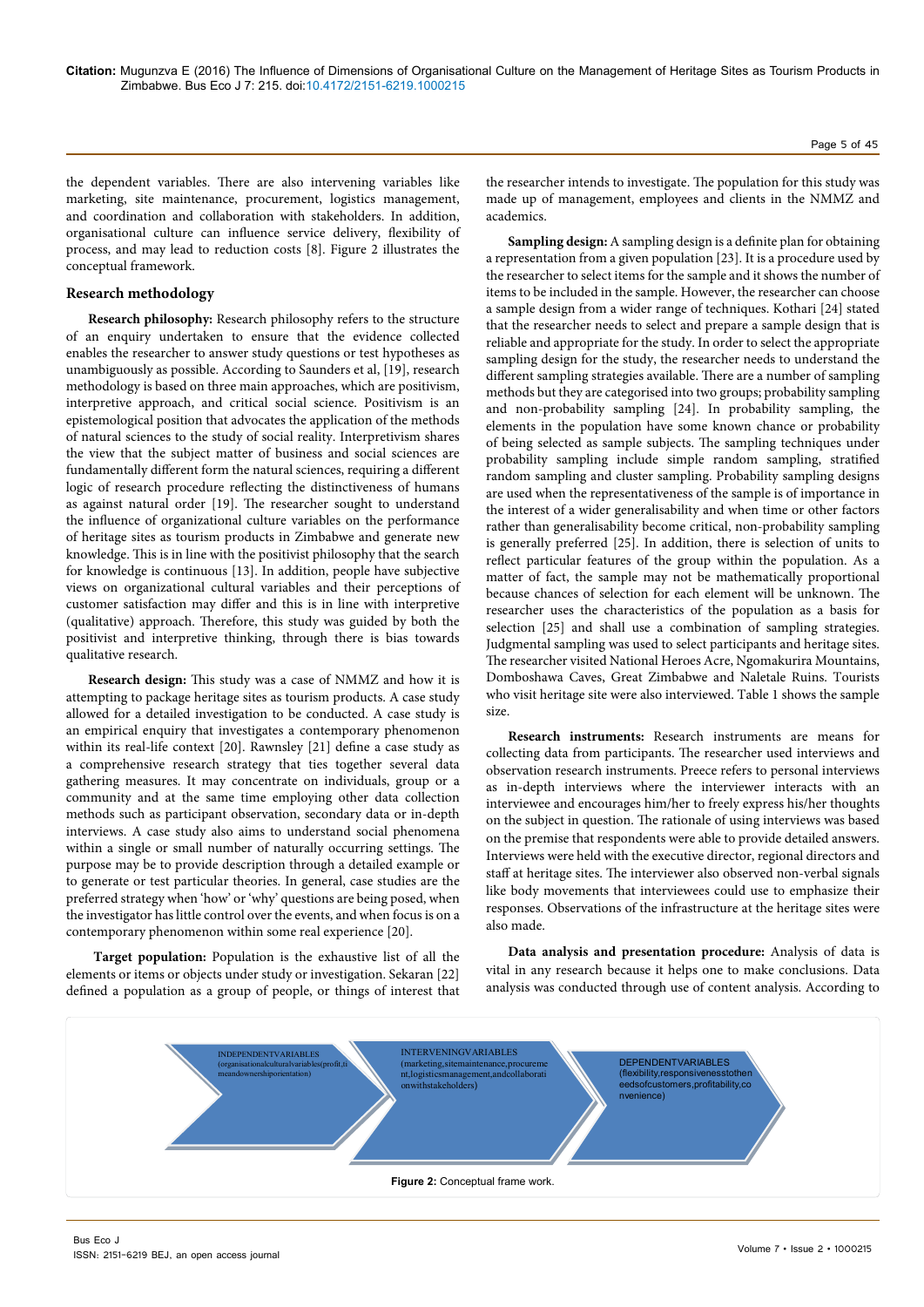Page 6 of 45

| <b>Category of Participants</b>                                                    | Sample Size |
|------------------------------------------------------------------------------------|-------------|
| Employees at Five Heritage Sites                                                   |             |
| NMMZ Officials at Head and Regional Offices (Harare, Masvingo, Gweru and Bulawayo) |             |
| Tourists at Four World Heritage Sites                                              | 25          |
| Total                                                                              | 38          |

#### **Table 1:** Sample Size.

Ritchie and Lewis [25], content analysis condenses data into categories or themes.

**World heritage sites:** A world heritage site is an area of great value to human kind.

### **Definition of key terms**

**Heritage tourism:** It is a broad field of specialty travel, based on nostalgia for the past and the desire to experience diverse cultural landscapes and forms. It includes travel to festivals and other cultural events, visit to sites and monuments, travel to study nature, folklore or art or pilgrimages. The word 'heritage' in its broader meaning is generally associated with the word 'inheritance', that is, something transferred from one generation to another. Owing to its role as a carrier of historical values from the past, heritage is viewed as part of the cultural tradition of a society. The concept of 'tourism', on the other hand, is really a form of modern consciousness. In this study, both heritage and cultural tourism are used in combination and/or interchangeably.

**Monuments:** architectural works, works of monumental sculpture and painting, elements or structures of an archaeological nature, inscriptions, cave dwellings and combinations of features, which are of outstanding universal value from the point of view of history, art or science;

**National heritage site:** A national heritage site has a value that has been registered by a governmental agency as being of national importance to the cultural heritage or history of that country. Usually such sites are listed in a heritage register that is open to the public, and many are actively advertised by national visitor bureaus as tourist attractions.

**Organisational culture:** Schein defines organizational culture as a pattern of shared basic assumptions, values and beliefs that help individuals understand organizational functioning and thus provide them with norms for behaviours in the organization. Zhang [18] view organizational culture as the collective behaviour of humans that are part of an organization, it is also formed by the organization values, visions, norms, working language, systems, and symbols, it includes beliefs and habits. It is also the pattern of such collective behaviours and assumptions that are taught to new organizational members as a way of perceiving, and even thinking and feeling. Organizational culture affects the way people and groups interact with each other, with clients, and with stakeholders. Ravasi and Schultz [26] also state that organizational culture is a set of shared mental assumptions that guide interpretation and action in organizations by defining appropriate behaviour for various situations.

**Sites:** works of man or the combined works of nature and man, and areas including archaeological sites that are of outstanding universal value from the historical, aesthetic, ethnological or anthropological point of view.

**State owned enterprises:** State Owned Enterprises are organisations which are wholly owned by the government. SOEs were established to deliver the requisite economic and social infrastructure and services [27].

# **Chapter summary**

This chapter presented the problem and its setting. Focus was on the background to the problem, statement of the problem, research objectives, and research questions. Focus was also on significance of the study, delimitation of the study, theoretical and conceptual frameworks, research limitations, research methodology and definition of key terms. The next chapter presents a review of literature on the concept of organisational culture and importance of cultural change in the SOEs.

# **The Concept of Organizational Culture**

# **Introduction**

This chapter reviews literature on the concept of organisational culture and its influence on performance of organisations. The chapter also reviews empirical literature on the importance of cultural change in SOEs, with examples being drawn from Asian and African countries.

#### **The Definition and Discussion on organisational culture**

Schein defines organisational culture as a pattern of shared basic assumptions, values and beliefs that help individuals understand organisational functioning and thus provide them with norms for behaviours in the organisation. A number of definitions have been drawn to describe culture. Meek stated that the various theories fall into one of two groups. In one, culture is seen as something an organization possesses, 'human relations theorists regard culture as something which an organization has and which can be manipulated to serve the ends of management'. In the other, culture is embedded in the organisation's history and structural relationships, 'culture is something an organization is'.

Zhang [18] view organisational culture as the collective behaviour of humans that are part of an organisation, it is also formed by the organisation values, visions, norms, working language, systems, and symbols, it includes beliefs and habits. Organisational culture is also the pattern of such collective behaviours and assumptions that are taught to new organisational members as a way of perceiving, and even thinking and feeling. Organisational culture affects the way people and groups interact with each other, with clients, and with stakeholders. Ravasi and Schultz [10] also state that organisational culture is a set of shared mental assumptions that guide interpretation and action in organisations by defining appropriate behaviour for various situations. Along similar lines, Handy stated that the success and downfalls of business organisations were mainly based on how they manage the four types of cultures namely, power, role task and the person. Handy discussed how organisations need to select, develop and reward their people, structure and design their work, resolve political conflicts, lay down guidelines for their managers and to plan for the future.

Cartwright and Cooper [28] have suggested that culture is to a company what personality is to a person, which should be an indication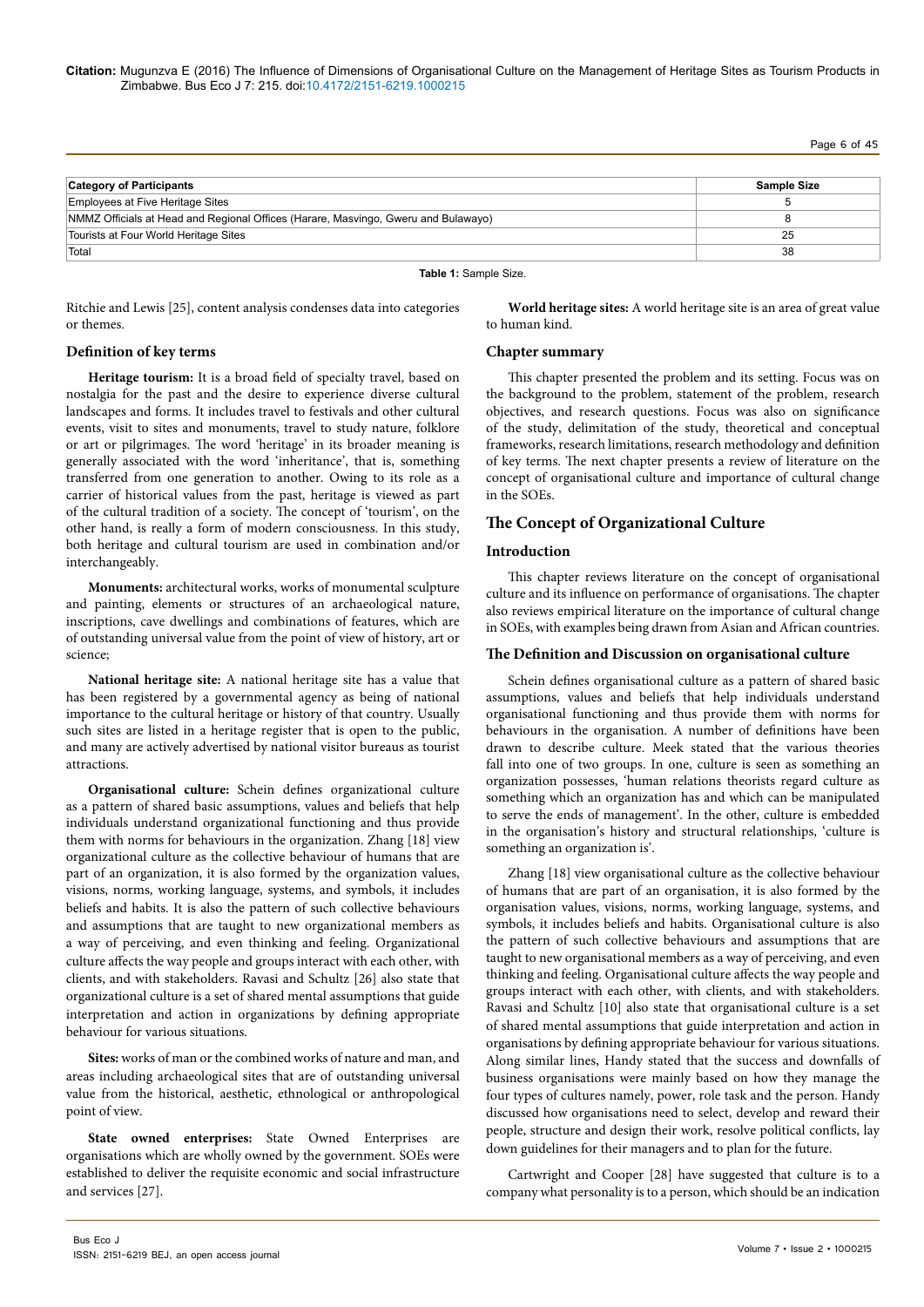of how difficult it is to change. However, Cartwright and Cooper seem to disregard the fact that personalities are not static but versatile and adaptable. Hofstede [29] perspective asserts the deeply held values of organization members are the very centre of the organisation's culture. Like Cartwright and Cooper, this presupposes that values will be difficult to change and even that, for some organization members, these values will be so deeply held they will not be possible to change at all, ever. Contrary to Hofstede's [29] perspective, Anthony [30] states that cultures change and that a persistent culture must demonstrate adaptive capabilities to significant changes in the environment. He asserts that cultures are both binding and integrative as far as their inhabitants are concerned and open and adaptive to their surroundings.

Anthony [30] asserts that his theoretical analysis of organizational culture concept was developed and grew out of the company's history establishing a pattern of 'the way we do things around here', which required a necessary conformity on the part of the new recruits. Distinctive organizational cultures grow and are established by similarities of required outlook and behavior over time. That is why Smircich (1985) observes that organizations do not possess culture, they are cultures - the cultural characteristics and the organization are embedded in each other rather than existing as parallel and separate entities. The way we do things around here' involve multifaceted sets of understandings bound in organizational language, myths and rituals that are understood by the organization members. Outsiders, when exposed to these myths and rituals become aware that the words and meanings are not easily understood. 'Stories', about the founder or founders, are used to explain to new and existing members how and why things are done the way that they are. 'Myths' start from a position of untruth but serve the same purpose as stories. The unconscious aspect of culture offers another approach to understanding the concept of organizational culture. Schein [9] proposes as a pattern of shared basic assumptions invented, discovered or developed by a given group as it learns to cope with its problems of external adaptation and internal integration. The assumptions could have worked well enough to be considered valid and therefore to be taught to new members as the correct way to perceive, think and feel in relation to those problems. Schein [9] added that these basic assumptions, beliefs, values and meanings are shared unconsciously in a laissez faire fashion that makes them difficult to discern, even for those that hold them.

Quy [15] discussed how culture plays a role in organisational and management theory from the perspective of cognitive linguistics since employees of different national cultures pose a challenge for the way organisational leadership is carried out. Islam and Michael [8] stressed the point that management of today not only has to take into account different external preconditions such as different markets, company or stakeholder cultures to lead an organisation. However, management also needs to consider different cultures of language as a major challenge [31].

A healthy and robust organisational culture may provide various benefits, including having a competitive edge derived from innovation and customer service, consistent, efficient employee performance, team cohesiveness, high employee morale, and strong company alignment towards goal achievement [32]. In addition, culture tends to vary between organisations in developed and developing countries. One cultural aspect that varies is the extent to which informal processes influences organisations. Organisations in African countries, for instance are mainly influenced by informal organisational systems. There are strong extended family and kinship ties and these seem to greatly influence decisions in organisations. It is not surprising to

find an organisation made up of related individuals in Zimbabwe and some work related issues can be discussed during family gathering and important decisions can be made there [33]. The situation seems to be different from European countries where there are no strong extended family ties and kinship identities. Here, formal organisational systems largely influence the way in which institutions operate [31].

It is worth noting that the culture of an organisation may not be separated form from the social environment. This is because of the fact that the culture of an organisation is borrowed from and bound up with larger cultural processes associated with the organisation's macro environment. Every organisation expresses aspects of the national, regional, industrial, occupational, and professional cultures in and through which it operates. Each organisation is formed, in part, through cultural processes established by a variety of environmental actors [32]. However, according to Quy [15], the most immediate source of outside influence on the organisational culture is found within the organisation, its employees. Before joining an organisation, employees have already been influenced by multiple cultural institutions such as family, community, nation, state, church, educational systems, and other work organisations, and these associations shape their attitudes, behaviour, and identity. Employees bring these influences with them when they join an organisation. Because of this, it is difficult to separate an organisational culture from the larger cultural processes defining and shaping the behaviour of individuals in an organisation.

Additionally, when individuals join organisations they do not leave behind their norms and values but rather carry them as personal baggage to the new organisations. It does not matter what level the employees are at in the organisation, their work ethics will always be a function of family or societal values that they grew up experiencing. Unfortunately, these values may not always be in consonance with those of their organisation. Sometimes they actually clash which results in the organisation not getting as much value of service from the worker as would have been the situation if both the individual and corporate goals were in synchrony [15]. Hofstede [31] pointed out that that national culture has a major impact on the attitudes and values related to employees or workers. Cultural dimensions like time orientation differ in developing and developed countries. In developing countries like Zimbabwe for example, employees believe in the '8am to 5pm' or 8 hour working day, and a 40 hour working week. The situation tends to be different when comparing to a country like China, where people believe in working for the good of the country. This could be the main reason why Zimbabwean employees complain of being treated unfairly by their Chinese employers. The problem here could be that of cultural differences as regards the issue of time [33].

In addition, organisational culture seems to influence performance of an organisation and the extent of customer satisfaction [31]. Cultural dimensions like time orientation, profit orientation, and ownership orientation influence delivery, flexibility, quality, cost, and decisionmaking. Delivery can be measured in terms of lead and cycle time. Flexibility can be measured in ability to respond to different needs of clients. Quality may be assessed in terms of functionality, conformance, and reliability. Finally, decision-making can be measured in terms of the time taken to make decisions and their influence on organisational performance [15]. The tendency in developing countries seems to be that of being slow and rigid, with emphasis on the welfare of employees. While on the other hand, in Developed countries emphasis seem to be now on efficiency and organisations seem to have rejuvenated the scientific management prescriptions.

Moreover, in developing countries, the State plays an important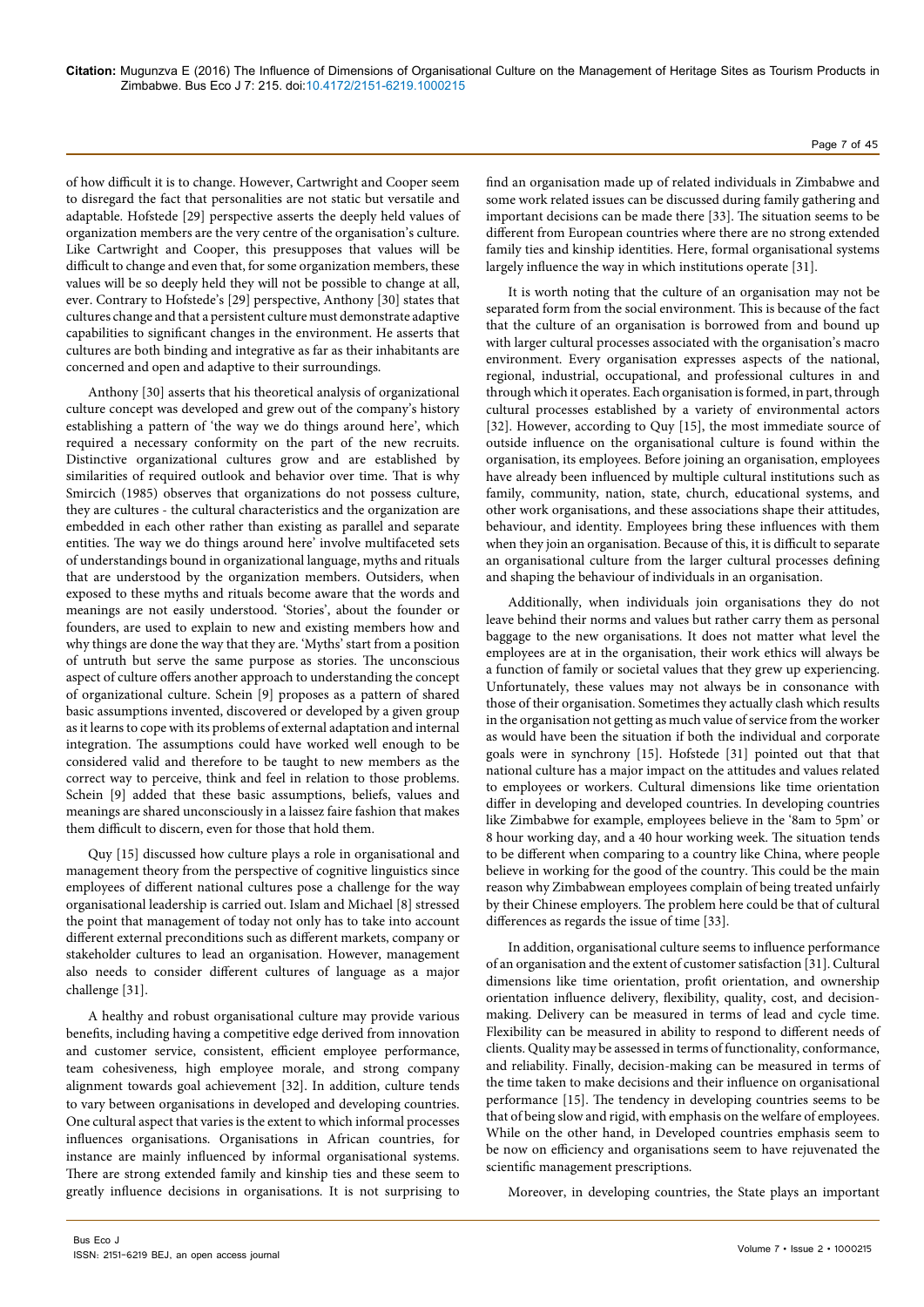role in service provision and most big organisations are SOEs. In developed countries, SOEs are an endangered species as governments have rolled back their frontiers. The point here is that the 'ownership' culture differs between SOEs (that are predominant in developing countries) and private organisations (predominant in developed countries). SOEs are believed to be inefficient and Burman and Evans argued that the ineffectiveness in SOEs is rooted in the 'culture' in these organisations. Islam and Michael [8] support this view and argue that SOEs have been characterized as a 'no-owner company' culture, shaped by frequently rotated leadership, conflicting objectives, lack of individual accountability, lack of emphasis on service delivery, and weak organisational values and norms. The lack of profitorientation culture prevents SOEs from identifying ways to improve efficiency. Because low revenues can be compensated by government subsidies, efforts to enhance performance fall to second place and poor accountability systems prevent the development of an ownership structure that triggers efficient behaviour from senior management [34]. The situation is different from developed countries where large corporations are profit oriented.

# **Organisational cultural dimensions**

There are a number of organisational cultural dimensions. Hofstede [31] in trying to illuminate the meaning of the term organizational culture wrote of the 'collective programming of the mind which distinguishes the members of one human group from another'. Hofstede's examination of work used a large sample size of 116,000 employees who worked for a multinational corporation and discovered four areas of work-related value differences:-

- Power distance the extent to which inequality between hierarchy at work, between bosses and subordinates, is seen to be an irreducible fact of life which is accepted or not.
- **Uncertainty avoidance –** This dimension looks at the degree to which people are comfortable with ambiguous situations, the degree of tolerance for rule breaking and the extent to which members feel threatened by behaviours which embrace (or reject) formal rules.
- **Individualism versus collectivism –** This is about the degree to which people think in terms of "I" versus "We" and which entity is to predominate in the organization; individual or group?
- **Masculinity versus Femininity –** This dimension asserts that cultures that are high on masculinity rate achievement and success more than they do caring for others and the quality of life i.e., which goal is more important at work; pay and assertiveness or friendliness and good relations with the boss?

Hofstede [31] also added a fifth dimension, Confucian dynamism, which assesses the extent to which different cultures have a long or short-term orientation. Hofstede's [31] comments himself that you cannot value values. Trompenaars and Hampden-Turner [35] produced seven dimensions of culture. These are depicted in the Figure 3.

The seven dimensions of culture are explained in detail. The succeeding paragraphs shows the elaboration.

• **Universalism versus particularism:** The Universalist approach is roughly: 'What is good and right can be defined and always applies. In particularist cultures far greater attention is given to the obligations of relationships and unique circumstances. For example, instead of assuming that the one good way must



always be followed, the particularist reasoning is that friendship has special obligations and hence may come first. Less attention is given to the abstract societal codes. It therefore attempts to answer the question, how may what is good and right be determined? Is this best done through identifying abstract rules or is there always a set of absolutes that will apply?

- **Individualism versus communitarianism:** Focuses on "Me" or "Them": The individualist society will oftentimes use a democratic approach to get all people to sing from the same hymn book. The only drawback is that people renege to their original behaviour. The collectivist society prefers the buyin approach where consensus is reached after deliberation. They will not risk to be seen to be voting against the majority decision.
- **Neutral versus emotional:** This relates to the show of emotion in terms of peoples' relationships with each other in the organization. How are emotions expressed in work relationships?
- **Specific versus diffuse relationships:** This relates to the degree of superficial or deep involvement in work relationships. It explores how far people are comfortable in sharing intimate levels of their own personality with their work mates?
- **Achievement versus ascription:** This concerns how power and status are legitimated within the organization. An individual is judged on recent accomplishments, who you are and what you do.
- **Inner-directed versus outer-directed:** This denotes that all cultures take some notice and are influenced by the micro and macro environment. Failure to do so would lead to innerdirected cultures into a headlong rush to disaster, while outerdirected cultures would try to please everyone and dissipate their energies by over-compliance.
- **Sequential time versus synchronic time:** Different cultures have different views and perceptions about time. In certain cultures, like the American, time is perceived as passing in a straight line, a sequence of disparate events. Other cultures view time as undepreciable and eternal, for instance the phrase coined about Africa "There is no hurry in Africa". This makes considerable differences to planning, strategy formulation and implementation.

# Page 8 of 45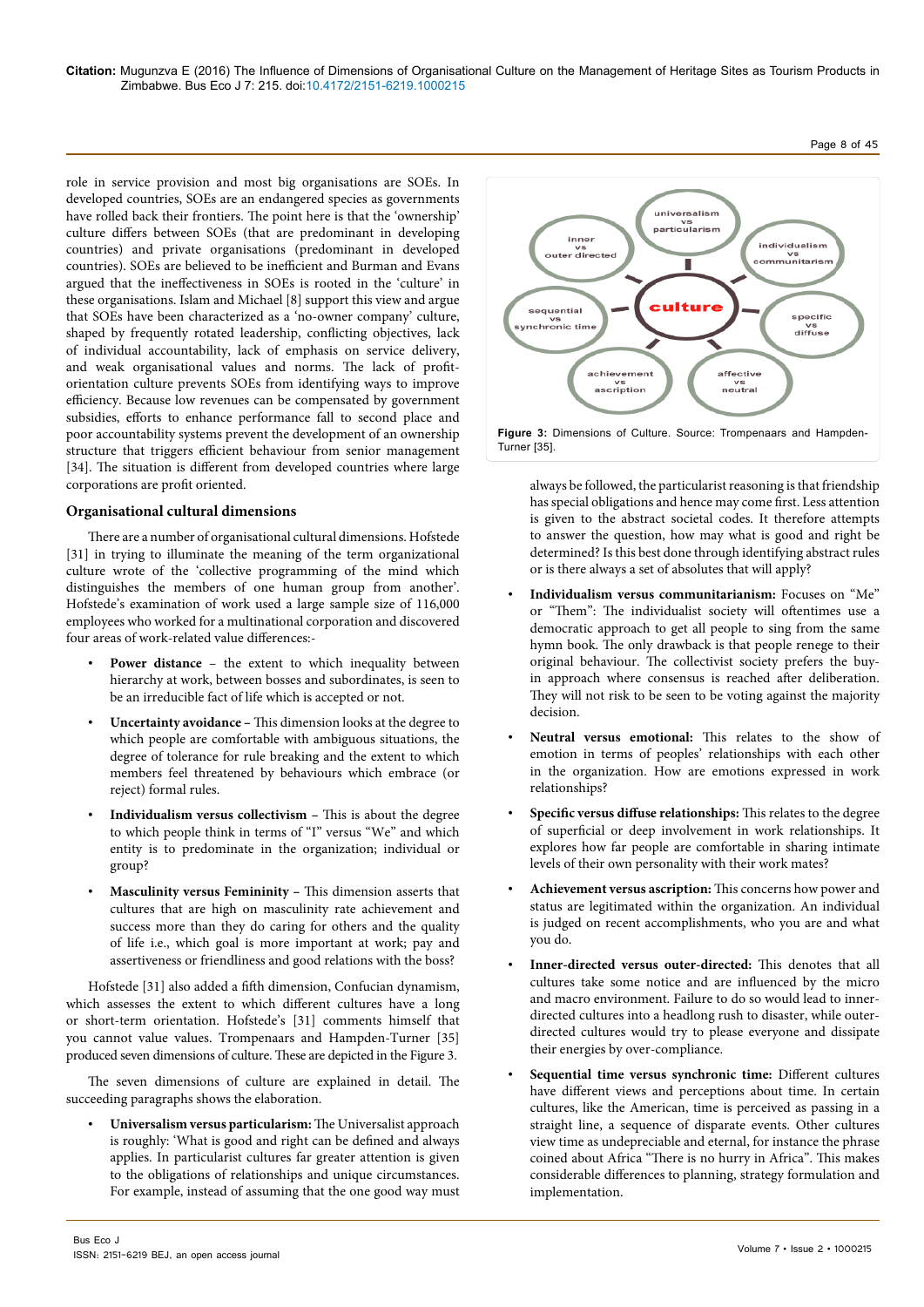#### Page 9 of 45

Hofstede and Trompenaars deal in common understandings, with each dispelling the idea that there is only one globally accepted way to manage a business and the extent of the sharedness between organization members. Each country is unique and has its own preferred set of patterns and practices. Indeed, the enabling environments that are synonymous with developed countries do not exist in third world countries like Zimbabwe.

Another cultural dimension is time orientation. Time is an important resource, which when wasted, is never recovered. The notion that 'time is money' is often cited as part of the organisational culture in the world of business and in the offices of commercial companies. People's perceptions and understanding of what time is, how it should be prioritised, and how it should be spent differs widely. These differences in people's perception of time and temporal processes are attributed largely to their underlying value systems. Temporal orientation of people, seen in a cultural context, has been found to be best defined as a continuum of perceptions ranging from monochronic to polychromic. According to Zhang [18], people from the monochronic, low context extreme of these continuums are characterised by regularity of behaviour according to clock time, execution of work units according to a strict sequence and one at a time, and a tendency to be very structured in their approach. On the other extreme, polychronic, high context people's behaviour is prioritised and influenced by their relationships, work is executed because of doing different units at the same time and they prefer flexibility above rigid structure [15].

Based on the relationships between people's cultural environment and their orientation to time, it was argued that people's cultural traits influence the way they perceive time and their preferences with respect to time use [18]. Research has shown that people of different cultures organize their time and behaviour in different ways. For example, North-American, Northern and Central European nationals are said to have a monochronic perception of time, whereas Mediterranean, South-American, African and Asian nationals are seen as polychronic individuals [36]. The need for monochronicity is somewhat backed by common phrases such as 'now is not the time for that' or 'do one thing at a time' [18]. Furthermore, Chin [36] found out that Japanese students were significantly more monochronic than their American counterparts. In many Latin American cultures that show polychronic tendencies, people conduct many business meetings at once, extending the time that each may take. This is an example of how culture works to influence the individual's orientation towards monochronic or polychronic behaviour.

Hofstede discusses about long and short time orientation. Longterm time orientation is focused on the future. An organisation with long time orientation is willing to delay immediate gratification in order to guarantee the future or the sustainability of the institution. Therefore, long-term time orientation is about sustainability and longterm success. In contrast, short-time orientation is about the immediate gratification than long-term fulfilment. There is emphasis on fulfilment of social obligations rather than sustainability. One can argue that SOEs tend to be short-term orientated, that is why some of them are always making losses because they focus on the immediate results. Some SOEs were established specifically to meet social obligations and profit is secondary.

Flexibility and delivery are other cultural dimensions. Flexibility and delivery are about responding to the needs of customers. Proponents of the marketing concept argued that creating a satisfied customer, through being responsive to their needs and delivering required products and services, should be the primary objective of any business [36]. Consistent with the marketing concept, customers have traditionally been considered to be the primary focus of a market orientated culture. A broader perspective on the market orientation culture (flexible culture) includes exogenous factors that influence customer needs, such as competitors and even government regulation. Market orientation is an aspect of organisational culture that is believed to have far-reaching effects on the firm and it puts the customer at the centre of the firm's thinking about strategy and operations. In addition, marketing orientation places customer satisfaction at the centre of all organisational planning and decision-making. A truly marketingoriented organisation is the one that places the customer and their needs at the centre of everything the company does. Not only marketers and the marketing function must accept this central importance of customers and hence the need to develop plans and activities to satisfy them, but every department, even every individual, in the marketing oriented organisation must be attuned to the importance of satisfying customer needs.

Adebisi pointed out that an organisation needs to have a marketorientated culture, which is not a set of processes and activities, but is a fundamental part of the organisation's culture. Each employee must understand and accept that the whole purpose of the organisation is to create superior value for customers. Effective management is required if an institution is to become market oriented. It is argued that senior managers shape the direction of the organisation and must be willing to take risks in order to satisfy the needs of customers [36]. Besides an emphasis on a learning orientation and a willingness to accept risk, senior managers need to adopt a style of leadership that further promotes the concept of a learning orientation. Grant argued that a complex environment calls for a complex style of leadership and a transformational or facilitative leader, that is, leaders who communicate effectively, share information, and generally keep the workforce up to date with important information.

There are four stages for ensuring that an organisation's culture is market oriented. Each of the four stages involved in this process allows the business to evaluate the needs of its customers both in the present and in the future. According to Chin [31], the following stages highlight the various methods of market research and the many ways to distribute the information to customers:

- Stage One: Initiation: The initiation phase includes the identification of the problem that the business faces. For example, this may include competition from outside companies, major losses in revenue or structural inefficiencies. After the upper management of the business determines what the problem is, the business will then prepare a plan to institute the necessary changes. This plan will generally include the values and goals of the company and methods to achieve the goals;
- ii. **Stage Two: Reconstitution:** The reconstitution phase of the market-orientation process is the presentation of the plan defined and developed in the first stage of this process. This requires presenting and explaining the plan and its new values to the entire company, usually at the same time. After this presentation, the organisation needs to follow up and ensure that everyone within the organisation is on board and ready to implement the new plan. Sometimes, when employees cannot accept the new values and plan, the business will need to replace these employees with newer employees who will work toward the shared goal;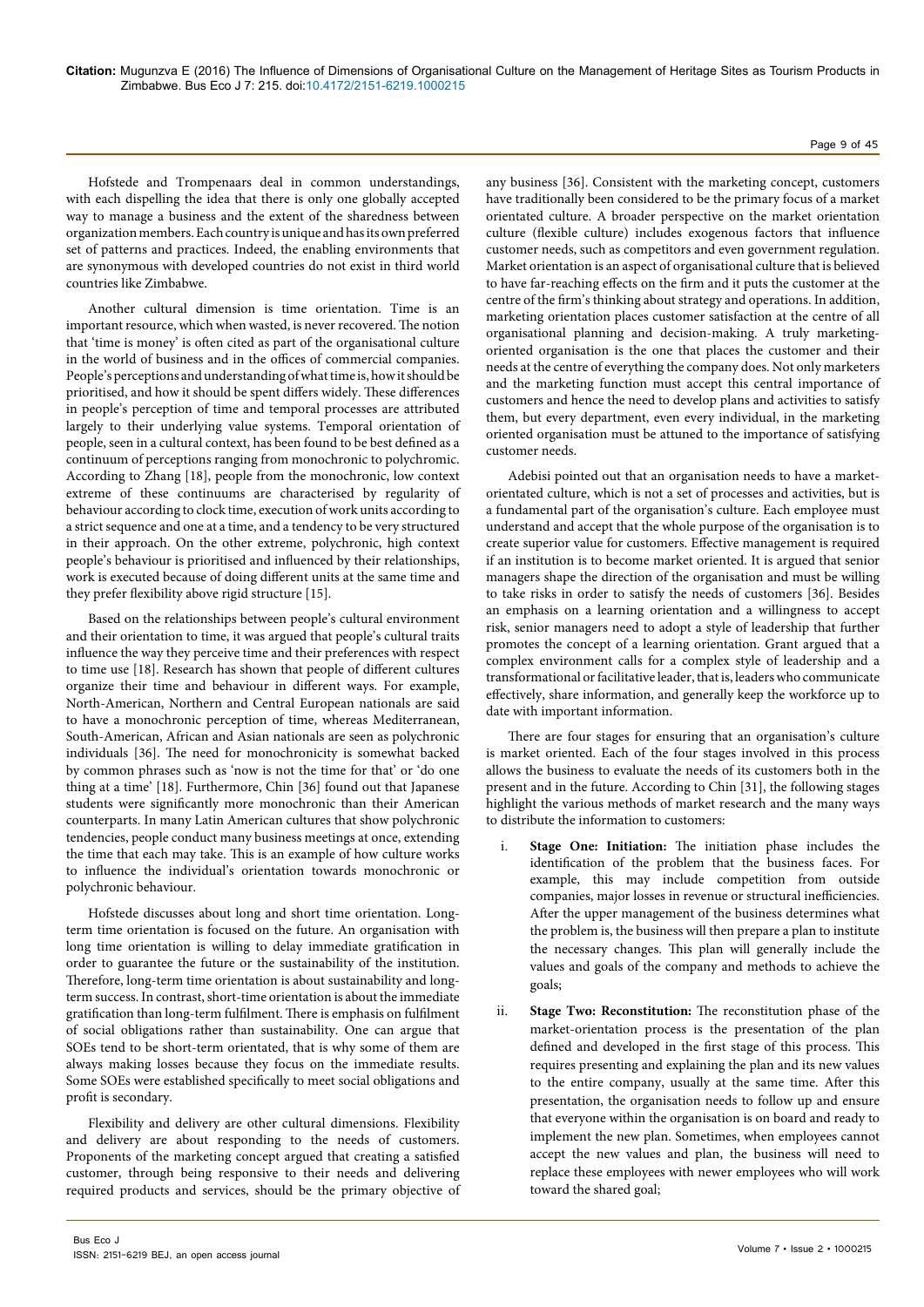**Citation:** Mugunzva E (2016) The Influence of Dimensions of Organisational Culture on the Management of Heritage Sites as Tourism Products in Zimbabwe. Bus Eco J 7: 215. doi:10.4172/2151-6219.1000215

- iii. **Stage Three: Institutionalization:** The institutionalization phase puts into practice everything developed in stage one and presented in stage two. Institutionalization involves aligning various areas of the business to implement the plan effectively. This step commonly involves orienting training, creating an employee-rewards system, and realigning the structure of power within the organisation to foster the new values and, ultimately, meet the customers' needs within the market. Institutionalization essentially represents the transformation phase of market orientation; and
- iv. **Stage Four: Maintenance:** The final stage, maintenance, involves maintaining the changes that a company previously implemented. Because market orientation involves altering company culture, at least to some extent, it is necessary to make sure that the new culture remains in effect to continue meeting the needs of the market and the customers. This includes everything from new hiring practices, to making sure prospective employees can work within the confines of the new company culture, to keeping the new values front and centre for older employees.

Market orientation is a strategy employed by a business to better position itself to meet customers' needs. Satisfaction of customers is important in achieving sustainable competitive advantage.

Furthermore, ownership structure influences the extent to which management is committed towards realising profits. SOEs, by virtue of being owned by government, have been characterised by the 'no ownership' culture, thereby limiting drive towards profits [33]. According to Omoyefa, loss making in the SOEs provided the need for privatisation, which was a marked feature of the structural adjustment programmes (SAPs). Privatisation of state-owned enterprises (SOEs) has become a key component of the structural reform process and globalization strategy in many economies. Several developing and transition economies have embarked on extensive privatization programmes in the last one and a half decades or so, as a means of fostering economic growth, attaining macroeconomic stability, and reducing public sector borrowing requirements arising from corruption, subsidies and subventions to unprofitable SOEs [37]. By the end of 1996, all but five countries in Africa had divested some public enterprises within the framework of macroeconomic reform and liberalization [18].

The inability of public enterprises to contribute to development arose not only from their inefficiencies due to their monopoly or protected status but also because of lax governance and oversight [37]. The checks-and-balances that come with private ownership are essential. The pressures that shareholders and external directors can exert on managers help to improve efficiency. More so, capital markets can exert pressure on companies to allocate scarce resources economically and to operate within 'hard budget' constraints, and that managers who are responsible to shareholders and outside directors can exert on workers to improve productivity, are all usually missing

from public enterprises. Where SOEs were too strongly controlled by the State, they often became inflexible bureaucracies.

# **Human behaviour as an important aspect of organisational culture**

According to Dessler, human beings, being the most important resources in organisations are unique, complex, rare and finicky and they tend to differ in their aptitudes, perceptions, emotions and attitudes. This, being rooted in some theories, has made the study of organisational behaviour pertinent. Management henceforth has to invest much time in trying to breakdown and understand these individual complexities so that individual and group dynamisms would inform them in carrying out their planning, organising, leading and controlling functions. The researcher concurs with the contention that most problems in organisations are associated with management of human behaviour and that managers at all levels need to invest time and effort in understanding organisational behaviour. However, an acknowledgement of other non-human related sources of organisational problems shall be exposed as the discussion shall unfold. Most organisational problems are rooted in how the individuals interact, relate, react, communicate and corporate within and outside the organisation.

Consequently, when looking at behaviours Bundy and Hukins [38] said terms such as 'paternalistic', 'collaborative', 'hierarchical', 'conservative', and 'entrepreneurial' are often used. These may accurately describe a group characteristic, but the underlying questions could be on what people actually do in a 'consensus' culture or a 'hierarchical' culture, what behaviours would be observed in a 'consensus' culture, and how would they differ from the behaviours observed in a 'command-and-control' culture. Presumably, in a consensus culture, people meet frequently, share opinions with one another, have a tendency for broad inclusion and seek to gain agreement across stakeholders. In a command-and-control culture, these behaviours likely are replaced with tightly controlled decision making and top-down communication, where discussion is focused on delivering directives and following up on execution.

**The influence of humans on organisational behaviour:** Human behaviour is the root of organisational culture and has got implications for human performance, morale, productivity, creativity, turnover, absenteeism among others. Individual's thoughts and beliefs can be transferred and do influence others leading to the development of organisational behaviour and a corporate culture. According to Bates and Dean, the humans shape the behaviour of organisations and organisational behaviour (OB) seeks to understand the complexity within the organisations, identifying problems, determining the best way to solve them and establishing whether changes would bring in positive differences. Bundy and Hukins [38] presented examples of behaviours as in Table 2.

Bundy and Hukins [38] agitated that these behaviour patterns describe how people operate at work. Thinking of it this way, an

| Lean and mean                           | Paternalistic   | Consensus building | Competitive     |
|-----------------------------------------|-----------------|--------------------|-----------------|
| Cutthroat                               | Entrepreneurial | Collaborative      | Sales driven    |
| Conservative                            | Quality driven  | Empowered          | Family friendly |
| Risk-taking                             | Fun             | Innovative         | Cost driven     |
| Sense of urgency                        | Hierarchical    | Process driven     |                 |
| <b>Source: Bundy and Hukins (2008).</b> |                 |                    |                 |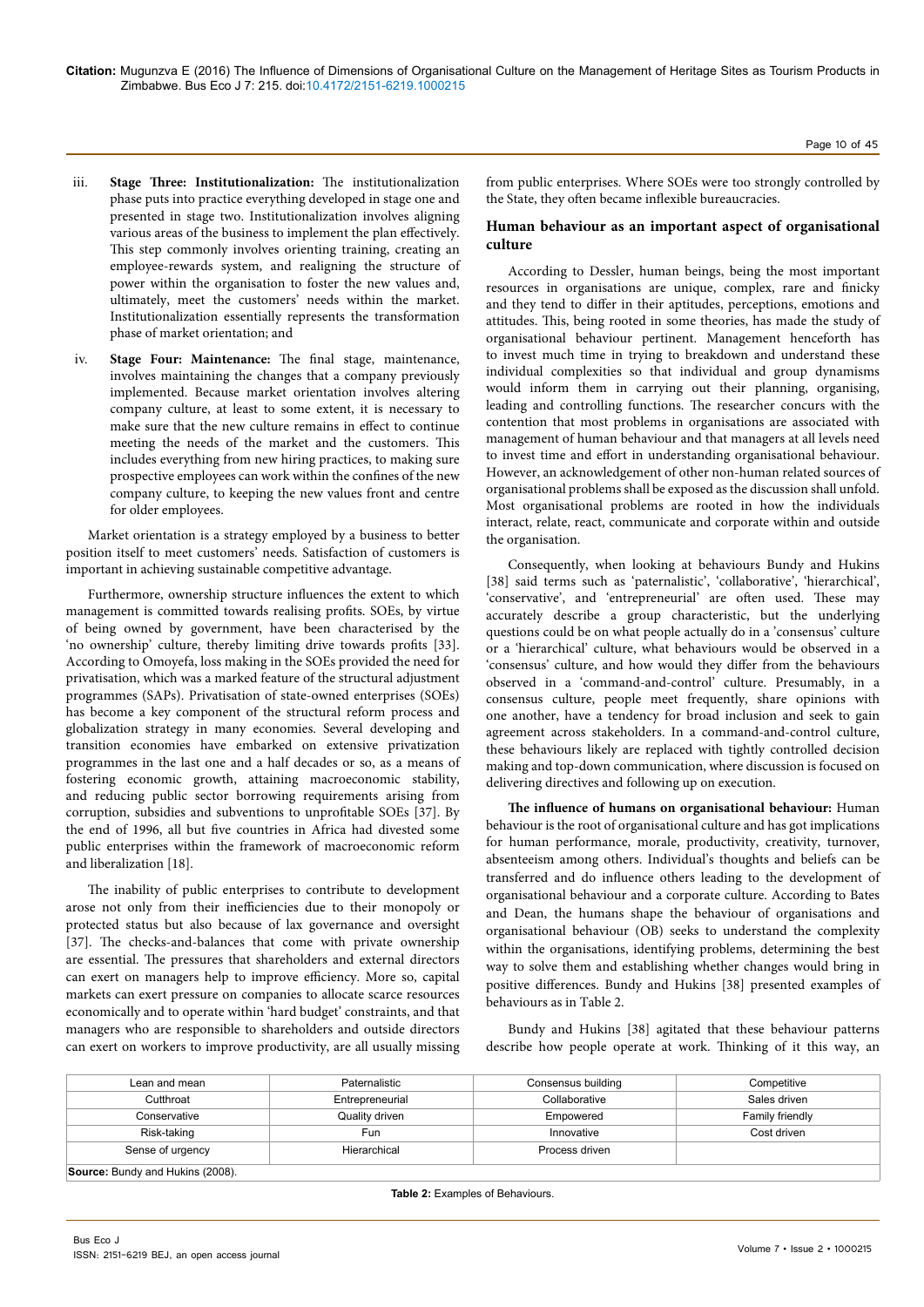organisation's culture can be seen in the aggregation of those individual behaviours that make up how work gets done. Put another way, if different business results are required, and then the behavioural patterns that make up the current culture must change. According to Armstrong and Stephens, OB shows the linkages among human behaviour in organisational settings, the individual-organisation interface, the organisation, and the environment surrounding the organisation. Each individual brings to an organisation a unique set of personal characteristics, experiences from other organisations, and personal background. Therefore, organisational behaviour must look at the unique perspective that each individual brings to the work setting. For example, suppose that an organisation hires a consultant to investigate employee turnover. As a starting point, the consultant might analyze the types of people the firm usually hires. Are they from a competitive labour market? What special talents do they possess? How much is offered for their services by other potential employers?. The goal of this analysis would be to learn as much as possible about the nature of the company's workforce from the standpoint of the individual, their expectations, their personal goals, and so forth. However, individuals do not work in isolation, they come in contact with other people and with the organisation in a variety of ways. Points of contact include managers, co-workers, the formal policies and procedures of the organisation, and various changes implemented by the organisation. Over time, the individual changes as a function of both personal experiences and maturity and of work experiences with the organisation.

The organisation, in turn, is affected by the presence and eventual absence of the individual. Clearly, then, the study of organisational behaviour must consider the ways in which the individual and the organisation interact. Thus, the consultant who examines turnover at an organisation might choose to look at the orientation procedures for newcomers to the organisation. In addition, many organizations, said to possess a high level of cultural integration, have a strong dominant culture that cuts across the entire business units and regions in an organization. However, this is not the case in some organizations, there is not one single culture, but a collection of subcultures. Subcultures may share certain characteristics, norms, values and beliefs or be totally different. These subcultures, which can differ in a number of ways, can either function co-operatively or be in conflict with each other.

An organisation, of course, exists before a particular person joins it and continues to exist long after he or she has left. Therefore, the organisation itself represents a crucial perspective from which to view organisational behaviour. For instance, the consultant who studies turnover would also need to study the structure and culture of an organisation. An understanding of factors such as the performance evaluation and reward systems, the decision-making and communication patterns, and the design of the firm itself can provide additional insight into why some people decide to stay while others elect to leave. Clearly, the field of organisational behaviour can be both exciting and complex. Myriad variables and concepts influence the interactions described, and together these factors can greatly complicate a manager's ability to understand, appreciate, and manage others in an organisation. However, they can also provide unique opportunities to enhance personal and organisational effectiveness.

Organisational behaviour seeks to emphasise the understanding of behaviour in organisations to develop competences in foreseeing how people are likely to behave. This knowledge may help in controlling behaviour that is not befitting the objectives of the organisation. Individuals are viewed as the key resources in an organisation and managers should be able to harmonise individual goals with organisational goals. Personality refers to some qualities, characteristics, skills and competences of individuals along with certain other traits like grooming and attitude. Most organisational behaviour strategies are eventually meant to optimally utilise the capabilities of individuals and groups towards achievement of organisational objectives. However, it is important that staff is adequately motivated to fulfil those objectives. Therefore, when studying organisational cultural variables, it is important to understand the behaviour of people in the institutions.

It is also essential to note that the most successful organisations make the best use of their employees' talents and energies. All organisations seek to achieve their goals and objectives through various resources, that is, individuals and in order to understand and manage behaviour, management should understand what motivates or what makes the individuals tick [39]. Once a manager is able to understand the traits of personality of an individual worker, he or she can use the different methods of motivation. Hence, managers require both technical and interpersonal skills. The study of individual behaviour helps managers understand how perceptions, attitudes and personality could influence work behaviour, motivation and other important work outcomes such as satisfaction, commitment and learning. In this light, one can see the importance of understanding human as well as organisational behaviour.

Organisational behaviour draws support from the fields of individual psychology, social psychology, industrial psychology, political science, anthropology and economics, that is, incentives and transactions. Organisational Theory is directly related to OB and draws concepts and research from anthropology, sociology and theories of complex organisations. Studying organisational behaviour helps explain how organisations, structure work and power relationships, how they use systems for decision making and control how an organisation's culture affects behaviour, how organisations learn and adapt to changing competitive economical, social, and political conditions.

In addition, OB is concerned with behaviour that occurs under the conditions posed by an organisational situation. Block defines OB as an interdisciplinary field dedicated to better understanding and managing people at work. It is both research and application oriented and it comes in three levels, which are individual, group and organisational. Anyone who plans to make a living in a large or small, public or private organisation needs to study and understand organisational behaviour because individual differences make the manager's job endlessly challenging. Thus, OB investigates the impact that individual, group and structures have on behaviour within organisations for applying such knowledge towards improving an organisation's effectiveness. The competitive pressures on firms continue to mount, and their skilful managements seek to strengthen their firms' operational effectiveness and competitive advantage.

The effectiveness of management's deployment of their firms' technological resources and their strategic initiatives always depends on the quality and motivation of their workforces. Workforce diversity has important implications for management practice, adds that, managers have to shift their philosophies from treating everyone alike to recognising differences and responding to those differences in ways that ensure employee retention and greater productivity. If diversity is positively managed, it can increase creativity and innovation in organisations and decision making by providing different perspectives on problems but, if not managed, there is potential for higher turnover, more difficult communication and more interpersonal conflicts [15].

#### Page 11 of 45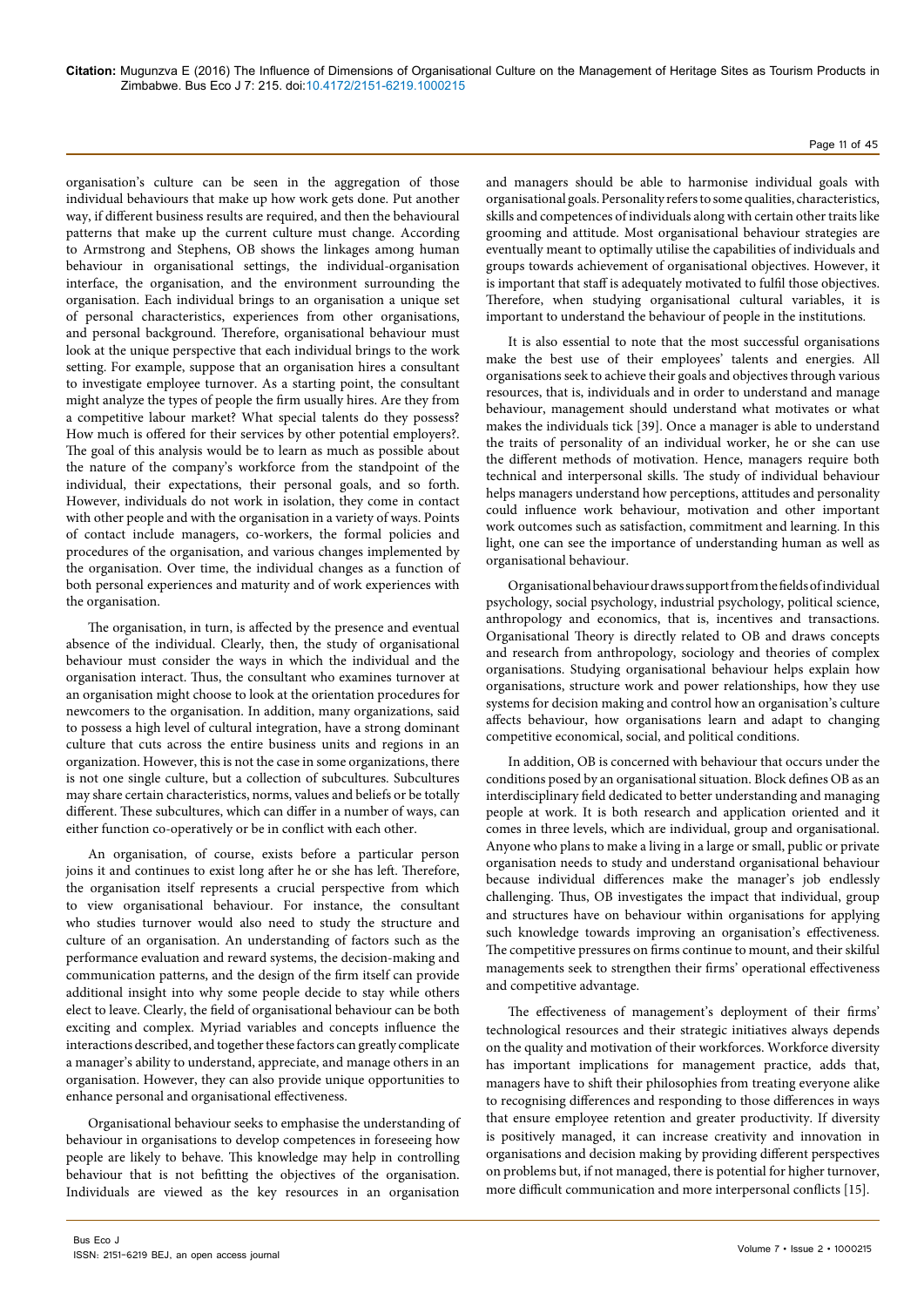# **Importance of cultural change: Empirical literature review**

In this section, the researcher analyses cases studies on the importance of organisational culture. Examples are drawn from Asian countries (China, South Korea, and Vietnam) and Africa (Namibia and Nigeria). The case studies were expected to draw lessons for the SOEs in Zimbabwe. The countries were selected because their economic environments have similarities to Zimbabwe.

**SOEs in China:** In China, the absence of strong and performanceoriented cultures resulted in the government making a paradigm shift on how to treat the SOEs. China's industrial structure has become complex and differentiated due to moves towards exposing firms both to markets and to private ownership. Government policy is to retain SOEs in key industries, which are strategic in nature and/or where considerable economies of scale are anticipated, while others are to have their ownership restructured or to be sold outright [40]. The government has also encouraged SOEs to merge into business groups, ostensibly to achieve scale economies, but often in reality to bail out weaker enterprises and avoid the social costs of closure. A significant development in the 1990s has been the conversion of SOEs to joint stock companies, of which there were 13,103 by the end of 1997 [41].

Analysis of 40,238 SOEs surveyed in 1998 by the State Statistical Bureau indicated that 17% of them had completed restructuring [41]. Of the restructured SOEs, 55% had become limited liability companies, 16% had transformed into employee shareholding cooperatives and 7% had become private enterprises. Restructured enterprises generally had a significant private stake, though conversely some of the newly formed private enterprises still had a majority of their shares held by the state. The SOEs that had converted into fully private firms were generally small and in most the top manager was the main owner and likely to hold tight control.

Woetzel [40] argues that the Chinese government privatized and commercialized most SOEs and the Directors of SOEs were held more accountable for their successes and failures. In short, SOEs in China underwent a cultural change process. In addition, Ralston et al, [42] studied SOEs in China and concluded that there has been a transformation in the culture of these institutions and that organisational culture has been the indicator of change in SOEs. In addition, due to cultural change, there has been a marked improvement in SCM in SOEs in China. In fact, Corporations outside China are increasingly seeing the country's open state-owned enterprises as partners in global markets. SOEs in China have been accepted as peers capable of adding value to joint ventures around the world [40]. Ralston et al, [42] concluded that the China's SOEs have substantially been transformed to approximate a configuration desired by the Chinese government when it began the SOE transformation a couple of decades ago to make them globally competitive. The SOEs in China have developed a new culture, which values better individual accountability and interorganisational communication and coordination, an increased team spirit, and an emphasis on human resources and their development [40].

**SOEs in South Korea:** Since the 1980s, the performance of state-owned-enterprises (SOEs) has been disappointing while the privatization of SOEs has been treated with doubts. Policy makers around the world were left with few SOE policy options at a time when their performance caused not only administrative headaches but also political nightmare. The situation in Korea is similar where a sizeable SOE sector has under-performed and the government has been hard pressed to find solutions to enhance their performances. The underperformance of SOEs resulted in privatisation, the unprecedented

economic challenges (due to 1998 economic crisis) left Korean government with no other choice but to sell off its stakes in SOEs. The government initially proposed to drastically reduce the number of SOEs from a total of 108 firms in 1998 down to 13 major SOEs and 8 subsidiaries at the end of 2002. By 2002, major SOEs including Korea Telecom (KT), Pohang Iron and Steel Corporation (POSCO), Korea Tobacco and Ginseng Corporation (KT&G), and the Korea Heavy Industries and Construction Corporation were fully privatized.

**SOEs in Vietnam:** According to Quy [15], SOEs in Vietnam used to have a weak culture because they were operating as monopolies. In the areas like electricity, health care, and water supply, the customers had no choices of suppliers, therefore, the managers in the SOEs were just 'sleeping'. The SOEs usually disregarded customers' needs and they treated customers as if they were supplicants rather than buyers. However, in 2005, Vietnam joined the World Trade Organisation (WTO) and there was 'opening of borders' and privatisation of some of the SOEs. The deregulation process resulted in the SOEs being able to recognise the importance of customer loyalty as the Vietnamese government allowed private companies to enter the former monopolized markets. Thus, the SOEs had to change their internal environment to adapt to the new situation [15].

**SOEs in Namibia:** Schlettwein [43] believed that culture was largely to blame for SCM challenges in SOEs in Namibia. Schlettwein [43] highlighted that over the period 2000 to 2010, less than 1% of Government revenue came from SOE dividends. In 2008/9 accounting year, the State received N\$173.4 million in dividends, amounting to 0.7% of Government revenue. This was against an investment of 9% of the total expenditure that was spent by the State on SOE subsidies for that year, which was N\$1.9 billion. In light of the non-performance of SOEs in Namibia, it decided to change the culture in SOEs. Schlettwein [43] stated that the Namibian government resolved that all heads of SOEs, from chief executives to the chairpersons of boards, were required to enter into five-year performance agreements with Government. To ensure good performance, it was resolved that board members be appointed on the basis of demonstrated skills, in a recruitment process where vacancies are duly advertised, ensuring more transparency in the selection. The Namibian Government saw the importance of improving the organisational culture and performance of SOEs. By encouraging a commercial culture managers and employees will pay more attention to cost-containment, service quality, and asset management than in an SOE driven by short-term political considerations [43].

**SOEs in Nigeria:** The 'no-owner company' culture of SOEs or the principle 'what belongs to the state belongs to nobody' attitude accounted for challenges in the Nigerian SOEs. Jerome pointed out that the expansion of SOEs was viewed as an important strategy for fostering rapid economic growth and development. However, most of the enterprises were poorly conceived and economically inefficient. They accumulated huge financial losses and worsened the debt crisis in African countries. In Nigeria, by l985, SOEs had become an unsustainable burden on the budget. It has been estimated that total investment in the SOEs exceeded US\$35 billion, comprising of US\$12.5 billion in equity, US\$10.2 billion in government loans, and US\$11.5 billion in unspecified and largely unrecorded subventions to various enterprises. However, the investments yielded low returns, about US\$1.5 billion in dividends and loan repayments from 1980 to 1987. The reasons for the poor performance are well documented and not surprisingly bear a uniform pattern in many African countries. These include among others, the lack of residual claimant to profits, the presence of multiple and conflicting objectives determined by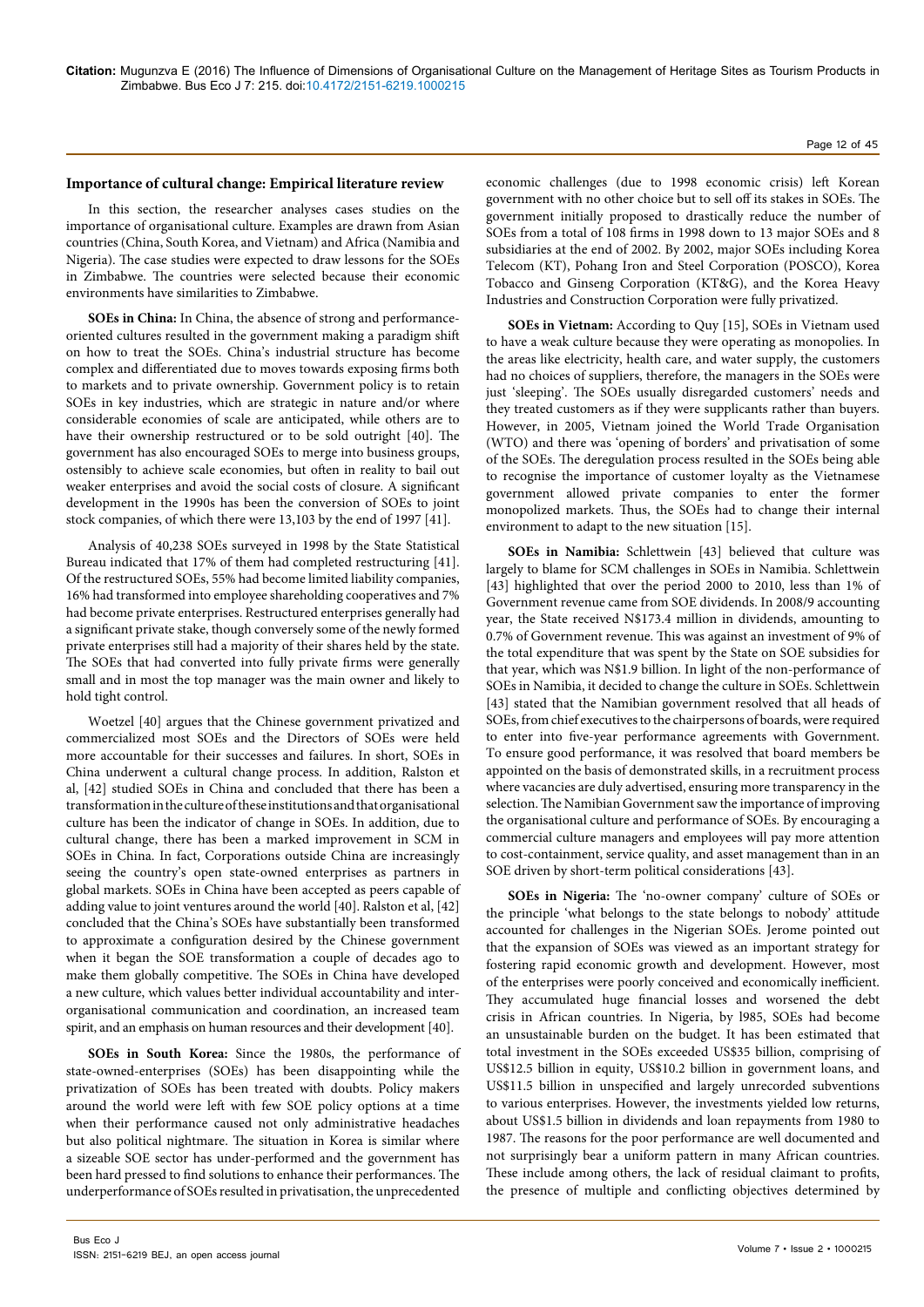politicians, and the prevalence of incomplete contracts and government subsidies that protect internal inefficiencies and perpetrate soft budget constraints. In short, interventionism compromised financial discipline in government, and according to Mhone, cited in Omoyefa, many governments that claimed to be socialist were spending too much money on public services. This expenditure pattern was not sustainable and there was a need for cultural change in the SOEs.

# **Chapter summary**

This chapter presented a review of literature on the concept of organisational culture. Case studies on the influence of organisational culture and the performance of SOEs in Asia (China, South Korea and Vietnam), and Africa (Namibia and Nigeria) were also presented. The case studies are expected to draw lessons for the NMMZ. Also, the light of the findings in this chapter, the non-performance of heritage sites in Zimbabwe and that of the NMMZ could be blamed on the organisational culture. Therefore, the succeeding chapters contain a detailed investigation on the influence of organisational culture on the performance of heritage sites in Zimbabwe as tourism products.

# **The Concept of Heritage and Its Meaning to Zimbabwe**

# **Introduction**

This chapter unpacks the concept of heritage and its meaning to Zimbabwe. Since 1972, a series of consecutive UNESCO conventions and declarations have aimed to set an international framework for the protection of diverse forms of heritage. While initially focusing on works of art, built environments and natural spaces, later UNESCO conventions and declarations have included other forms of cultural heritage, notably the notion of intangible heritage [44]. Since 1992, World Heritage Sites also include 'cultural landscapes' in recognition of the intimate relationships between culture and nature. From a touristic perspective it is easy to see the value of historic buildings, heritage sites and objects d'art. Much of international tourism is centred around these material expressions of culture whether it is the Taj Mahal in India, the contents of the Louvre in Paris, France, or a city such as Venice in Italy. The 1972 UNESCO convention focused on the protection of the World Cultural and Natural Heritage, with an emphasis both on built environments and natural spaces, which are of 'outstanding universal value' from various aesthetic, scientific, artistic, historic and conservationist points of view. In 2005, 812 cultural, natural and mixed world heritage sites inscribed. Of these, 611 are cultural sites, 154 are natural sites and there are also 23 mixed sites in some 137 countries.

The very fact that such sites are recognised and designated for their universal significance can transform them very quickly into tourist destinations. Indeed, this is one reason why some countries seek inscription in the first place, along with reasons to do with genuine protection of sensitive sites, landscapes and species, and the increased international profile and prestige designation brings with it. World Heritage Site status effectively allows greater levels of engagement with the past and its meanings outside of purely national, and sometimes, nationalistic contexts. Sites are provided with global exposure which generates a discourse of both interest and tangible concern; in some cases a concern which will make the difference between a site being abandoned or being preserved for future generations. The designation of World Heritage Sites is not only a recognition of their significance, it is also a powerful means by which heritage can be liberated to a global audience. Recognising the 'heritage of the world' not only signals a wider sense of responsibility towards our common past, but also the

This increased exposure and popularity with tourists, can generate significant economic benefits for heritage sites and their wider geographical locations. At the same time it is important that such increased touristic activity is effectively managed to ensure the sustainability of the site and its surrounding communities. Increasingly, the World Heritage Centre, established in 1972 as the UNESCO coordinating body for World Heritage matters, is involved with management and training issues relating to the touristic dimension of sites, including supporting the elaboration of management plans to handle the pressures that tourists can create.

Although the notion of 'cultural heritage' was originally conceived within the industrialised and developed world and thus reflected the works and values inherent in such societies, the idea has been widened to cover heritages in the lesser developed world where there is less emphasis upon grand and permanent structures and recorded narratives. The recognition of intangible and 'movable' cultural heritage in the Convention for the Safeguarding for the Intangible Heritage significantly recognised other forms of heritage that has meaning beyond material manifestations, is transmitted through the generations and which is also central in shaping identity.

Tourists do not only encounter cultural heritage as just 'the past', but rather the past of a particular people or community in a living context. Tourists engage with the cultural heritage of a destination not only through monumental forms but in more intangible ways as the past enshrined in contemporary behaviours and practices. Increasingly various forms of intangible heritage are being mobilised for tourism purposes and experiencing living heritage is a particularly enriching experience for both tourists and the community. Festivals which highlight cultural rituals and artistic performances are often a key element in tourist itineraries. While tourist demand to see cultural displays and rituals can produce conflict with local communities over changing times of performance and content to suit the timings of the tour operator and the curiosity of the visitors, it can also provide a rationale to showcase and effectively preserve enacted traditions which would otherwise be lost.

# **Meaning of heritage**

# **Definition of Heritage**

*Cultural heritage***:** Cultural heritage world over is becoming essential engine for sustainable development. There has been a wake for many communities living near heritage sites that cultural heritage can be used to stimulate sustainable development.

*Monuments***:** architectural works, works of monumental sculpture and painting, elements or structures of an archaeological nature, inscriptions, cave dwellings and combinations of features, which are of outstanding universal value from the point of view of history, art or science;

*Groups of buildings***:** groups of separate or connected buildings which, because of their architecture, their homogeneity or their place in the landscape, are of outstanding universal value from the point of view of history, art or science

*Sites:* works of man or the combined works of nature and man, and areas including archaeological sites which are of outstanding universal value from the historical, aesthetic, ethnological or anthropological point of view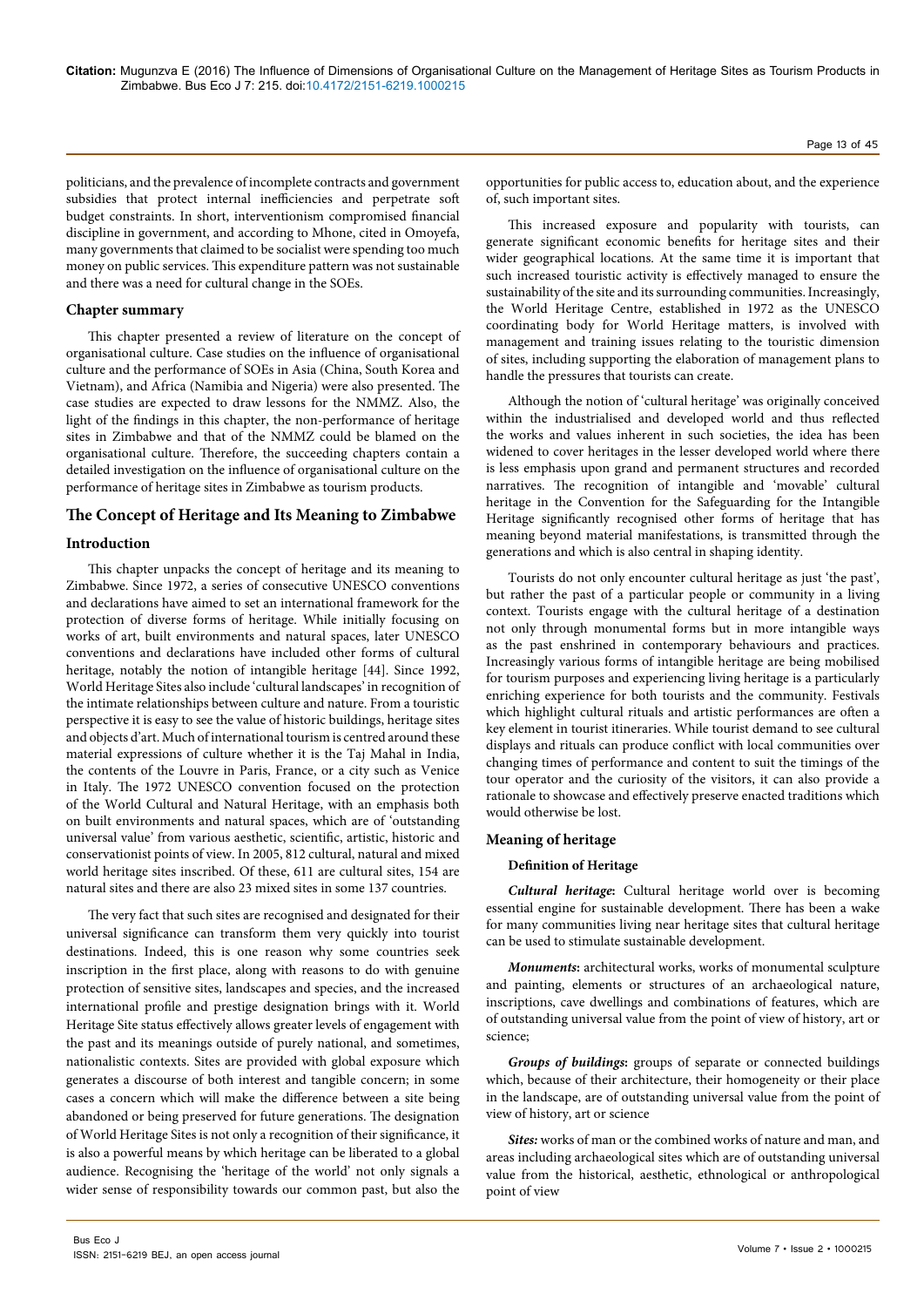**Defining cultural tourism:** There is no singular, specific definition of either cultural or heritage tourism. Some call it cultural tourism, some heritage tourism, some cultural and heritage tourism or shortly cultural heritage tourism (Cultural and Heritage Tourism Alliance, 2002). Culture is a set of distinctive spiritual, material, intellectual and emotional features of society or a social group. It encompasses, in addition to art and literature, lifestyles, ways of living together, values systems, traditions and beliefs [44]. The World has some 6000 communities and as many distinct languages. The National Trust's definition of cultural heritage tourism is traveling to experience the places and activities that authentically represent the stories and people of the past and present. It includes historic, cultural and natural resources [45].

In 1985, World Tourism Organization (WTO) provided two definitions of cultural tourism. The narrower definition includes movements of persons for essentially cultural motivations such as study tours, performing arts and cultural tours, travel to festivals and other cultural events, visits to sites and monuments, travel to study nature, folklore or art, and pilgrimages. The wider definition includes all movements of persons, because they satisfy the human need for diversity, tending to raise the cultural level of the individual and giving rise to new knowledge, experience and encounters (Canadian Heritage, 2006). Heritage is a broad concept and includes the natural as well as the cultural environment. It encompasses landscapes, historic places, sites and built environments, as well as biodiversity, collections, past and continuing cultural practices, knowledge and living experiences. It records and expresses the long processes of historic development, forming the essence of diverse national, regional, indigenous and local identities and is an integral part of modern life. It is a dynamic reference point and positive instrument for growth and change [45].

Cultural tourism market share development strategy focuses on promotion of the unique cultural aspects of a city or region, in order to draw tourists interested in those particular cultural subjects to the area. Heritage management, on the other hand is defined as management of regions' natural, cultural and built environments. As a strategy, this focus is gaining widespread acceptance nationwide and internationally among tourism offices and bureau to differentiate their cities, regions and states as desirable tourist destinations in an increasingly competitive marketplace.

It is a rule of thumb that a country's culture is the lifeblood of tourism within that country. Most authorities argue that people is express their lifestyle through their religion, costumes, arts and crafts, architecture, music, dance and literature. All over the world people travel to different countries for the specific purpose of attending religious and non-religious festivals. They visit art and museum exhibits, and also musical events. People also travel for the specific purpose of visiting the great monuments and sites of the world such as the Angkor Wat in Cambodia, the Taj Mahal in India, the Great Wall of China or the Borobudur and the Prambanan in Indonesia. These activities characterize 'cultural tourism'. Cultural Tourism is when people travel to various destinations to see different cultures, when people interact with communities exchange ideas as well as experience different lifestyles.

According to the WTO estimates 2014, cultural tourism has shown the highest growth representing one fifth of the Tourism market. The European market for cultural tourism has increased by as much as 20% in the past decade. Culture and tourism has a symbolic relationship. There is an intimate relationship between culture and tourism. It is through cultural tourism that arts and crafts, dances, rituals

Bus Eco J

Culture and tourism must be mutually supportive of each other to make the relationship sustainable. The nurturance of this relationship needs the full corporation of public and private sector working together with local communities. Thus, governments need to engage in strategic alliances in the management of cultural heritage within their countries.

#### **Natural heritage**

*Natural features:* consisting of physical and biological formations or groups of such formations, which are of outstanding universal value from the aesthetic or scientific point of view.

*Geological and physiographical formations:* Precisely delineated areas which constitute the habitat of threatened species of animals and plants of outstanding universal value from the point of view of science or conservation;

*Natural sites:* Natural sites or precisely delineated natural areas of outstanding universal value from the point of view of science, conservation or natural beauty are another form of natural heritage. Heritage sites are perceived as an economic necessity and a public requirement and have symbolic value and their benefits are measurable [46].

There are two categories of natural sites. They can either be natural in terms of nature that is tangible. For example in this category one can point out landforms, rural scenery, flora and fauna as the variables of the natural sites. Natural sites can be in the form of Cultural aspects. This is expressed through various festivals, arts/crafts and traditional practices. The natural sites can be in form of built structures. These structures may either have been built by the ancestors and they have a cultural value in them. Examples of built structures include historic homes, monuments, and industrial sites.

**Different Perceptions of the Meaning of the Term Heritage in Zimbabwe:** There seem to be limited literature about Zimbabwe's heritage. From 1890, when Zimbabwe was colonised, the colonial system tried by all means possible to tread down upon the identity of the indigenous people of Zimbabwe. The intolerance of colonialists to African virtues resulted in an end, in some communities, to traditional practices and values. The displacement of much of the Zimbabwean population due to colonial land policies, like the Land Apportionment Act of 1930 and the Land Tenure Act of 1969, disrupted some of these practices [47]. Most displaced people went to settle in the Tribal Trust Lands (TTLs), where they were "aliens" who could not easily fit into the new socio-cultural set-ups.

Despite the limited literature, the Zimbabwe Tourism Authority, argues that Zimbabwe's heritage is made up of its people, wildlife, vegetation, and heritage sites. However, it is important to ensure that this heritage is 'unpacked' and there is clarity on what it entails. Findings revealed that the term heritage is too broad. There are various perspectives in which heritage can be defined. Heritage encompasses a lot of issues. Different people define heritage from different angles. In an interview with an official from the National Museums and Monuments of Zimbabwe (NMMZ) he revealed that the term heritage includes aspects of the way of life that have been borrowed from our ancestors. It is the role of the NMMZ to identify aspects that should be sustained. When defining heritage it is not only the cultural heritage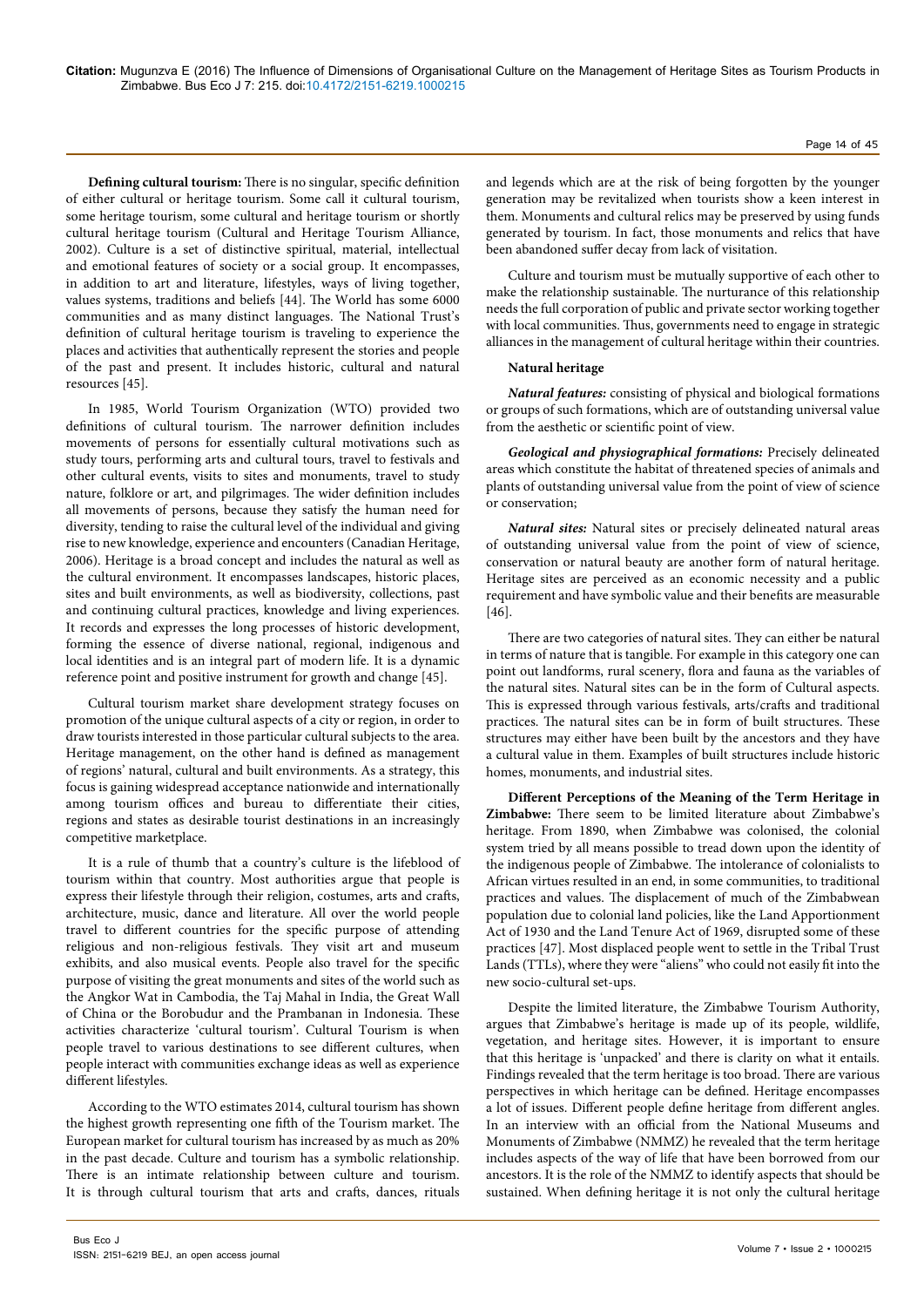that will be considered but the natural heritage as well. On a different note, another respondent indicated that heritage can be viewed from three dimensions. These are physical, cultural and intellectual heritage. Intellectual heritage are the intangible form of heritage. From a touristic perspective the major focus or the critical areas are the physical and cultural heritage. Another respondent emphasized that heritage is a broad term. Thus, when defining heritage it is essential to define heritage from different angles. The respondent emphasized that heritage can be defined from a legal point of view. It can also be defined from a local knowledge perspective, it can be defined from an academic point of view, and heritage can also be defined from a heritage management perspective. It then depends on the one who is defining the term, it depends on the point of view that the definer might choose to adopt. On a more general note, the term heritage can be generally defined as the legacy that is passed from one generation to other be it tangible or intangible. He further argued that generally heritage is just nhaka *(legacy),* the cultural and natural sites that we have in our country, the values even the intangible heritage.

Findings revealed that the key factor that is considered when it comes to defining the term heritage refers to what aspect of the part or item that is valued by the community, be it a place or an object. When a community agrees that the aspect of this object is valuable to them then they collectively decide to preserve it for future generations, then one can define that object as heritage.

In another interview with an official from the National Zimbabwe Monuments, the respondent emphasized that heritage is that which was inherited from the ancestors and that which authorities and local communities have chosen to keep and pass on to the next generations. Heritage is divided into two main categories natural and cultural. Natural heritage are those natural phenomenon like trees, mountains, rivers, waterfalls, gorges and forests. Cultural heritage includes that which has been derived from the way of life of communities, societies or ethnic groupings in the country. This includes built heritage like ruins, monuments, Caves, graves. There are also tangible elements like objects, material culture that includes materials like walking sticks, cooking utensils, and dressing.

There are also the intangible heritages these are mainly things that one cannot touch but they have spiritual bearing on how people live as Zimbabweans. These involve things like dances things which we have spiritual attachments and are connected to them. Basically that is how the Zimbabwean heritage is understood from the National Monuments point of view.

Research revealed that there is also another dimension of heritage which includes the liberation heritage. The liberation heritage is a category that has not been realized to be a heritage for a long time in Zimbabwe. Of late, people have come to realize its value; it has taken long for people to regard the liberation heritage like the battle sites, the graves, the songs and dances that are part of the liberation as really something that is part of the heritage. Historically in Zimbabwe people have talked about the liberation heritage but there have been no practical efforts that have been put in place to ensure that this heritage has been recognized as a typology and being looked after in the manner in which other forms of heritage have been considered in the country.

However, Zimbabwe is one the countries in Africa with rich cultural and natural heritage. Zimbabwe has diverse types of heritages, which range from tangible, movable and immovable. When it comes to the richness of Zimbabwe in terms of heritage comparing with other Page 15 of 45

countries within the region Zimbabwe has five sites, which are on the world heritage list.

# **Defining Heritage as a Tourism Product**

Tourism is a worldwide giant industry which has a high increase rate such that UNWTO's Vision forecasts that international arrivals are expected to reach over 1.56 billion by the year 2020, which were 842 million in 2006 (World Tourism Organization). Cultural heritage tourism is also, increasingly being used as a tool to stimulate regional development in rural and urban areas (New Zealand Tourism Research, 2007). Cultural tourism is growing faster than most other tourism segments and at a higher rate than tourism worldwide [48]. Actually spotlighting the arts, culture, history and heritage to attract tourists is nothing new, particularly in Europe and because travelers were becoming more and more interested in opportunities to learn about places through their art and history, cultural tourism consistently grows. Since tourism is nowadays used to stimulate regional development, cultural heritage tourism is used for, both preservation of regions as well as economic development of the regions. Cultural tourism can be defined as the subset of tourism concerned with a country or region's culture and its customs.

Cultural tourism generally focuses on communities who have unique customs, unique form of art and different social practices, which distinguishes it from other types/forms of culture. Cultural tourism includes tourism in urban areas, particularly historic or large cities and their cultural facilities such as museums and theatres. It can also include tourism in rural areas showcasing the traditions of indigenous cultural communities (i.e. festivals, rituals), and their values and lifestyles. Preserving cultural heritage appears to be a key factor in economic policies supporting tourism development. It is a widely accepted fact that preservation of cultural heritage is important and it is also used as a tool for tourism product differentiation [49]. Cultural tourists as cited by Hughes are seen as typically well educated, affluent and broadly travelled and they generally represent a highly desirable type of upscale visitor. It is generally agreed that cultural tourists spend substantially more than standard tourists do. Cultural tourists are expecting different experiences from their vacations and these expectations are becoming more important day by day. During these experiences tourist can interact with three kinds of cultural attributes; the physical (built heritage), the general (the daily life of the host community) and the specific cultural activities of the host community (rituals and festivals).

Additionally, mass tourism is a product of the late 1960s and early 1970s. Since then a number of interrelated developments in the world economy, have converted part of the industry from mass tourism to socalled new tourism. The new tourism, which is the idea of responsible, green, soft, alternative and sustainable tourism, basically refers to the diversification of the tourism industry and its development in targeted markets where cultural heritage tourism is in the first rank. Changing lifestyles of the new tourists are creating demand for more targeted and customized holidays. A number of lifestyle segments, families, single parent households, empty nesters (couples whose children have left home), double-income couples without children, will become prevalent (common) in tourism, signalling the advent of a much more differentiated approach to tourism marketing. Changing values are also generating demand for more environmentally conscious and natureoriented holidays.

Heritage has much potential in bringing tourists in Zimbabwe. As a tourism product, people want to see those things that are peculiar to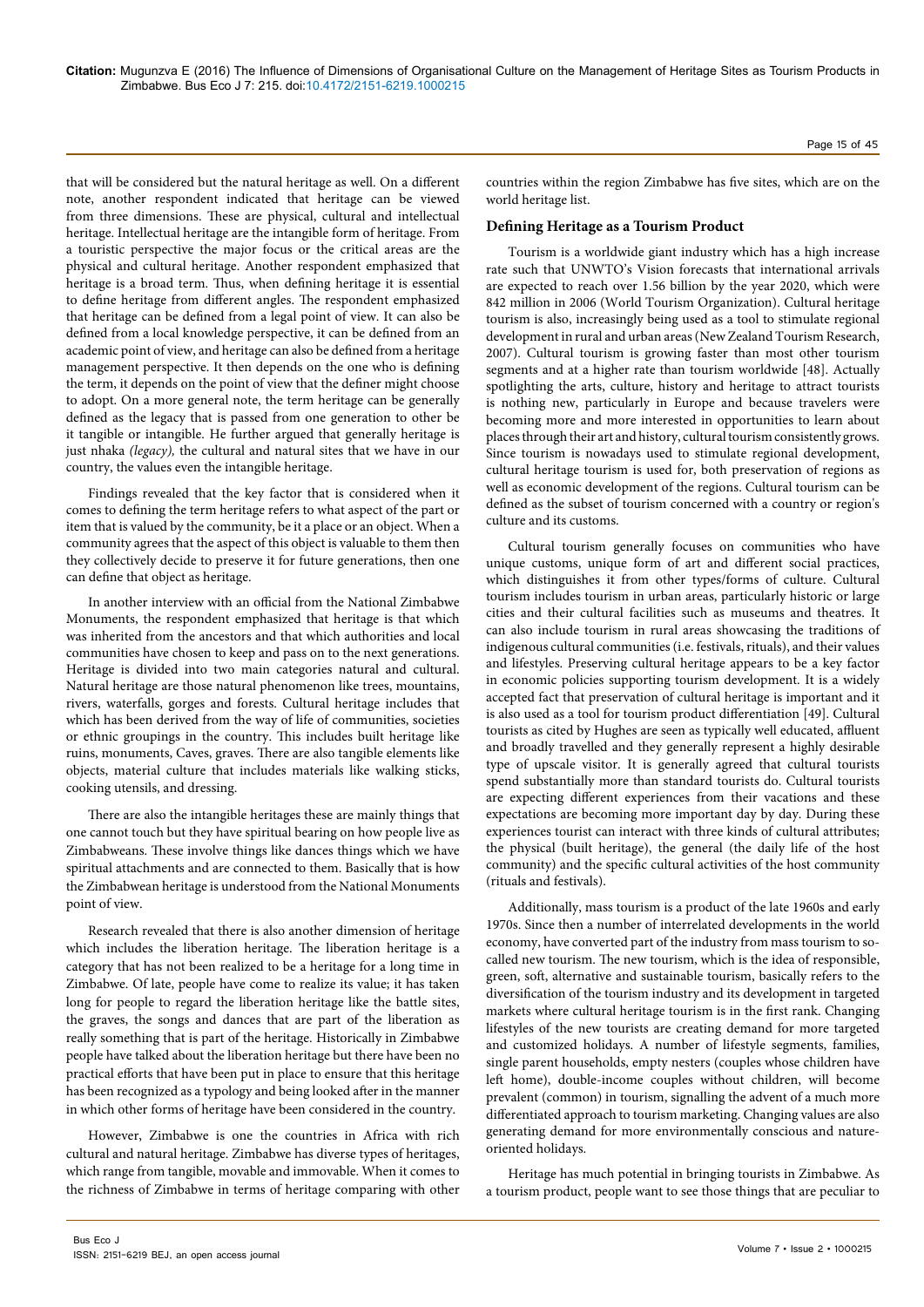#### Page 16 of 45

Zimbabwe. For instance, during cultural exchange programs tourists will be interested in seeing items that they do not have in their own countries. People are interested in learning the lifestyles and the cultures as well as learning more about our heritage.

The research indicated that Zimbabwe heritage as a tourism aspect has a lot of features which include, culture of its peoples and contemporary to current, food and eating habits, social habits, attitude to life, manmade sites and archaeological sites, historical facts and sites and the people are part of the heritage that attracts tourism in Zimbabwe. There is also the culture, social, historical, way of life, the aged people that can be shown to various visitors. Zimbabwe has wilderness cites, wonder sites, some ancient linked tribes still living in their original state more or less. The Victoria or Mosi-oa-tunya is typical of a natural heritage site that has developed into a wonder site counted among the top seven in the world. Wilderness experience in Zimbabwe has to be the second most valuable site for Zimbabwe that is loved by tourists. Among other world heritage sites there is Mana pools and Bvumba forest.

As a tourism product, the people of Zimbabwe have a rich cultural history, which counts for tourists were especially some remote tribes living in border areas of the country far removed from the modern day civilization. These include areas like Chipinge in Manicaland Province and the Tonga people in Binga (Matabeleland North). Furthermore, as a tourism product; Zimbabwe has many historical sites. These sites are peculiar to Zimbabwe and there is mystery and cultural values that are attached to these sites. Major historical sites in Zimbabwe are Great Zimbabwe, Khami Ruins, Pit caves of Nyanga these are dwelling sites of the ancestors and some Rock Art paintings in the caves.

# **The Extent to which Zimbabweans value the heritage**

Zimbabweans value the pride of their heritage to some extent. Basically, Zimbabweans value the national heritage. The inquiry revealed that the major obstacle in the manner in which the people appreciate and value Zimbabwean heritage has been the colonial period that has tended to undermine, underplay and ensure that Zimbabweans look down upon their heritage. Taking for example, for people to have pride in their culture for instance the achievements in the civilization of architecture like in the construction of the great Zimbabwe with the manner in which it was done, the colonial period has tried to deliberate it and assign it to foreign origins saying that it belongs to King Solomon. Colonialists have also tried to make everything that is locally valued in religious terms as satanic and demonic to make sure that people do not value it. For instance, most mission stations are located close to national shrines to make sure that those beliefs are pacified. For instance, Epworth, Matopos are closer to mission stations. Therefore, currently a number of Zimbabweans look down upon their heritage or their culture mainly because of that background.

On a different note, another respondent argued that the major issue depends on the type of heritage that is being discussed. For example, within the cultural heritage there are quite a number of things that have to be considered, one can look at the culture, traditions, and then evaluates on the value that is being placed on it and the extent of the value placed on the culture. On the other note, one can looks at things in Zimbabwe that have not been commercialized properly. Then one gets to question on whether Zimbabweans value these things or not. When one is establishing the level of value that is being placed on an item, it is crucial to determine whether there is an understanding or appreciation of this culture within the local community's point of view. All in all the value ascribed to a certain tradition depends on the

society, how the society values those traditional practices. For example, there are some traditions that engage in traditional ceremonies such as rain making, the fact that they still practice that tradition shows that they do value the culture. Nevertheless, if they no longer practice the ceremonies then they probably would no longer be valuing it. If one group of people consider the passing on that form of that culture towards the younger generation it shows that they still value the culture. Thus, it can be argued that the level of value that is placed on the Zimbabwean heritage by the Zimbabweans cannot be determined from a general perspective. One has to analyze different levels and the different cultural practices as well as the different communities and age groups and be able to establish fairly the value that is placed in the heritage in Zimbabwe.

Additionally, on a different not as well, findings revealed that if one looks at the physical heritage, it can be evaluated from a number of perspectives. Firstly, if the government has established a whole department and allocated money for development of those sites this shows that the culture is valued in the country from a national level point. At national level, heritage can be said to be valued by people if they are prepared to pay their money and visit the sites. Then the very basic thing: when a certain fee is required in order to access the sites that means that monetary value is allocated to these sites as well. One can argue that when one question on the issue of valuing heritage, there are really a variety of perspectives in which heritage can be valued. Therefore, in determining the level of value placed on the heritage site by the locals a lot of perspectives have to be considered.

An example has been the Epworth balancing rocks in Zimbabwe. It is a national heritage site: but the locals cut down trees they do not place value on the monument since it is located within the community. The major question that has been asked when determining the level of value was to the local communities know the value that is in these sites in Zimbabwe? On this note, one will be now looking at the value of heritage from a variety of levels within the country. At National level, the National museums and monuments value the heritage because they decided to preserve the area. Then at community level probably they do not value the heritage because of ignorance. The other issue to consider would be that the local community has it been benefiting from these sites. Are the local communities realizing the economic value of the heritage sites? A heritage may be valued at national level but if the communities are not aware of the value of the heritage or are not realizing the economic value of the monument, then they will not have an understanding of it. That is when we see the value of the sites by locals depreciating because there will be no awareness at the base. In Zimbabwe, there are quite a number of sites that are valued at national level but at the community level they have no significance.

Heritage is a comprehensive concept that consists of many diverse values like cultural, natural, historical, architectural, archaeological, and geological values. Heritage is a mirror of different ways of lives and habits, in other words, different cultures and eras of the mankind and the society they live in. A well-preserved heritage enables communities to learn about their cultural history truly and chronologically. After the World War II, the world has seen a gradual increase in technology and urbanization resulting in a series of threats to heritage; social, environmental and economical. Because of migration and industrialization population density between rural areas and cities differ greatly. Globalization changed people's lives in an undeniable way, a way that is mostly stereotyped. These kinds of facts pose a great threat to intangible cultural assets. Heritage is not a renewable resource; therefore, it should be conserved in the most efficient way. The word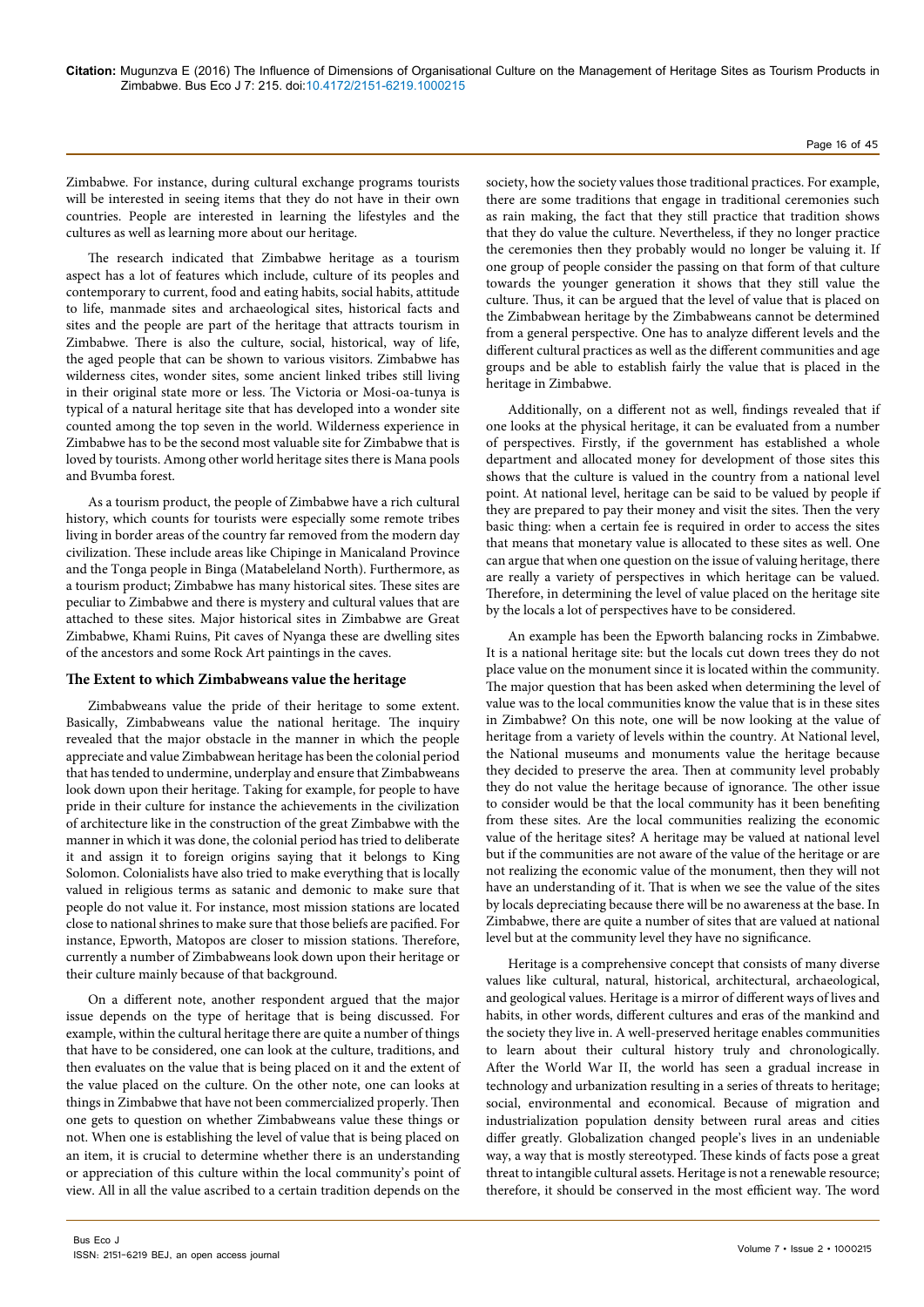"preservation" has existed from the beginning of the very early times of human history, but its definition. Until recently, preservation is nearly equal to just protecting the physical assets, but now it is seen as a clear fact that when trying to protect heritage national, social, cultural and economical aspects of the protection process should be taken into account. It aims to conserve, use and develop the heritage and to sustain it values and significance by giving the heritage a compatible use. It is worth of mentioning that, the most important innovation of the management approach involves the sustainability principle.

#### **Chapter summary**

There seem to be limited literature about Zimbabwe's heritage. From 1890, when Zimbabwe was colonised, the colonial system tried by all means possible to tread down upon the identity of the indigenous people of Zimbabwe. The intolerance of colonialists to African virtues resulted in an end, in some communities, to traditional practices and values. The section managed to define heritage and give different perceptions of the term heritage. Heritage generally is the legacy that has been passed on from one generation to another. It is a broad term that has to be defined from a variety of perspectives. The section managed to define heritage as a tourism product in Zimbabwe. Zimbabwe has a rich cultural, historical both tangible and non tangible. These can be utilised as quality peculiar tourism products and the government can utilise the funds that are drawn from the funds that are realised from the tourism visits to maintain various heritage sites in Zimbabwe. Findings from this section revealed that when determining the level of value placed on the heritage of Zimbabwe there are a number of perspectives that have to be considered. The value of heritage can be determined from different levels. One has to analyse the value that Zimbabwe places on the heritage from the national level point of view. For instance, the fact that there is a ministry and a fully fletched department that is allocated by the government specifically for the management of heritage sites in Zimbabwe. It shows that the country values its heritage to some extent. Then the value of heritage can be determined from the local community level point of view. Do the communities know the importance of the heritage sites that we have in Zimbabwe. Heritage value can be determined from the various practices. This depends on the communities and the level of knowledge they possess as well as the level of economic value they place on the sites. The next chapter discuses on the heritage sites in Zimbabwe.

# **Heritage Sites in Zimbabwe**

# **Introduction**

The NMMZ is presently custodian of 137 National Monuments. Among these are outstanding monuments and the world heritage sites, which are premier tourist attractions not comparable to any other sites throughout the world. These include the famous Victoria Falls Mosi o Tunya-Smoke that thunders, Great Zimbabwe, and Matobo Hills area. Monuments depict a variety of cultural and natural support phenomena that together embody the history of man in Zimbabwe and his attraction with the environment. A number of National Monuments have been opened to support tourism industry and therefore to generate the much needed foreign corporate world, to identify products and services as truly Zimbabwean. The most popular sites are Victoria Falls, Great Zimbabwe, Matobo Hills, Murewa Caves, Tsidi Ruins, Khami Ruins, Ziwa National Monument, Old Bulawayo National Monument, Muzilikazi Grave National Heroes Acre, Domboshava Caves and Nalatele Ruins among others. Zimbabwe has diversity in terms of Heritage sites and there are five internationally recognized heritage sites in Zimbabwe are Great Zimbabwe, Khami Ruins, Mana Pools,

Victoria Falls and Matobo cultural heritage. The country is ahead, as compared to other countries within the SADC region for instance countries like Malawi, which has only one internationally recognized heritage in the country.

#### **Tourism potential of heritage sites in Zimbabwe**

Heritage tourism is a broad field of specialty travel, based on nostalgia for the past and the desire to experience diverse cultural landscapes and forms. It includes travel to festivals and other cultural events, visit to sites and monuments, travel to study nature, folklore or art or pilgrimages. The word "heritage" in its broader meaning is generally associated with the word "inheritance," that is, something transferred from one generation to another. Owing to its role as a carrier of historical values from the past, heritage is viewed as part of the cultural tradition of a society. The concept of "tourism," on the other hand, is really a form of modern consciousness. In this study, both heritage and cultural tourism are used in combination and/or interchangeably.

Cultural/heritage tourism is the fastest growing segment of the tourism industry because there is a trend toward an increased specialization among tourists. This trend is evident in the rise in the volume of tourists who seek adventure, culture, history, archaeology and interaction with local people. From a touristic perspective it is easy to see the value of historic buildings, heritage sites and objects d'art. Much of international tourism is centred around these material expressions of culture whether it is the Taj Mahal in India, the contents of the Louvre in Paris, France, or a city such as Venice in Italy. The 1972 UNESCO convention focused on the protection of the World Cultural and Natural Heritage, with an emphasis both on built environments and natural spaces, which are of 'outstanding universal value' from various aesthetic, scientific, artistic, historic and conservationist points of view. In 2005, 812 cultural, natural and mixed world heritage sites inscribed. Of these, 611 are cultural sites, 154 are natural sites and there are also 23 mixed sites in some 137 countries.

The very fact that such sites are recognised and designated for their universal significance can transform them very quickly into tourist destinations. Indeed, this is one reason why some countries seek inscription in the first place, along with reasons to do with genuine protection of sensitive sites, landscapes and species, and the increased international profile and prestige designation brings with it. Heritage tourism represents a major potential for local and national economic development. Meskell [50] argue that heritage sites generate revenue through tourism. The link between culture and tourism is the most visible aspect of the contribution of culture to local development. The monuments are the magnet that attracted the visitor to the community but the monument itself was only a minor beneficiary of the economic impact. Nyaupane pointed out that visits to cultural and historical resources have become one of the largest and fastest growing sectors of tourism industry. Cultural heritage sites play a major role in economic development through them being the centre of tourist attraction and as such tourism is a major component of economic development. It is argued that 37% of the global tourism has a cultural motivation. Rypkema [51] argues that heritage tourism is an important component of local economic activity in many places in Europe and cultural tourism is a major contribution to tourism overall and is among the fastest growing segment of the tourism sector. According to a UN General Assembly report of 2011, heritage tourism presently accounts for 40% of world tourism revenue. It was argued that cultural heritage in general and in particular those inscribed on the UNESCO World heritage List, generate substantial revenues and employment for tourism.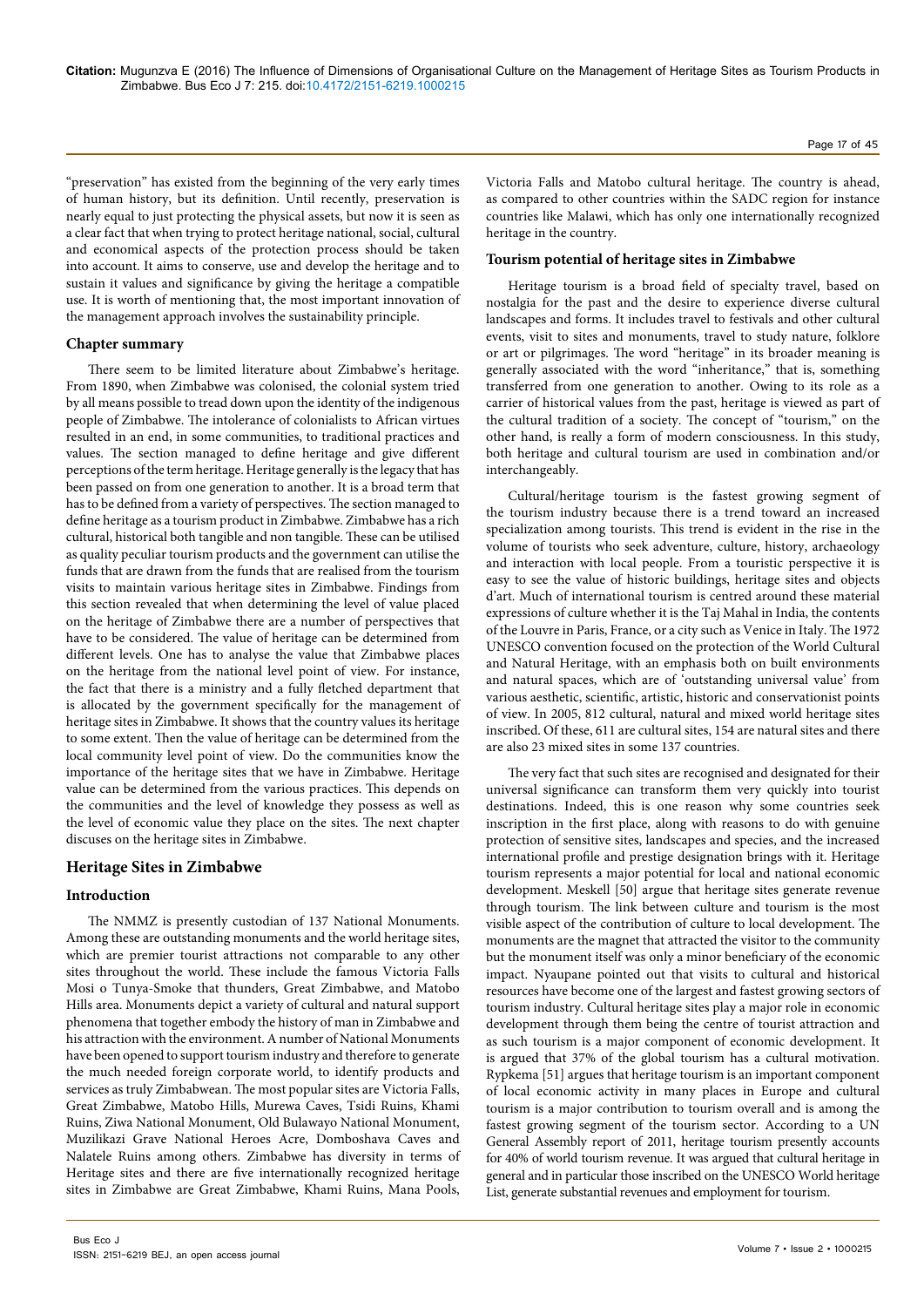#### Page 18 of 45

This increased exposure and popularity with tourists, can generate significant economic benefits for heritage sites and their wider geographical locations. At the same time, it is important that such increased touristic activity is effectively managed to ensure the sustainability of the site and its surrounding communities. Increasingly, the World Heritage Centre, established in 1972 as the UNESCO coordinating body for World Heritage matters, is involved with management and training issues relating to the touristic dimension of sites, including supporting the elaboration of management plans to handle the pressures that tourists can create.

Tourism is able to generate both income and employment relatively cost effectively by drawing upon the (previously largely untapped) resources of nature and culture. Studies which have taken places in Europe, Asia and North America have shown that heritage tourists stay longer and spend more per day and therefore have a significantly higher per trip economic impact than do tourists in general. Rypkema [51] further his discussion when he explains that if heritage tourism is done right, the biggest beneficiaries are not tourists or even hotels, restaurants, petrol stations that service them, the biggest beneficiary are local citizens who gain a renewed appreciation of their site's unique history and character.

As tourists are becoming more sophisticated, their need to recapture the past has been increasing. Tourists have been visiting cultural/heritage sites more frequently. Cultural/heritage tourism offers several benefits to tourists and residents, as well as governments. First of all, cultural/heritage tourism protects historic, cultural, and natural resources in communities, towns, and cities. People become involved in their community when they can relate to their personal, family, community, regional, or national heritage. This connection motivates residents to safeguard their shared resources and practice good stewardship. Second, cultural/heritage tourism educates residents and tourists about local/regional history and traditions. Through the research about and development of heritage/cultural destinations, residents will become better informed about local/regional history and traditions which can be shared with tourists. Third, cultural/heritage tourism builds closer, stronger communities. Knowledge of heritage provides continuity and context for communities, which instills respect in their residents, strengthens citizenship values, builds community pride, and improves quality of life. Fourth, cultural/heritage tourism promotes the economic and civic vitality of a community or region. Economic benefits include the creation of new jobs in the travel industry, at cultural attractions, and in travel-related establishments and economic diversification in the service industry (restaurants, hotels/motel, bed-and-breakfasts, tour guide services). There is also manufacturing (arts and crafts, souvenirs, publications), and agriculture (specialty gardens or farmers' markets); encouragement of local ownership of small businesses; higher property values; increased retail sales; and substantial tax revenues (Virginia Department of Historic Resources).

In Zimbabwe, the National Monuments are protected and promoted in accordance with the National Museums and Monuments Act 1972 [Chapter 25:11]. This law replaced the Monuments and Relics Act 1936, which in turn replaced the 1902 Ancient Monuments Protection Ordinance and 1912 Bushmen Relics Ordinance. In April 2000, there were approximately 14,000 entries on the Archaeological Survey, of which 118 were National Monuments (including natural, cultural, and mixed sites).

**The heritage sites and their potential as 'World Class' tourist destinations:** Zimbabwe's Heritage is the substance of what was left by ancestors through material culture, belief systems and ways of living. It is unique, consists of natural and cultural, tangible and intangible scattered all over the country. It ranges from Stone Age, Iron Age and the late farming communities. Dry stone walls consist the most unique architectural prowess that define Zimbabwean as a people and has granted us the identity we carry as a people. Rock paintings and engravings are part of Zimbabwe's heritage, which is also scattered in the country giving evidence of an artistic nature of ancestors, which was a means of communication and expression of various spiritual and cultural livelihood. Belief systems, myths, taboos and material culture. There are springs, wetlands, mountainous landscapes, rocks, caves and trees which have intangible values as well as minerals. Zimbabwe's heritage fits as a tourism products because it is unique and carries a wide range of values: historic, cultural, scientific, aesthetic, religious as well as economic.

NMMZ is a responsible heritage custodian and one of its mandate is to present the heritage to the public hence marketing is an essential tool to achieve that. However, like any government funded institution NMMZ is struggling financially to perform its duties which include marketing. Therefore, there is a need to ensure the availability of financial resources enable adequate management of heritage management. Research works, conservation and restorations works can also be conducted effectively with availability of financial resources. Need for financial resources can also lead to over exploitation of heritage sites through tourism, which may lead to loss of heritage or desecration of sites.

According to the NMMZ officials, the heritage sites are ranked. The world heritage sites are at the top followed by class one National Monuments. The sites are ranked from class one to class three.

**Class one:** These are sites that have site museums, they have tour guides and custodians based on these sites, they are highly accessible and they command high number of visitors thus, so visitor-ship is high, they have a site museum to collect cash from those sites. Tourist destinations those are fully functional and operational and with a lot of infrastructure to cater for the visitors.

**Class two:** There is only a custodian who acts as a custodian and a tour guide. There is no site museum. Accessibility is not as excellent as the first category. People can get there but they collect cash from these sites.

**Class three:** These are the sites that are not publicised extensively because the major duty is to conserve and preserve these areas. The sites are opened when there is need. Access is free but accessibility is difficult. NMMZ do not normally encourage exposure or marketing of these sites because the cultural heritage is non renewable. Once these cultures are over visited and carrying capacity is stretched, they are bound to be destroyed.

Most tourists to Zimbabwe value and are attracted to these forms of heritage sites. Statistics show that a lot of tourists visit to experience these natural and cultural sites. Most people seek experience in culture. They want to find out how people live, how they enjoy and how they do their daily chaos. They collect a lot of staff from the local crafts and industries. The reason why Zimbabwe National Museums and Monuments do not open heritage sites randomly or open all of them at one time is because it is difficult to manage sites that are in the remote areas. They are more expensive to manage because visitor-ship in those sites is low. The return that they get by opening access to them, by putting human resources there is not always that you find them giving returns. The practise is not peculiar to Zimbabwe. That a country does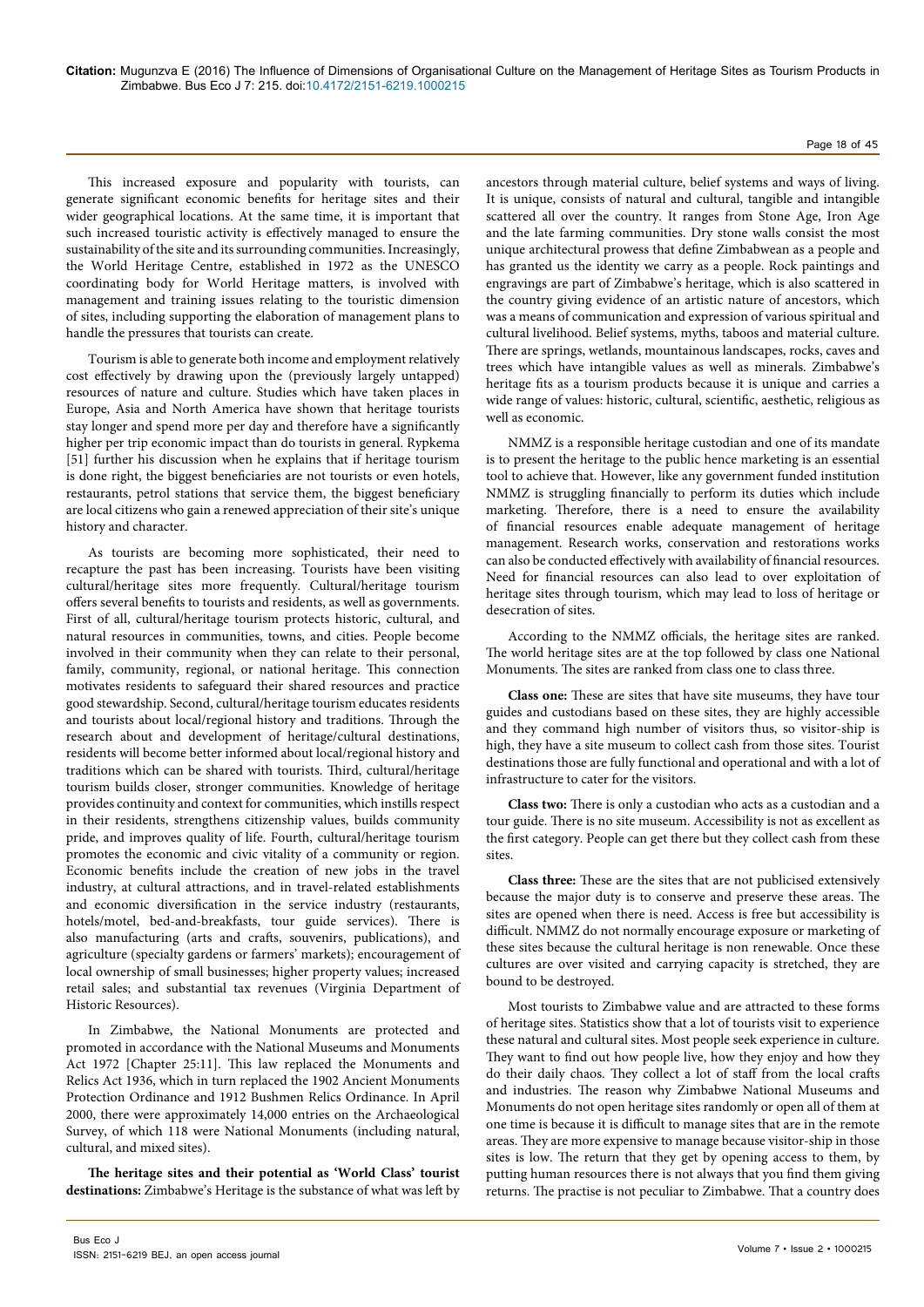not open up their entire cultural heritage at one point. By ranking, it means that the managements categorise them and when they see that there is more volume in class one then class two is opened, when there are more in class, class three will then be opened. In order that one cannot just throw money everywhere without necessarily evaluating whether there is need to open up more sites.

The study showed that Zimbabwe has more than 1000 heritage sites. However, some sites can be exploited while others cannot. Other sites like Mzilikazi's grave have cultural limitations. People say you cannot use a king's grave for financial or tourism purposes. It is sacred. However, there is need for cultural change and change is a process that takes time. A Regional Director interviewed said the ways in which heritage sites can be used to attract more tourists will never be enough. When you are in business you continue to expand and grow. There are a number of efforts that national museums and monuments have put in place to develop class one and class two sites. "To ensure that they develop infrastructure for tourists, they have established adequate infrastructure for instance, having a site museum to give information about the sites to the visitors. Investing in human resources tour guides, custodians and we have a national museums and monuments website to ensure that people get access. The organisation also exhibit and market the heritage sites. There are various efforts in place that are being done to ensure that visitor-ship increases".

There are five World Heritage sites in Zimbabwe, which are Great Zimbabwe, Khami Ruins, Mana Pools, Matopos and Victoria Falls. There are other heritage sites like Domboshawa, Heroes Acres, Epworth Balancing Rocks, Ngomakurira Mountains, Naletale Ruins and Ziwa. However, this study focused Great Zimbabwe, Heroes Acre, Domboshawa, Ngomakurira and Naletale. The researcher also visited two Museums, which are Military Museum (Gweru) and Natural History Museum (Bulawayo). The succeeding sections presents the findings on the sites visited. Recommendations for enhancing the attractiveness of the sites are also made.

*Great Zimbabwe:* Great Zimbabwe is NMMZ's cash cow and prime heritage site. It was declared a National Monument and World Heritage site in 1937 and 1986 respectively. The builders of Great Zimbabwe are believed to be the Karanga, a sub group of the Shona who constitute a majority of the population in Zimbabwe [52]. It is situated 27 kilometres south-east of Masvingo town. Great Zimbabwe is the country's largest archaeological site and the largest archaeological monument in sub-Saharan Africa. It represents the great civilization that existed in the country between 1200 and 1500 A.D [53].

The study showed that about 58 000 tourists (domestic and foreign) visited Great Zimbabwe in 2014. There was a slight improvement in 2015 and 61 000 people came to Great Zimbabwe. The figures include the locals, the schoolchildren and they fluctuates. The local community understands the value, the importance of the Great Zimbabwe cultural site. The great Zimbabwe has a local management committee, which is responsible for conscientise people on the importance of the great Zimbabwe site. Locals in Masvingo are given access to the site. They fill in forms and they are given free of charge entry. Great Zimbabwe has a good relationship with the local clients around Great Zimbabwe.

Great Zimbabwe was mainly built of cut granite blocks, laid in regular courses, and contains a series of daga-hut living quarters, a community area, and a narrow passage leading to a high conical tower. Basically, it is believed to be the site of the main and religious center of Great Zimbabwe. It is believed that when the old huts were destroyed the remains were lived off new huts were built. Lot of items were suggested to be found were said to have belonged to the spirit mediums and chiefs which includes bowls, large soapstone, gold objects and ceremonial spear. The succeeding paragraphs highlight the main attractions at Great Zimbabwe.

*The great enclosure:* It is suggested to be were king's residence, or wives or premarital initiation school. The Conical Tower is one of the largest structures in the Great Enclosure, is 33 feet high at 16 feet in diameter. Traditionally the Conical Tower is said to represent a grain harvest symbolizing a good harvest and prosperity.

*The valley enclosure:* This is where other wives and villages lived an estimate of about 50 household is believed to have lived on these stone wall enclosures. As one walk along the Valley Enclosure they are evidence of remains of Dhaka, huts, platforms and small towers. The Zimbabwean bird the seventh one, which is used as the National Emblem, is believed to be found in the seen closures. On the enclosure large amounts of iron and copper, beads and pottery were found.

*The Matombo Curio Shop:* This is where tourist can purchase their souvenirs, which include; the Zimbabwe bird and other traditional arts and crafts. They can also purchase for a book showing the overall site. Other souvenirs can be purchased from the traditional village, for example, beadwork and some carvings, basketry.

*The Hill Complex and the Cave:* The Hill Complex was the Kings' fortress and ruling. This is said to be were the platform where the Kings sat and surveyed their Kingdom. Tourist gets to say something and hear their echoed coming from the bottom.

*The Shona Traditional Village:* It was recently restored after authorities had initially removed it a few years ago. The village is one of the major tourist attraction, sine this where visitors get a feel of how life was like at the Ancient City.

# *What is there for tourist to see at the village?*

- Traditional dancing done by the locals, performing a Shona song accompanied by their music which includes shakers and traditional drums. As they will be dressed in their traditional finery, tourist can also join in as they sing and dance.
- Art and Craft Center were one gets to see pottery making, bakery and beadwork. Stone/wood carving during the Great Zimbabwe years it was every man's responsibility to be able to make basic implements for the household e.g. yokes stools and axe hands.
- Lastly the village will provide an overnight accommodation to visitors willing to experience the African night in traditional hoes using the cultural materials, and they can also enjoy the traditional foods.

*The Great Zimbabwe Museum:* This is the most exciting part of the site, as visitors get an idea of the various day to day lives. They also get artefacts. The main attraction is that tourist get to see the original soapstone birds known as the Zimbabwean bird. However, no one is allowed to take any photos of the, as they is security cameras and policeman in the room with the birds.

The study showed that, as a stand-alone monument, Great Zimbabwe is operating very well they have some improvements. Management have tried to innovate but innovation can never be enough. Lodges are being run by the great Zimbabwe. They have opened a restaurant, they have camp sites and lodges, and they are now hosting weddings (1200 venue and tent).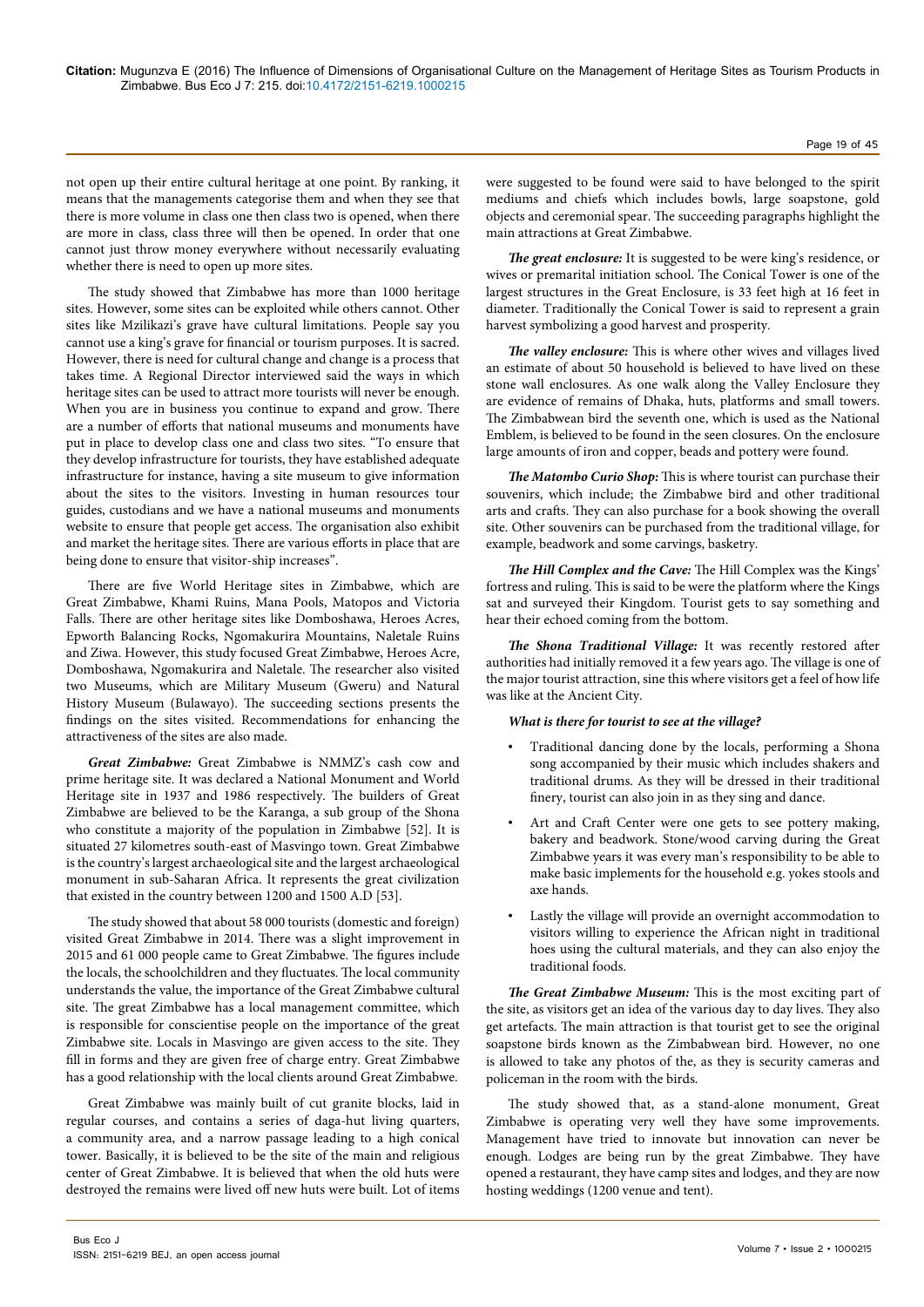**Citation:** Mugunzva E (2016) The Influence of Dimensions of Organisational Culture on the Management of Heritage Sites as Tourism Products in Zimbabwe. Bus Eco J 7: 215. doi:10.4172/2151-6219.1000215

Great Zimbabwe is lagging behind on several areas in terms of innovativeness. In terms of technology, clients need Wi-Fi. One NMMZ official said, "We do not have Wi-Fi". The impact of international Regulations for example VISA satisfaction, issues of prescriptions from international organizations the likes of UNESCO or other governing boards they have their restrictions which hinder the innovativeness of the sites. For instance they cannot build a large hotel since they cannot meet the international standards required. This limits their ability to make money.

*Marketing strategies at Great Zimbabwe:* The NMMZ official interviewed said, "the marketing strategies that we use include moving around schools, companies, attending festivals and Indabas, Sanganayi and Zimbabwe International Trade Fair so that we meet international and national clients. Great Zimbabwe has a website. We market via the website and constantly update information on the site, although it's national".

Great Zimbabwe also have a sound relationship with other organisations and government entities and departments. For instance, Great Zimbabwe is working well with the government authorities like ZTA. There is ZTA Masvingo and ZTA Harare, who sometimes bring visitors. An official, also said, "commenting on the need to have partnership we are working in partnership with the Zimbabwe National Army (ZNA). They bring Soldiers training tour guides and they were awarded certificates. We are in good books with National Parks and the Masvingo Rural District Council (MRDC) as well".

*Service Provision and facilities that can enhance the attractiveness of Great Zimbabwe:* During the time of the study, Great Zimbabwe had accommodation and two dormitories. These two dormitories only cater for 100 children. This limits the number of school children that can be accommodated at once. Of which the site cannot accommodate two schools at the same time. This is not viable in terms of business competitive. Even the dormitories are not enough they can only accommodate up to thirty four people. Accommodation is very cheap executive lodge \$50 per couple \$40 dollars for standard lodge.

*Challenges that are being faced at Great Zimbabwe:* A number of challenges are affecting the sustainable management of Great Zimbabwe. The NMMZ official interviewed said. "when you are surrounded by homesteads the major challenge is of deforestation. This is a protected area but villagers still insist on tree cutting. The community still cut trees and veld fire. Though we have tried to create awareness and have fire campaigns, the community is still lagging behind in terms of compliance" (Table 3).

#### *SWOT Analysis of Great Zimbabwe:*

#### **a. Strengths**

- Several tourism facilities built around it.
- It is a World Heritage Site.
- **b. Weaknesses**
- Lack of advertisement limits the number visitors to the site.
- They do not have facilities to cater for the disabled visitors.
- Abulation faculties not in good order

The administration offices needs a facelift, especially in terms of furniture

#### **c. Opportunities**

- Development of refreshment food courts on site
- Getting more tourists if they advertise more.

#### **d. Threats**

• Visitors to Great Zimbabwe can lead to the repositioning of the stone structures.

• Increase pressure on the structures if there are more visitors.

*Other Facilities and Attractions Around and Close to Great Zimbabwe:* Great Zimbabwe Ruins are close to a range of accommodation facilities that will suit ant visitor from business leisure to business tourist, these will include:

- The Great Zimbabwe Hotel
- Norma Jeans Lake View Resort
- Zim Parks and Lodges
- Kyle View Holiday Resort

*Norman Jean Lake View Resort and Zim parks:* Visitors get to see an overlook of Lake Mutirikwi and with the best fishing grounds. It is located just 10 minutes away from Great Zimbabwe ruins, let meet the needs of any visitor by offering a range of accommodation from selfcatering lodges to hotel rooms. They also have a restaurant available for the convince of their guests offering a full English breakfast and a four course meal for evenings. They also have facilities of the disabled and internet connections.

*Zim Parks and Lodges:* Accommodation: it offers a range of selfcatering lodges available at the Kyle Recreational Park.

Other attractions that visitor can view include:

- A trip to Lake Mutirikwi
- Kyle Game Reserve drive

*The Game Reserve Drive:* Masvingo is also home to an excellent bird life which includes the African eagle, mostly known as the Zimbabwean bird. Animals found in the park – they are about 25species of wild mammals. These animals commonly seen by include: buffalos, warthogs, zebra, crocodiles, Rhinoceros and hippopotamus. They is also a picnic sites mainly for daily use. The picnic sites have ablutions and fire places.

*National Heroes Acre:* The National Heroes Acre is located in Harare and is a burial sites for Zimbabwe's national heroes. The shrine is built on a hill, in the western side of Harare. There is a forest, which has small wildlife like monkeys and antelope. At the top of the hill, one

| <b>Positive Impact</b>                                                                                                        | <b>Negative Impact</b>                                                                                                                                                                                                      |
|-------------------------------------------------------------------------------------------------------------------------------|-----------------------------------------------------------------------------------------------------------------------------------------------------------------------------------------------------------------------------|
| It helps to preserve and appreciate traditional cultures and<br>history.                                                      | Some of the traditional dancing preformed, are to be performed for certain festivals but now they are<br>done to entertain tourist.                                                                                         |
| It can be used by local communities in conducting rituals on this<br>site and helpful in doing archaeological research value. | Great Zimbabwe is open to the public and visitors causes damages to the monument by overusing<br>certain paths and areas especially the entrances to the Great Enclosure and Hill Complex through<br>climbing of the walls. |

**Table 3:** Social Cultural Impacts of Tourism at Great Zimbabwe.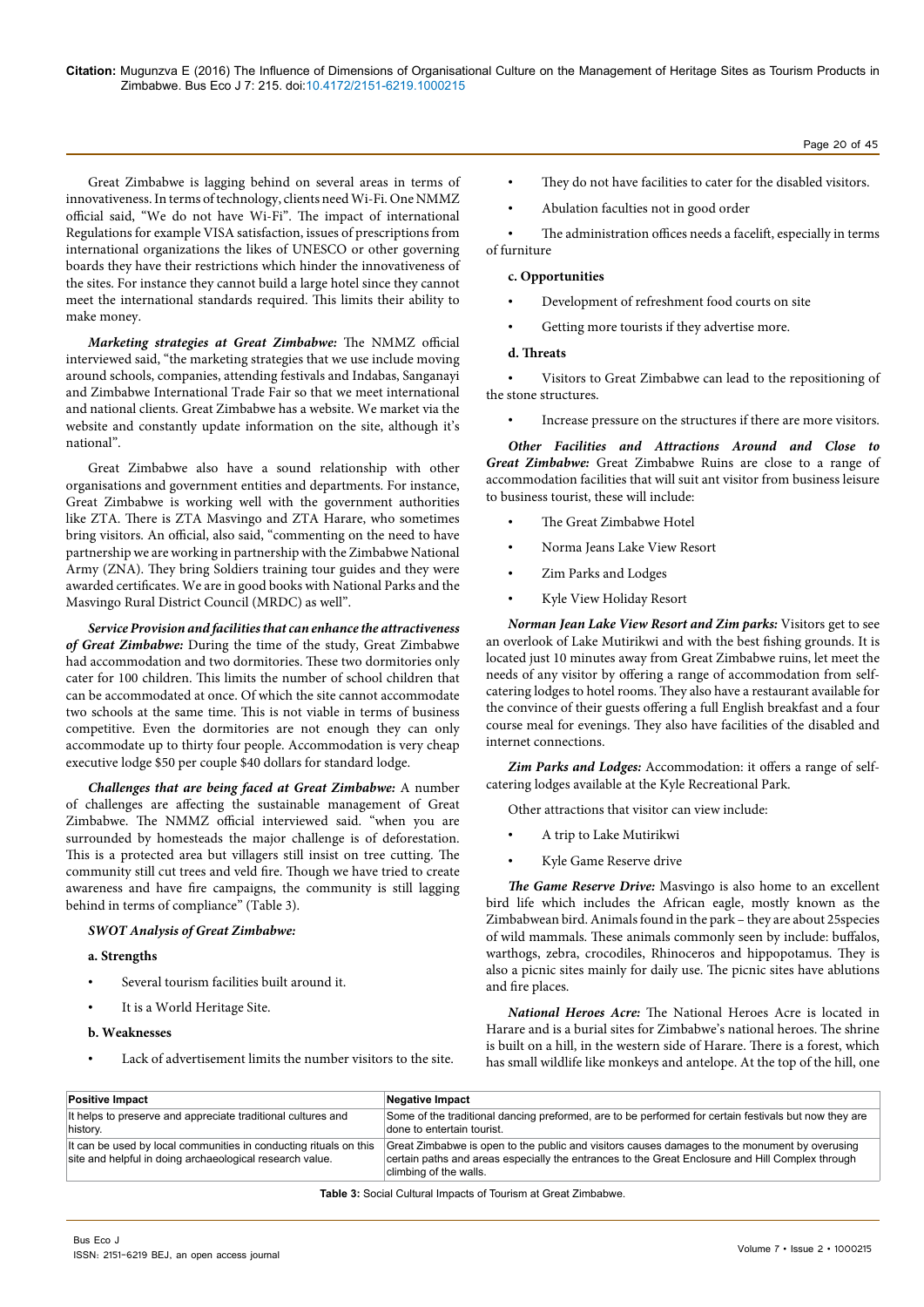can have scenic view of Harare's western and southern suburbs. There is also a museum at the National Heroes Acre. However, there is an issue of marketing. At Heroes Acre, people are scared and they think that they cannot go there. This is despite the fact that the place is very interesting. In addition, the place has a lot of potential. NMMZ can have billboards where people can be informed that they are welcome to come at the Heroes Acre. Even at Long Cheng Plaza and in Warren. If the place is well marketed they can attract more visitors. People want to see the graves of heroes but they are scared and they do not know that they are allowed. Therefore, marketing is very weak, people are scared of heroes acre, largely because of the presence of military. There is also a need for cultural change, heroes acre is more than a burial site. So more facilities can be provided there.

*Domboshawa Caves:* The monument came under the custodianship of National Museums and Monuments of Zimbabwe in 1936. The monument is accessible it can be reached via Borrowdale Road. It lies approximately 30 kilometres north of Harare. The major attractions on Site include an Interpretive Centre or Site Museum, beautiful rock art panels, geological formations, natural scenic environment that includes streams and wooded vegetation. Facilities available include the camping grounds and toilets facilities, picnic facilities braai stands, resting and picnic stands.

The main reason why Domboshawa was declared a national monument is that we have rock art that was done by the San. The rock art is similar. The paintings are archaeological evidence that shows that some people once lived in the area and they left evidence, rock art. The evidence could be traced back so that one can identify the exact people who painted the rocks. Besides the archaeological evidence, there is oral evidence that is passed on from one generation to another. The Domboshava site is surrounded by the community the mountain has traditional significance to the people of Domboshava. The forest that surrounds the mountain is called Ndambakurima; (*a land that refuses to be cultivated*). Long back, the ancestors had allocated the place for farming. Therefore, when people destroyed the trees so that they could farm, but when they came back they could find the trees back in place. This was mysterious and the place was sacred. Therefore, the elders allocated the area for traditional meetings and sacred religions. At the cave there is also, besides paintings there is a geological tunnel, *Ninga.*  It starts from the cave. Forefathers could offer sacrificial animals to the ancestors.

*What the Local Community is Benefiting from the Site?* There were a lot of problems between the community and the management regarding the management of the monument. This is because from way back the community was not benefiting. Nowadays the locals are allowed to have their projects at the monuments. They are encouraged to keep the environment clean. The community is involved in decision making when it comes to issues affecting the monument. Projects are done free of charge. Employment at the sites is drawn from the community provided there are people who are qualified. Rural electrification, the monument provided financial support.

*Services to add in Order to Enhance Attractiveness of the Site:*  There are a lot of services that the NMMZ can do. The problem is that there is no adequate land. There are no camp sites. When it comes to development, the place needs to have quality standard restaurants so as to attract visitors. A lot of ideas are there but there is no adequate financial support from the government.

Marketing is a major weakness. The NMMZ official interviewed said that a meeting with the team from the Zimbabwe Tourism

Authority has been conducted whose agenda had been on seeking assistance towards marketing of the site. Even at National Museums and Monuments, there are archaeologists. There are researchers but the major challenge is that there is no one with a marketing background. Monuments had no exposure for marketing purposes. They were treated as preserved places.

Page 21 of 45

*Partners at Domboshawa:* There are no specific organisations that the site is partnering with. But individuals come and assist the site. Much help is needed when it comes to marketing of the site.

*Challenges Faced at Domboshava when it comes to Site Management:* Most challenges emanate from the community. There is no smooth relationship between the community and the management of the heritage sites. There is no clear cut communication on what the site means to them. The NMMZ official said, "the local community feel that the government took away their heritage (*Government yakatitorera zvinhu zvedu)*, long back people used to climb the mountains, use the monument for free, animals could graze freely, and they had free access to the community, religious ceremonies were done at the site. Now it is a protected area". Therefore, the community feels that they are being shunned from their right to free access. Domboshava have been facing challenges of ownership with the community. The locals think that they are losing ownership of the heritage site. At one time, Domboshava Ruins where vandalized. They at times sneak in and cut trees as a means of sabotage, Zimbabweans do no not value their monuments. They do not understand the values of the national monuments. They expect to enter freely into the areas without paying and they do not contribute towards the preservation of the sites. They feel that only foreigners should pay, Zimbabweans expect to have free access to heritage sites. Domboshava also faces a challenges of veld fires. The locals are yet to understand that the management at the site is just custodians of the sites; they are not taking away their legacy.

*Ngomakurira Mountains:* Ngomakurira mountains are in the same vicinity with Domboshawa caves but are a further 10km away. Ngomakurira is a heritage site because long back drums could be heard in the mountain. People did not know who played those drums. It is a mystery up to this day. Ngomakurira means drums beating. Therefore, because of the mystery that is involved with the mountain the government saw it necessary to award the site a national monument status.

At Ngomakurira there are quite a number of tourists that visit the mountain. Mountain climbing is a bit challenge so most people are hesitant to climb. Very few school children come. The site receives a few tourists and other local individuals. There are no strict regulations at Ngomakurira. The major issue that is required is that the visitors and locals should preserve the site and also deforestation and littering are prohibited.

*The Facilities that can be put in place in order to Attract Tourists:*  The site needs electrification; there is need for a restaurant for refreshments. What is amazing is that at Ngomakurira the electricity lines are there but the site has not been electrified. There is no water at the facility. The features that are at Ngomakurira that attracts tourists includes: a cave, echo point, seasonal stream, there is a beacon which one can view the mountain. There is also a need for adequate tour guides at the site. One tourist interviewed said, "there is no one around in this place. Very few people visit the place. When it comes to services provided, there are no services provided. The workers at Ngomakurira are just taking the money. There is no interest in telling people what the place it about, what used to happen here, one cannot travel from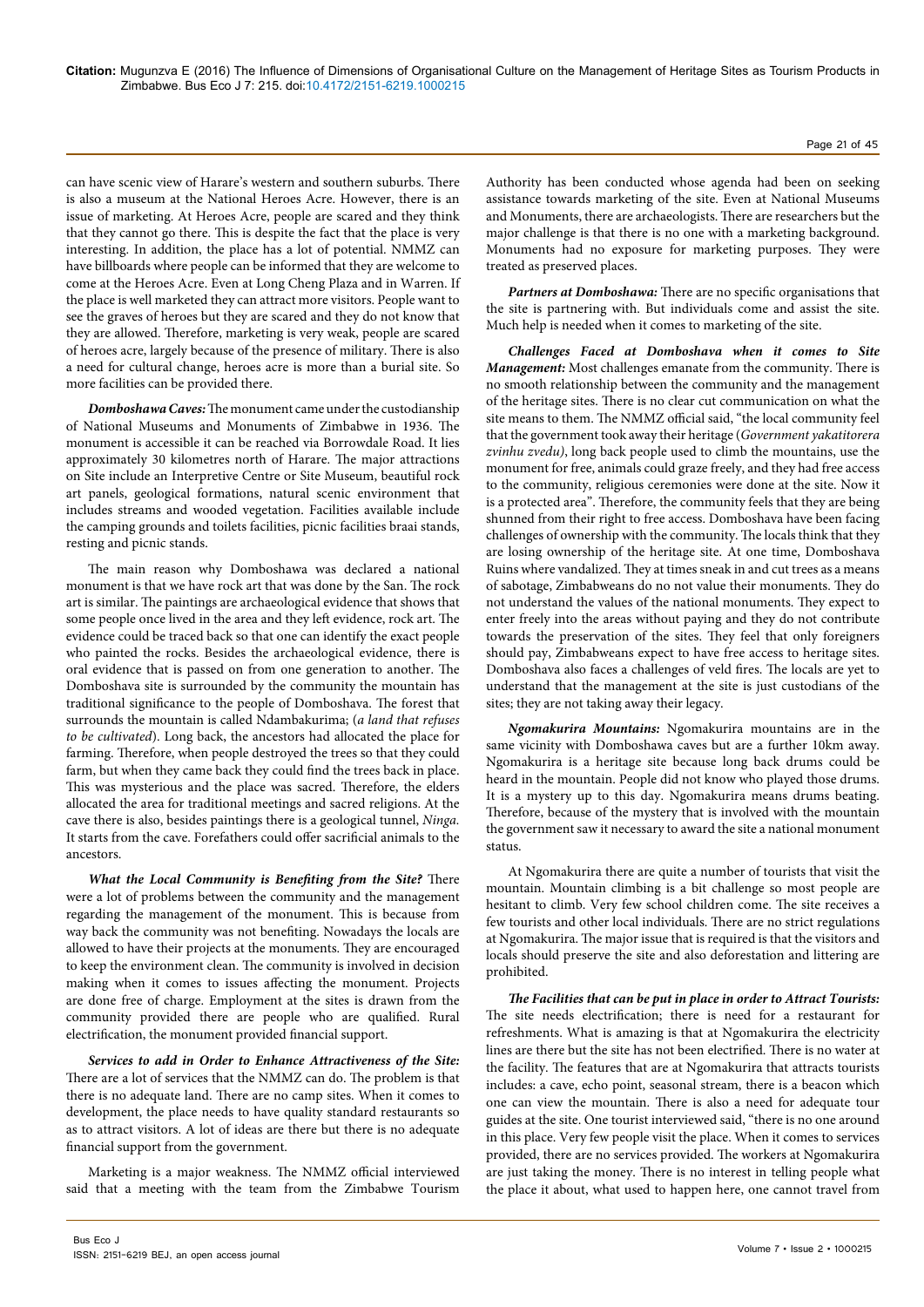different parts of the world just to hear that drums used to be heard in this mountain. Tourists want to see things. What would be good is that the guys welcome you correctly. There is nothing that has been done here in terms of conservation. Instead of collecting money to pay the staff, they have to conserve the heritage".

In addition, the monument is not being marketed very well. Marketing tends to be seasonal. Mostly they intensify the marketing strategies during rainy season and then during the dry season they do not market the place and there are fewer tourists.

It was also pointed out that the locals feel that they are being shunned out. What the society does not understand is that they are not being shunned out, the monuments is protecting the area. Unfortunately a site that is in a community, locals have attachment to the monument. They believe that they have communal ownership. Not everyone living in the area has an attachment to the monument that is why there are so many challenges especially the challenge of poaching. The respondent argued that there is a need to create awareness, awareness is more important than putting barriers at national monuments. Locals do not appreciate the value of the monument. Locals are contributing to deforestation. When making bricks the area is large and unfenced. So some locals especially children may climb the mountain without the approval of the management. The headman was supposed to conscientise the community but the effort is not fruitful. The major problem is that the locals are not aware of the value of the monument they are not given adequate information.

*Recommendations for Ngomakurira:* There is need for electrification of the area and an information center so that when tourists come they can get adequate information of the site. There is need for raising awareness to the locals on the need to preserve the site since it is their legacy. The NMMZ official at the site said, "our sites should be affordable and they should offer many different activities that cater for different age groups. They should offer many services like restaurants, refreshments to liven up the places unlike what happens at Ngomakurira where there are no services at all. They should preserve the sites like what happens at Ngomakurira the stream runs dry in dry season and nothing should be changed about that".

Tourists interviewed also had some recommendations. One of them said, "if they want to keep up and improve the site they have to provide decent toilets, information desks, they have to conserve the site keep it natural. Disseminate information about the site. It is not all about money, it is all about preservation of nature".

There is untapped potential at Ngomakurira. However, the head of monuments explained that they are currently working on addressing all the ills at Ngomakurira Heritage Site. They are working on improving the facility, electrification, road infrastructure. "There are challenges that we face hopefully by end 2016 things will have changed at Ngomakurira", said the Head of Monuments in the Northern Region. There is some wildlife (antelope) but the problem of poaching. There question is whether more wildlife be introduced. In some sites visited, for example, Nalatale Ruins (Central Region), a fence is being erected in an area surrounding Naletale so that they contain wildlife. There is also a possibility of a borehole to supply water (can the natural stream be feed from a borehole so that natural swimming pools be perennial, tourists, especially whites like to swim. There are overnight prayer sessions and the question is, "is all revenue being collected?'. Ngomakurira is a multi-purpose site with a lot of potential.

Proper offices and an informative centre are required at the site. There is a shopping centre (seem to be not active) and a church conference centre about 1km from the site. One can ask, 'how about accommodation provision, something like Inn on Great Zimbabwe'. There is a vending structure erected by 'CAMPFIRE' but it is in decay.

*Naletale Ruins:* Naletale Ruins are located in the Central Region. The place seems to be isolated but has a lot of potential. There is need for wildlife to attract tourists. The site management is embarking on a project in which the National Parks wants to create a small Game Park and a wildlife fence being constructed by Insiza District, which is a sign of innovation. During the time of the study, the site was not attracting visitors. The site receives more than ten visitors per month. Locals hardly come. Excluding school children, the locals do not come frequently because mostly there is nothing more interesting for them to see more than the site. The major challenge is that of marketing. There is no signpost along Bulawayo road (at Daisyfield, which is the shorter route from Gweru) and a tourist can easily get lost.

The facilities are the site are not proper. The information centre is just like a simple cottage, there was no creativity when it was contracted. There are Blair Toilets. There is need for a lodge in place. The site is surrounded by farms. Therefore, there are not many challenges from the community.

*Military and Aviation Museum:* The Military and Aviation Museum is located in Gweru (Central Region). The nature of Zimbabwean heritage is so wide in the country that national museums had to be decentralised up to regional level. Each region has a research mandate. The central region was given a mandate to research on the military history and the mining history of the country. The NMMZ official interviewed said, "most of our military history has aspects of the colonial era. There are a few mining equipment that we have had from the pre historic and pre-colonial era. This is because during the past the mining prospects were low in this region. However, in the collection of military museum, they have the mining equipment that is currently in use in Zimbabwe and that which we had been used during the colonial era".

The military history that is at the museum is that which was used during the pre-historic military history, apart from the arrows and bows the museum has the collection, which in terms of colonial artefacts forms the basis of the military history collection. At the museum there is also the aviation aspect. There is a collection of the equipment that was used from 1945 when the heritage of this country was reactivated. This was the period that formed the basis where history of aviation really started. Pre-colonial, in the museum there are artefacts that were obtained in Europe even before colonialism. There are some guns that were used around 1700. There are also arrows and bows that were used pre-colonial. However, most of the artefacts that we have are definitely colonial.

*Lessons that users of the Military Museum Can Draw:* The occupation of the country by Rhodes's crew, organisationally the country was still young. Zimbabwe had no communication means and roads that can be used to alert the people about the invasion. The occupation of Matabeleland, the Africans lost in battles even though the whites where few in numbers, they had machinery, they had better fire power, they were armed unlike the Africans. For instance, about five hundred people could be killed in one minute. There also lessons about mining. The NMMZ official said, "us Zimbabweans, we were not educated but the gold was being mined and processed. The prospecting was done with indigenous and traditional methods. For example, a tree could indicate the availability of minerals in the soil. That knowledge is unique to Zimbabwe and it is viewed as heritage. Indigenous knowledge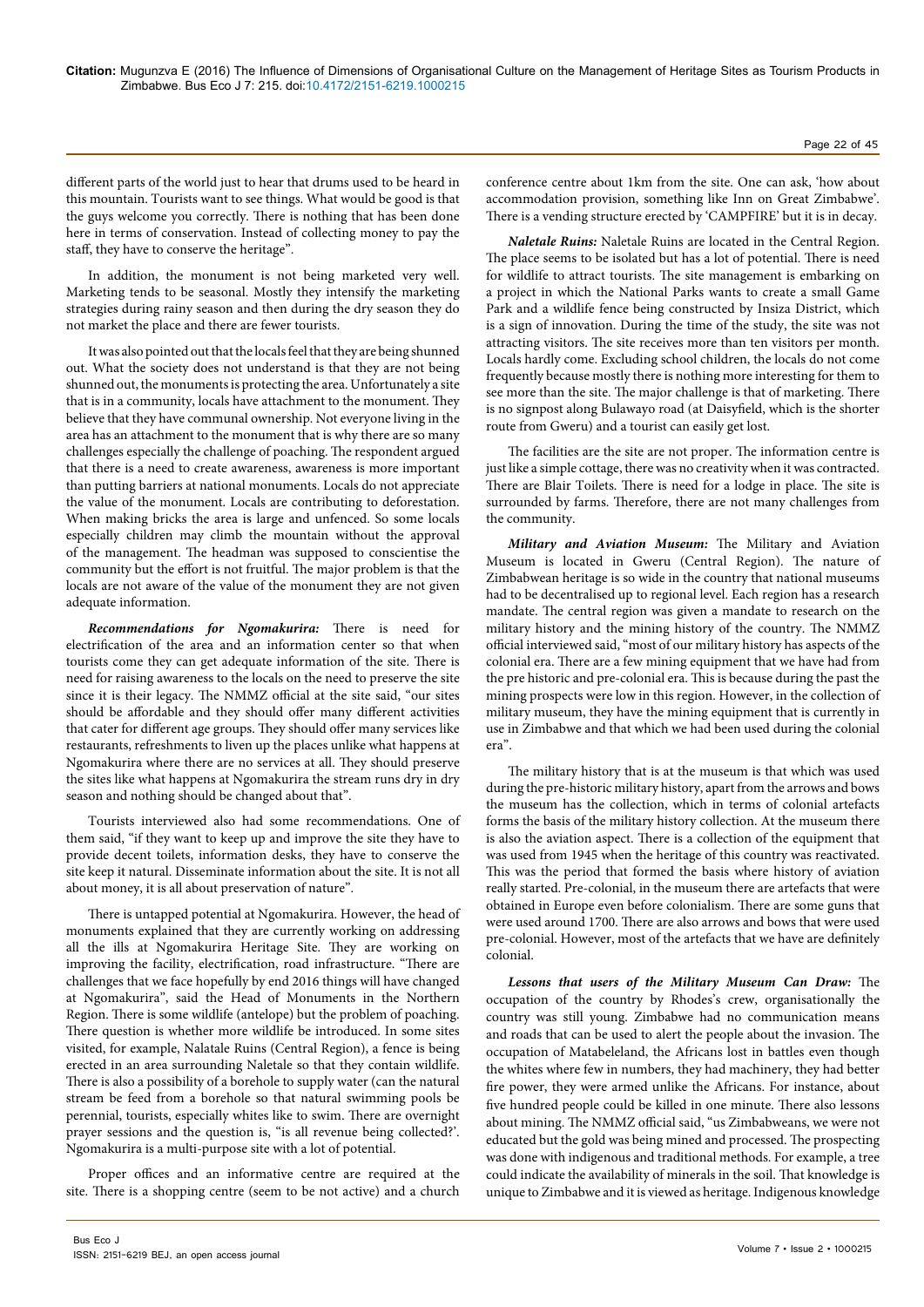systems are the ones that were applied in the mining sector. The museums task is to capture these knowledge systems and preserve for future generations". However, due to resource restrains, the institution is not being able to have their researchers go into the field to research. Currently the knowledge that is in the museum was from oral accounts from the elderly. They would record. As the case stands right now they cannot go into the field. The organisation is aware of the reservoir of knowledge that is in the people.

The Military Museum is also exploring innovative ideas so that it generate revenue. The Regional Director said, "museums has a tourism project; we are appealing to the government and the tourism sector. The museum has an education program, because within this military museum there is nothing much to interpret to the clients. A gun is a gun and one can actually see it from the artefacts that are there. The artefacts in the museum have not been as attractive as other museums. Once one visits, no one would want to revisit again. When one sees a gun and a plane and a few artefacts there is nothing that can motivate that person to revisit again." Therefore, in order to encourage revisits, there are educational programs that have been run within the museum. Within these programs exercises and assignments are given to school children and the pupils do those exercises and they might get excited that they would want to come again.

The programs have been included in education curriculums. An outreach project has been initiated. There is a mobile museum that goes to Masvingo. The team is involved in awareness campaigns. Informing the communities on what heritage in Zimbabwe means, how they should preserve that heritage and the issues that contribute towards heritage in Zimbabwe. The museum informs the society on how they can communicate with museums and monuments when they have discovered things that could be preserved for future generations.

The museum has also been embarking on primary schools visits. A national primary schools' quiz has been initiated as well, the museum has an objective of informing the children to know their history, and we want them to know how to preserve their history. The Regional Director said, "we want to keep them aware that this heritage is very important and how they should preserve it."

*Partnerships at Military Museum and in the Central Region:* The Military Museum has been trying to establish partnerships with mines that are within the Midlands Province. These mines include Umki, Mimosa, Marowa and Sino. The regional Director said, "Sino helps the museum very much; good relations have been established with the mine especially with fuel and other resources. Nevertheless, with these other mines partnership is yet to be established. Project proposals have been drafted and the mines are still to respond. The government does not have adequate financial resources so there is need for the museum to partner with these mines and other private players."

Most of the activities that have been pointed, for instance the quiz, mobile museum are a sign of innovativeness on the part of national museums and monuments. There are other areas that NMMZ has been innovative so that they improve the attractiveness of the site. In this regard, the Regional Director said, "the museums approached a number of embassies; the French embassy was responsible for the restoration of the Khami National monument. The museums approached the US Embassy and it funded the restoration of the Naletati ruins".

*Marketing Strategies that have been Adopted:* The study showed that the marketing strategies are not quite in touch with the Morden trends. The museums used to have brochures but most of them have not been updated. However, educational training programs have been designed in such a way that they empower the children because they believe that they are the leaders of tomorrow. Because of lack of resources to put in place brochures, in the national strategic plan there was anintention to print broachers, information sheets and place them in all entry points of strategic areas. These include the airport and the borders. This is because tourists have not been aware of the heritage sites that we in Zimbabwe have. The most popular site that we have in Zimbabwe is Victoria Falls. The other areas have not been popular. "Our marketing is poor".

There are also difficulties in trying to acquire the knowledge that the people have in areas around them. The Regional Director said, "we want to give them the responsibility; we want them to be in partnership with the monuments in the drafting of management plans. Also within the schools, there is also a school in Shurugwi where we made an agreement that they preserve a historic site in the area. The school is responsible for cutting grass and general maintenance of the area. This was done to make sure that they own the program. To avoid clashes. However, the major challenge that we have are financial issues. We have traditional cultural monuments and it is our responsibility to make sure that they do not fall off. The major problem is the issue of funds to preserve our areas."

The museum should enhance exhibition. There are plans to spruce up the organisation's exhibition. There are unique products that should be marketed by the Military and Aviation Museum. For instance, there is a World War II Spitfire Fighter Jet (there are only two in the world, this one and the one in Canada. One can ask, 'why not market it aggressively.' Finally, one of the ways for marketing is the provision of quality services. The NMMZ needs to focus on areas that could be minor, for example, toilets. The toilets at the Military Museum were in a 'pathetic' state when the researcher visited the site.

*Natural History Museum and Sites in the Western Region:* Natural history museum is located in Bulawayo. The museum has a potential of becoming one of the major tourist attractions in the City. However, NMMZ seem not to be making maximum use of this unique resource and is restricting visitors by their 'strict' adherence to closing times. The researcher observed that there is no flexibility and the museum sticks to a rigid opening time of 830am to 5pm, everyday. There is a need for flexibility and open for loner hours, especially on Friday and Saturday. There is a restaurant at the museum and one can wonder why the museum cannot open till 10pm on Fridays and Saturday. People usually like to go out during weekends and NMMZ could take advantage of that social behaviour and open long hours.

In addition to the Natural History Museum, in Western region there are three World Heritage Sites: Victoria Falls, Matobo Cultural Landscape and Khami. There are also Classes, which define heritage sites in Western Region of NMMZ in terms of development and importance. Some of the sites that fall within the list are Old Bulawayo, Inyathi Old Mission, Stromatolite geological formation site, Gwanda Cave of hands, Provincial Heroes Acres, Fort Tuli, Chamunonwa, Nkankezi, Filabusi Memmorial, Indaba Tree, Orbicular Granite site and many more. The sites need to be developed in terms of visitor facilities, interpretive centres or site museums. A national marketing programme, which incorporates all heritage sites should be developed. Access roads, visitor friendly facilities like energy sources; lights, cooking facilities, camping sites, toilets, bathrooms, running water. Internet services like Wi Fi. There is a need for interpretive centres, brochures, curios, tour guiding and refreshments.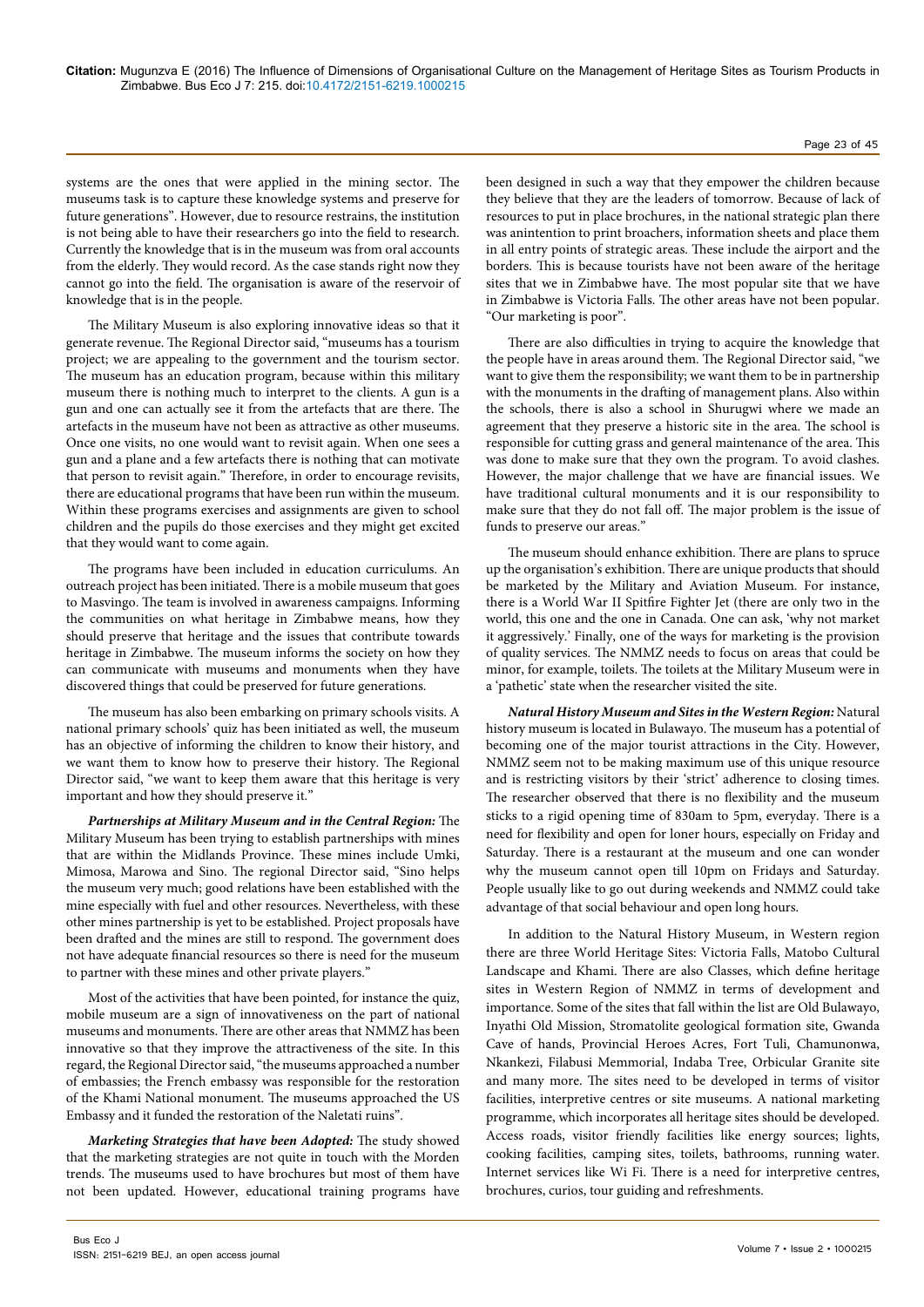# Page 24 of 45

#### **Visitation at heritage sites**

Zimbabwe received 1 880 028 tourists in 2014, up from 1 832 570 in 2013. Of this figures, heritage sites received less than 250000 tourists (less than 14%). Table 4 shows the visitation statistics from year 2009 to 2015 while Figure 4 shows the trends.

Figure 4 shows that there was marked increase in the number of visitors to heritage sites between the year 2009 and 2010. Economic stabilisation due to the adoption of the multi-currency system could be one of reasons for that increase, especially for local visitors. From 2011 to 2015, there has been a marginal increase in visitorship. The low growth rate in the number of tourists seem to be at variance with the core objectives contained in NMMZ's strategic plan (2012-2015). The core objectives in the strategic plan included the need to improve heritage awareness from 30% to 50% by 2015, to improve generation and management of financial resources from 10% to 30% by 2015, and to improve customer satisfaction from 20% to 50% by 2015.



Furthermore, the low increase in the number of tourists visiting

heritage sites is not in line with national plans for tourism development. For example, the Ministry of Tourism and Hospitality Industry plans to grow its revenue from the current \$800 million to \$5 billion by 2018. There is a need for NMMZ to attract more visitors to the heritage sites so that it moves in line with national plans and global trends. Globally, tourism is a world-wide giant industry which has a high increase rate such that UNWTO's Vision forecasts that international arrivals are expected to reach over 1.56 billion by the year 2020, which were 842 million in 2006 (World Tourism Organization, 2015). Heritage tourism is also, increasingly being used as a tool to stimulate regional development in rural and urban areas and is growing faster than most other tourism segments and at a higher rate than tourism worldwide.

# **The influence of ownership orientation on services provided at heritage sites in Zimbabwe**

#### **Ownership orientation and service delivery**

*Ownership orientation and working hours:* The study sought to establish whether the employees could work overtime even if there is no allowance. One interviewee said, "*it is difficult to work without overtime allowance".* One of the reasons is that there are no ownership claims to profit. Ownership structure influences the extent to which management is committed towards realising profits. SOEs, by virtue of being owned by government, have been characterised by the 'no ownership' culture, thereby limiting drive towards profits. According to Omoyefa, loss making in the SOEs, therefore, pushed for privatisation, which was a marked feature of the structural adjustment programmes (SAPs). Privatization of state-owned enterprises (SOEs) has become a key component of the structural reform process and globalization strategy in many economies. Several developing and transition economies have embarked on extensive privatization programmes in the last one and a half decades or so, as a means of fostering economic growth, attaining macroeconomic stability, and reducing public sector borrowing requirements arising from corruption, subsidies and subventions to unprofitable SOEs. By the end of 1996, all but five countries in Africa had divested some public enterprises within the framework of macroeconomic reform and liberalization.

| National Museums and Monuments: Total Visitor Statistics in Zimbabwe |        |         |         |        |         |         |        |
|----------------------------------------------------------------------|--------|---------|---------|--------|---------|---------|--------|
| Region                                                               | 2009   | 2010    | 2011    | 2012   | 2013    | 2014    | 2015   |
| Northern Region                                                      | 23 406 | 35 286  | 40 520  | 50 556 | 46 789  | 48739   | 50 987 |
| Central Region                                                       | 2009   | 2010    | 2011    | 2012   | 2013    | 2014    | 2015   |
| Locals-Private Tours                                                 | 877    | 1 2 2 4 | 1 3 9 4 | 1696   | 1 6 3 0 | 1847    |        |
| <b>Educational Tours</b>                                             | 8745   | 12 5 63 | 17 594  | 17949  | 18760   | 17801   |        |
| Foreigners                                                           | 54     | 88      | 74      | 49     | 95      | 91      |        |
| <b>TOTAL</b>                                                         | 9965   | 14 151  | 19 349  | 19951  | 21 500  | 20 7 27 | 21 491 |
| Eastern Region                                                       | 2009   | 2010    | 2011    | 2012   | 2013    | 2014    | 2015   |
| Locals- Private Tours                                                | 3776   | 3875    | 2302    | 3685   | 3516    | 3429    | 3263   |
| <b>Educational Tours</b>                                             | 2242   | 6055    | 8867    | 8349   | 8644    | 7632    | 7642   |
| Foreigners                                                           | 2      | 60      | 107     | 100    | 95      | 85      | 114    |
| <b>Totals</b>                                                        | 6020   | 9990    | 11276   | 12134  | 12255   | 11146   | 11019  |
| Western Region                                                       | 2009   | 2010    | 2011    | 2012   | 2013    | 2014    | 2015   |
| Locals Private tours                                                 | 16883  | 18601   | 28661   | 28628  | 25479   | 34065   | 36802  |
| <b>Educational Tours</b>                                             | 1493   | 34428   | 25578   | 20577  | 19413   | 25597   | 28151  |
| Foreigners                                                           | 1190   | 3246    | 4574    | 5951   | 6912    | 8558    | 8008   |
| Total                                                                | 19566  | 56275   | 58813   | 55156  | 51804   | 68220   | 72961  |
| Southern Region                                                      | 2009   | 2010    | 2011    | 2012   | 2013    | 2014    | 2015   |
| Locals Private tours                                                 | 17583  | 16201   | 28442   | 29654  | 26432   | 42765   | 35438  |
| <b>Educational Tours</b>                                             | 1542   | 43274   | 26368   | 22537  | 19764   | 26343   | 29754  |
| Foreigners                                                           | 1075   | 3265    | 4436    | 6025   | 7036    | 8643    | 8753   |
| Total                                                                | 20200  | 62740   | 59246   | 58216  | 53232   | 77751   | 73945  |

**Table 4:** Visitor Statistics: 2009 to 2015.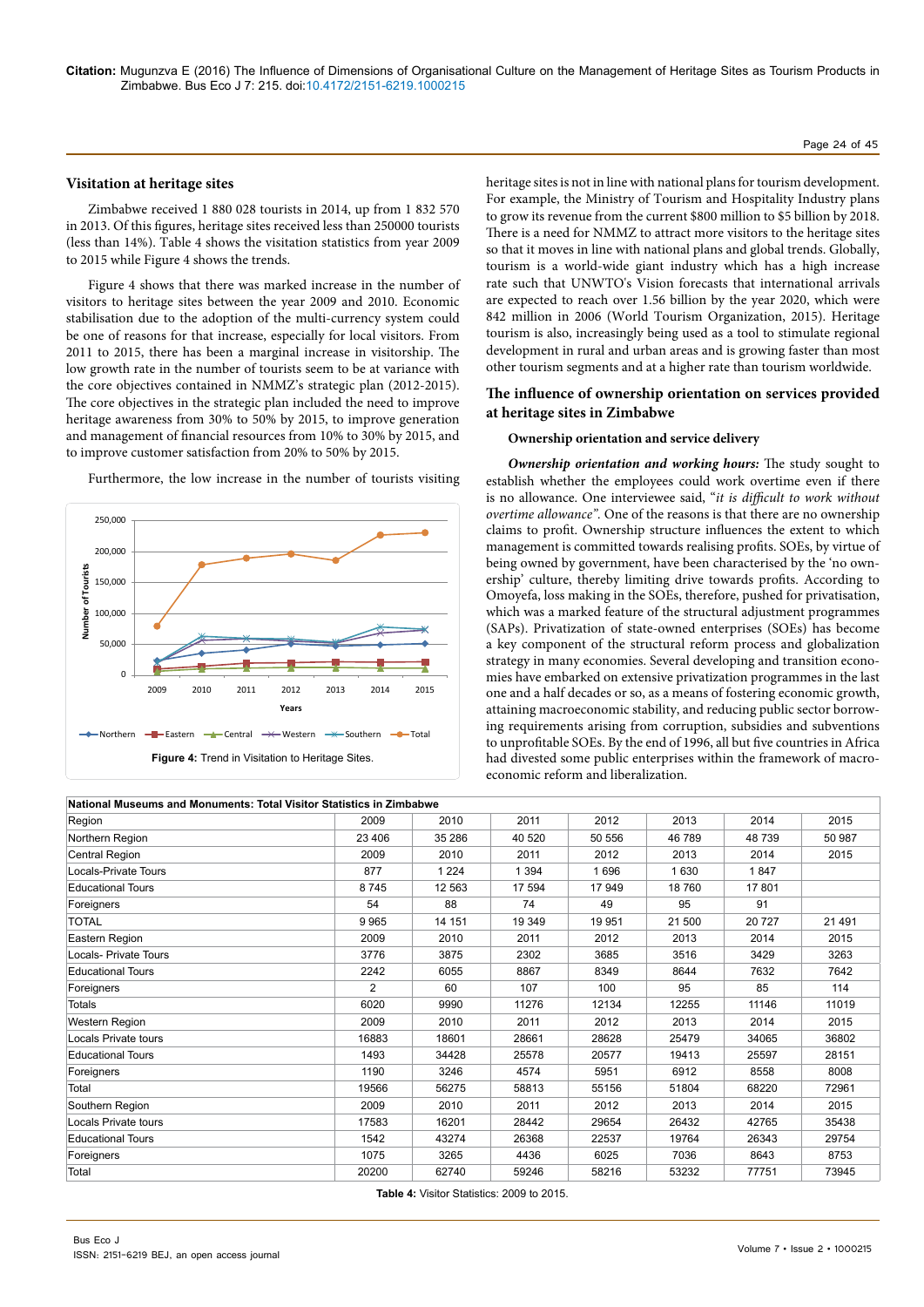The inability of public enterprises to contribute to development arose not only from their inefficiencies due to their monopoly or protected status but also because of lax governance and oversight. The checks-and-balances that come with private ownership are essential. The pressures that shareholders and external directors can exert on managers help to improve efficiency. More so, capital markets can exert pressure on companies to allocate scarce resources economically and to operate within 'hard budget' constraints, and that managers who are responsible to shareholders and outside directors can exert on workers to improve productivity, are all usually missing from public enterprises. Where SOEs were too strongly controlled by the State, they often became inflexible bureaucracies.

Additionally, SOEs face conflicting goals that affect the efficiency. The lack of profit-orientation culture prevents SOEs from identifying ways to improve efficiency. Managers in SOEs tend to relax because little revenues can be 'compensated' by government subsidies. Efforts to enhance performance fall to second place and weak accountability systems prevent the development of an ownership structure that triggers efficient behaviour from senior management. The absence of high and performance-oriented cultures resulted in countries like China taking a paradigm shift on how governments treat the SOEs. Woetzel [6] argues, "the Chinese government privatised and commercialised most SOEs." The directors of SOEs in China became accountable for the successes and the failures of their institutions. In short, SOEs in China underwent a cultural change process. The same cultural shift process could be beneficial to SOEs in Zimbabwe.

*Ownership orientation and Outlook of Administration Offices:*  The researcher observed that the outlook of administration offices, especially at Great Zimbabwe, leaves a lot to be desired. Offices for staff have broken down furniture and the buildings are in need of repainting. The same situation was also observed at the Military Museum. The poor state of office furniture and offices may not foster a culture of seriousness on the part of employees. The offices and furniture are part of symbols and 'rituals' that demonstrate the value that one should place in his or her work. The nature of office furniture also helps in shaping the personalities of employees. Every organisation has a particular culture, which is almost like a personality. It comprises an omnipresent set of assumptions which is often difficult to fathom and which directs activities within the organisation. In a nutshell, corporate culture may be defined as the beliefs and values shared by people in an organisation. Just as an individual's personality determines his behaviour, shared values and beliefs form the foundation of a particular culture that influences the actions and activities in that organisation.

Organisations are made up of people and not simply of buildings, production facilities, products, markets, strategic analyses and technological innovations. Every organisation has its own unique personality, which is known as its corporate culture. The heart and soul of an organisation is its people. Each of these individuals has his or her own value system and code of conduct. Furthermore, there are certain fixed patterns of behaviour, and leaders have their own value systems in the organisation. A combination of all these factors gives an organisation its particular personality and corporate culture.

Culture in an organisation, also termed corporate culture, can be defined as the beliefs and values shared by people in an organisation [54]. It is akin to the personality of the organisation. It therefore refers to a set of basic assumptions that work so well that they are regarded as valid assumptions within the enterprise. These assumptions are upheld as the correct way to do things or understand problems in the particular enterprise. The term 'basic assumptions' refers to the following;

• Values are the community's assumptions about what ideals are worth pursuing, for example, striving for success or avoiding debt. Values are also based on personal experience and the influence of the members of the community with whom an individual associates.

An organisation's culture is determined by numerous elements, such as symbols, rituals, ideologies, language, tales, assumptions, relationships and humour. The symbols of organisational culture include the following the architecture of the buildings, the arrangement of offices, the name of the organisation and the use of departmental title, and the way outsiders are dealt with.

In addition, organisation culture is often reflected and created by the building and offices of the organisation. The physical environment of the organisation reflects employees' pride in their work, the importance of ostentation and tradition for them and the relative status of members of the organisation. In many organisations, top management always occupies the top floors in the buildings. Likewise, the physical arrangement of offices also has certain cultural implications. The arrangement of chairs and tables at meetings makes an explicit statement about the relationships between employees, managers, customers and so forth.

Additional characteristics manifested by culture are the name of the organisation, departmental titles, and slogans used within the organisation. A specific slogan introduced together with a new strategy may be extremely forceful. More so, the way in which outsiders are handled in organizations symbolizes organizational values. A reception area with a friendly receptionist who greets all visitors with a charming smile and gives them her undivided attention conveys a totally different image to the setup in which visitors have difficulty in attracting the receptionist's attention on arrival. Another manifestation of this relationship is the way in which prospective employees are greeted and taken into service in the organization. Socialization of new employees is another aspect that indicates organizational culture.

*Competent Human Resources at NMMZ:* One Regional Director interviewed said that the strength of national museums is within its human resources. Most of the employees are adequately educated and most of the times they are invited into other countries to present papers and share the information. From there we also note some experiences from those countries that we can note here in Zimbabwe. For example the aviation museum, the shaping of the shades was borrowed from New Zealand, and then the display of artefacts was borrowed from South Africa. The museums borrow whenever they can and the exposure the get from various fields is enrichment to National Museums. However, emphasis should be on the provision of adequate trained guides at the sites. Heritage is dead if there is no interpretation. For tourists it needs to become alive and it can only become alive if someone is at home to interpret.

*The Need for Employee Empowerment:* Empowerment of employees is essential for ensuring the effective management of heritage sites. Empowerment is a process, and change does not occur overnight. There are many indicators of success, which are open management, team spirit, and decentralised control. Open management entails a situation in which team members are actively involved in meetings, evaluation and analysis of relevant issues, and identifying creative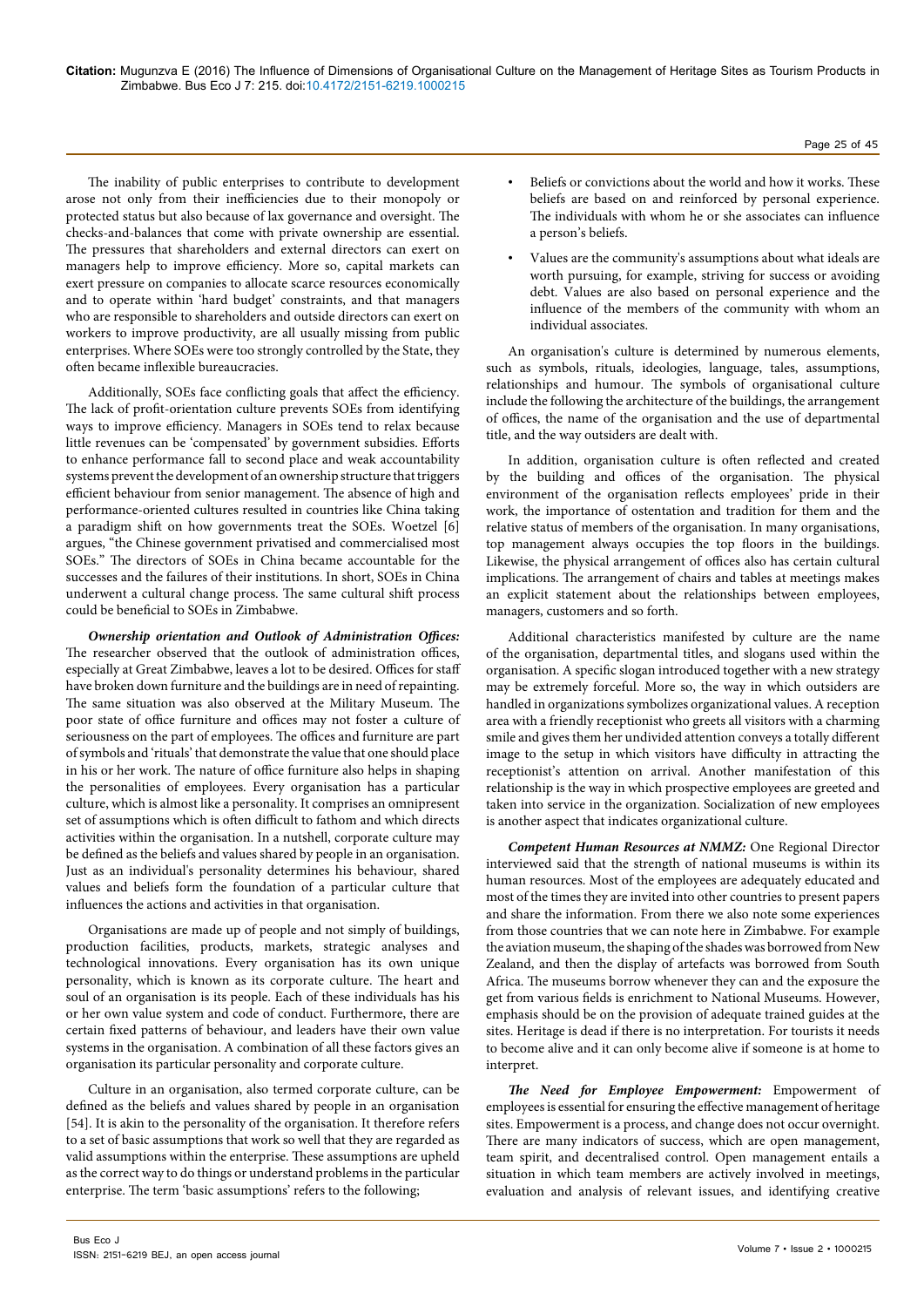solutions. In addition, managers support their skill and autonomy, and allow team members to exercise control in these matters. There is also team spirit. Group members and managers show a high degree of enthusiasm, and company morale is high. For this reason, team spirit is important. Decentralised control is another option. Team members function with autonomy, overlapping roles, and functions. However, there are clear lines of authority.

Consequently, from the preceding discussion, it can be 'inferred' that employee empowerment is a process of distribution and redistribution of power (authority) to management and employees. The reason is that power is in the hands of management who can determine how to share it with employees. Nevertheless, there are differences between the powers of managers in the corporate world and the authority the leaders in the SOEs have. Various government departments have different constitutional roles. The managers in SOEs possess some degree of legal powers in addition to the normal supervisory responsibilities of managers in the corporate world. Distributing statutory powers has its challenges. Despite the advantages to both managers and employees, implementing employee empowerment initiatives in organisations is not an easy process. According to Kandula [55], both managers and employees often resist the implementation of employee empowerment programmes. The primary reason behind resistance is the wrong perception by managers who assume that employees will welcome the initiative (since it is to their benefit).

However, according to Johnson advancement does not happen. Employees can either perceive it as 'another gimmick' played by managers to exploit them or fear the increased levels of accountability, which are often associated with empowerment initiatives. In addition, in some organisations, empowerment is not welcome because it is 'perceived' as a hint that management is deciding to implement downsizing procedures. Another dimension of organisational barriers that comes in the way of empowerment is from top management. There is a perception that empowered employees will demand more compensation. The empowerment process could lead them to identify their real potential.

If there were staff empowerment programmes, any demotion in the future would force them to leave the organisation. Lambert stated that taking back power from employees after an empowerment process is often a big element of fear for management. There is a strong possibility that employees would resign if leaders reduce the power hitherto workers. For these reasons, the concept of employee empowerment is not 'implemented' in its full format in many organisations. For this reason, giving power to staff remains a highly misperceived and misjudged idea in the corporate sector.

*Building Employee Capability:* Cherrington [56] stated that total quality management has to be supported by building employee capability through education, training and development. Cherrington [56] defined training as the acquisition of specific skills or knowledge. Training programmes attempt to orient employees on how to perform particular activities or a specific job [57].

Cherrington [56] went on to state that education is much more general, and attempts to provide employees with general knowledge that can be applied in many different settings. Cherrington [56] went on to suggest that education and training require a systematic approach and the development of a sound education and training program, systematically gathering data about the employees or the firm's needs. A good assessment includes an analysis of how well the firm is achieving its goals, the skills needed by the workforce to accomplish these goals; and strength and weaknesses of the current workforce. A careful analysis of these items provides valuable information to design effective training activities [57].

Firms that implement total quality management (TQM) invest heavily in training for employees at different levels. Without training, it is difficult to improve the performance of employees. The Total quality management aspiration of continuous improvement in meeting customer requirements is supported by a thorough learning orientation, including substantial investments in training and the widespread use of statistical and interpersonal techniques designed to promote individual and team learning. In view of the aspect of education and training, this research seeks to apply this principle in ensuring that there would be continuous improvement of total quality management concept in Zimbabwean SOEs. As a natural follow up to the concept of building quality in to people, the view of training would start with management and then workers. When the workers and management receive training on the essence of TQM application in an organisation, and make it a continuous process, employees would appreciate the need to get involved and participate in the implementation of the concept. The application of employee involvement and participation becomes imperative.

*Employee Involvement and Participation:* Daniel states that people are a fundamental component within any successful developing organisation. Take away the people and the organisation is nothing. Take away the people's motivation, commitment and ability to work together in well organised teams and again the organisation is nothing. Conversely, inspire the people to work well, creatively, productively and the organisation can fly. Logically therefore, the development and proper utilization of people are vital to the success of all quality management initiatives. In view of the preceding, it is clear that employees must be involved in the running of the organisation, and should be trained and informed about the organisation. This encourages commitment and interest, leading to fulfilment and job satisfaction [57].

Juran and Gryna defined employee participation as the degree to which employees in a firm engage in various quality management activities. By participating in quality management activities, employees acquire new knowledge, see the benefits of the quality disciplines, and obtain a sense of accomplishment by solving quality problems. Juran and Gryna proceeded to explain that participation is decisive in inspiring action on quality management. An important point to take note of is that things such as teamwork, employee suggestions, and employee commitment exemplify employee participation.

The aim of a team is to improve the input and output of any stage. Deming states that a team may be composed of people from different staff areas, everyone having a chance to contribute ideas, plans and figures. Teamwork is sorely needed throughout the firm; it can compensate one's strength for another's weakness. Dean and Bowen concurs with Deming in that they said that, teamwork can be characterised as collaboration between managers and non-managers, between different functions. Dean and Bowen went on to state that, team work practices include identifying the needs of all groups and firms involved in decision making, trying to find solutions that will benefit everyone involved, and sharing responsibility and credit.

Schein [9] stated that to achieve effective employee participation, employees should be committed to their jobs and that job commitment can be defined in terms of one's loyalty, identification and involvement with the firm. Davis added flavour by stating that if employees are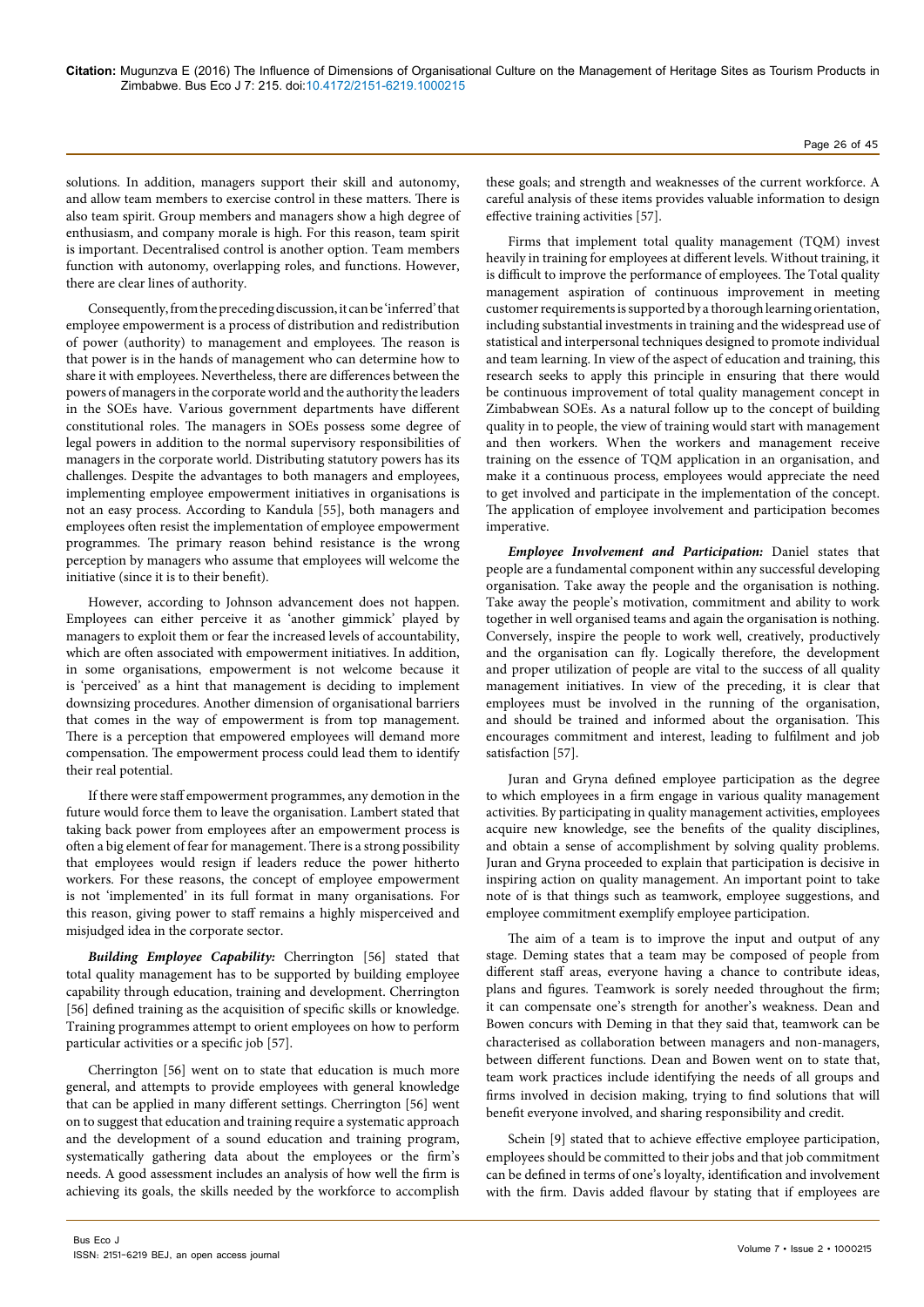#### Page 27 of 45

committed to their jobs, they will be motivated to spend more energy on providing high process, product, and service quality to satisfy the firm's customers. Deming highlighted that in order to have effective employee participation, employees should be encouraged to report their own working problems as well as problems they find in other areas of the firm. Employees should be encouraged to inform top managers or supervisors concerning conditions that need correction, for instance, inherited defects, machines not maintained, and poor tools. More importantly, employees should be encouraged to fix their own working problems. Ishikawa identified the benefits associated with employee participation and involvement concerning the concept of total quality management, and highlighted them as follows:

- I. motivated, committed and involved people within the organisation;
- II. innovation and creativity in furthering the organisation's objectives; and
- III. people accountable for their own performance, people eager to participate in and contribute to continuous improvement.

*The Level of Innovation and Initiative of NMMZ in the Management of Heritage Sites:* Innovation is about being creative and coming up with new ways of doing things. Maiyaki [58] defined innovation as a process of making changes, large or small-scale, radical and incremental to products, processes, and services that result in the introduction of something new. Innovations add value to the customer and may create new products or services to serve new markets, enabling entities to expand market base or range of beneficiaries. Alternatively, it may lead to product or service improvements, such as better quality or service flexibility. To be called an innovation, an idea must be replicable at an economical cost and must satisfy a specific need. Innovation involves deliberate application of information, imagination and initiative in deriving greater or different values from resources, and includes all processes by which new ideas are generated and converted into useful products. In business, innovation often results when ideas are applied by the company in order to further satisfy the needs and expectations of the customers. It is also essential to note that innovativeness is closely related to entrepreneurship, which is about taking risks and coming up with new ideas.

When responding to question on whether NMMZ has been innovative, one Regional Director said, "in terms of innovativeness, we have been innovative. In terms of the national tourism plan, Great Zimbabwe for instance, there is a village where there are ladies with pottery and guys who sell curios, this shows that things have improved a great deal in terms of the level of understanding within the community. In Matobo things have improved. The guides there are excellent. There has been a policy that has been adopted to train the guys in order to make the monuments live. Live in the sense that if one is at Rhode's grave begins to have greater knowledge of the monument. In Binga, they have a community museum. Binga Museum is live and there is an interpretation of the life of the Tonga people.

Participants also said that, at Great Zimbabwe, National Museums and Monuments provides accommodation for visitors, there are camp areas as well. The National Museums and Monuments have not moved with speed to provide specifically for discussion. The point of departure for the National Museums and Monuments is that for years the mandate of National Museums and Monuments has not been in profit making or in developing the sites for revenue. The mandate national mandate since 1972 have been to preserve the monuments and for other people to come and see the monuments. The grant they

received from the government has been specifically for conservation. Unlike when one look at National parks who look after wildlife, he/ she would find that from their initiation because their resources have been regarded as natural and renewable. Therefore, the element of using the resources they manage for money was conceptualised from the beginning. Nevertheless, with regard to National Museums and Monuments it has just been the concept of preserving and all national Museums and Monuments board of directors have been so much concerned with preserving, making sure that structures survive, they do not fall. When they fall they are restored and reconstructed in the manner in which they are done.

The drive to develop these sites as tourism entities has only come recently, at the realisation of little flow of revenue from the government. In this regard, one interviewee said, "we started thinking why can't we market these sites for generation of revenue even for their own preservation. Therefore, in the beginning it was for National Museums and Monuments to charge minimal rates for them to be able to just preserve the sites without necessarily it being a business entity. So it is just recently when began to think in the direction in which we can use these resources for income generation".

The research established that one of the innovative ways that have been adopted by the NMMZ in the management of heritage sites is the strategic alliances. One of the Regional Directors interviewed said, "we have had partners. We have a program that we do that is called National Heritage Education Blitz. This program is funded by partners. We have had so many partners in this program. Additionally, the National Museums and Monuments' budget is largely donor funded. Most of the partners are international partners though the partners are not many. Most of the work at great Zimbabwe has been donor funded. At Domboshava we are funded as well. Government grant has been minimal for quite some time".

The National Museums and Monuments had alliances with the ZTA and they have had alliances with NGOs. Nothing much has happened when it comes to partnerships with the private sector except when Museums and Monuments have worked with the private sector in Great Zimbabwe and Khami ruins.

The concept of strategic alliances has become widely used in the business language to refer to the different type of partnership agreements between two or more companies that pursue clear strategic collaboration objectives, with different levels of possible integration among the members. Strategic alliances are partnerships of two or more corporations or business units that work together to achieve strategically significant objectives that are mutually beneficial.

A number of authors have written about strategic alliances. These include Amaldoss and Staeline [59], Isoraite [60], Shchipanova [61], Uddin and Akhter [62], Vogel and Pires da Cunha [63], and Zamir et al, [64]. All these authors agree that strategic alliances have advantages to organisations. The partnerships can be with suppliers and clients. In addition, Amaldoss and Staeline [59], Isoraite [60], Kittel [65], and Zamir et al. [64] all contend that firms also use cross-border alliances to transform themselves or to better use their competitive advantages in the rapidly changing global economy. For example, Kittel stated that GEC, a UK based company entered into strategic alliances in order to diversify.

However, not all strategic alliances are attractive and authors like Thompson and Strickland argued that some alliances fail. Failures can be attributed to a variety of reasons, but all revolve around lack of perceived benefits to one or more of the partners. Benefits may never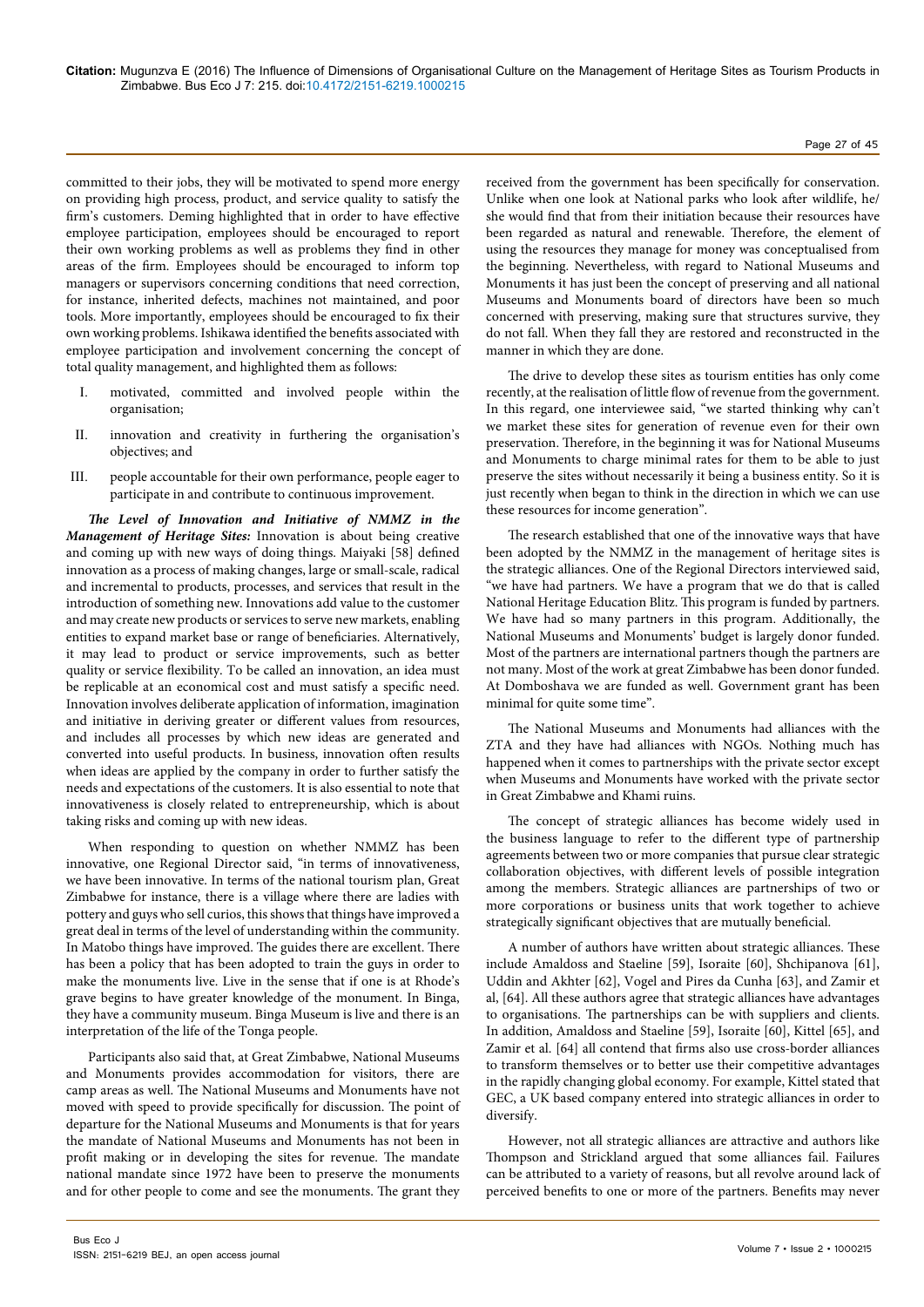have been realized in some cases, arid different goals and management styles may have caused dissatisfaction in other alliances. Thompson and Strickland also contended that alliances and joint ventures with foreign partners have their pitfalls.

When analysing the types of strategic alliances that have been created and implemented by different companies, academics tend to classify them based on different criteria. Writers like Savunen (2009), Theriault and Edwards [66], and Vogel and Pires da Cunha classified strategic alliances based on the areas of collaboration. The strategic alliances can be mostly summarised into three dimensions: joint venture, equity strategic alliance, and non-equity strategic alliance.

*Joint Venture:* This is when two or more firms form a legally independent firm to share their collaborative capabilities and resources to achieve competitive advantages in the market is termed as joint venture in the form of strategic alliance. Joint ventures are effecting in establishing long-term relationship and in transferring tacit knowledge. Because it cannot be codified, tacit knowledge is learned through experiences such as those taking place when people from partner firms work together in joint venture. Expertise and experience in particular field foster the sustainable competitive advantage. Tacit knowledge is an important source of competitive advantage for many firms [60].

In a joint venture, participating firms share resources and participate in the operations management equally. For example, Sprint and Virgin group's joint venture, called Virgin Mobile USA, targets 15-to-30 years-olds as customers for pay-as-you-go wireless phone service. Brand (from Virgin) and service (from Sprint) are the primary capabilities the firms contribute this joint venture [67]. In another example, Sony Pictures Entertainment, Warner Brothers, Universal Pictures, Paramount Pictures, and Metro-Goldwyn-Mayer Inc. each have a 20% share in joint venture to use the internet to deliver feature films on demand to customers [67].

*Equity Strategic Alliance:* Ownership percentage is in equity strategic alliance is not equal. Two or more firms own the shares of newly formed company differently according to their contribution in resources and capability sharing with ultimate goal of developing competitive advantages. Internationalization of strategic alliances focuses on the linkages between two or more different firms' management capabilities and operations activities. The different corporate cultures are matched into one goal in the strategic alliances when it crosses the boundaries of the country. Many foreign direct investments such as those made by Japanese and U.S. companies in China are completed through equity strategic alliances [64].

*Non-equity Strategic Alliance:* A non-equity strategic alliance is less formal than a joint venture. To ensure competitive advantages two or more companies form an alliance in a contract basis rather a separate company and therefore do not take equity shares. They share their unique capabilities and resources to create competitive advantages. Because of this, there is an informal relationship is built among the partners. Consequently, requires less formal relationship and partner commitments than other forms of strategic alliances.

The implementation process of non-equity alliance is simple than the others. Since it is less formal relationship in non-equity alliances, does not need that much of experience likes others. In a complex venture where success necessitates transfer of implied knowledge and expertise, non-equity strategic alliances are unsuitable because of their relative informality and lower commitment. However, firms today increasingly use this type of alliance in many different forms such as licensing agreement, distribution agreements and supply contracts [64]. The external factors like uncertainty regarding technology and complex economic environment motivate commitment in relationships.

Moreover, Zamir et al, [64] provided another classification of non-equity strategic alliances. These include outsourcing, affiliate marketing, technology licensing, product licensing, franchising, research and development, and distribution relationships.

Service delivery is about delivering the right good and services to clients at the right price. The needs of clients are dynamic due to the changes in the environment, therefore, companies need to constantly adapt. Markets are moving so quickly that is very difficult for one company to stay current on all technologies, resources, competencies, and information needed to attack, and be successful in those markets. As a result, companies are turning to strategic alliances as means for ensuring the provision of quality services. Authors like Mowla [68], and Zamir et al, [64] agree that strategic alliances offer a means for companies to access new markets, expand geographic reach, obtain cutting-edge technology, and complement skills and core competencies relatively fast. A network cooperative strategy is particularly effective when it is formed by firms clustered together, as with Silicon Valley in California and Singapore's Silicon Island [68].

More so, Isoraite [60] stated that strategic alliances have the potential to allow companies to create new products, reduce costs, penetrate additional markets, pre-empt competitors, generate more revenue, and, therefore, create value for customers. In Japan, Shchipanova [61] argued that many domestic alliance arrangements are formed with an eye to extending a helping hand to a less-than-sterling company. Japanese companies have achieved an enviable reputation for relational capability, infusing trust and reciprocity into their transactions with customers and suppliers so as to spread the costs and burdens of product and process development, quality assurance, and customer service. In the aviation sector, the Star alliance, a group of five world-class airlines that was established in 1997, improved service delivery. Shumate and O'Connor [69] argued that the alliance brought together networks, lounge access, check-in services, ticketing and dozens of other services to improve the travel experience for customers and efficiencies for the carriers.

However, strategic alliances are not risk free. Authors like Kittel [65], and Zamir et al, [64] agree that there are problems associated with alliances. According to Kittel [65], more than half of all strategic alliances in the 1990's were deemed failures in one way or another. In addition, transactions cost theory suggests that firms entering into alliances are potentially vulnerable to the opportunistic behaviours of their partners that impede achieving commitment [64]. Opportunistic behaviour is those conscious deceitful behaviours engaged in by one party to the exchange that are meant to enhance their own position or outcomes, usually at the expense of the other party. These opportunistic actions may take the form of misrepresenting competences, limited commitment of resources to the alliance, holding specific investments by the partner hostage, appropriating private information, or premature exit from the relationship.

Moreover, Zamir et al, [64] stated that unsuccessful alliances cause many losses to the partners of alliance. Some of the causes are as following:

1. Problems relating control of strategy implementation is a factor in failure of the alliance. When strategy implementation goes out of control of any of the organization in the alliance then the alliance starts moving towards failure.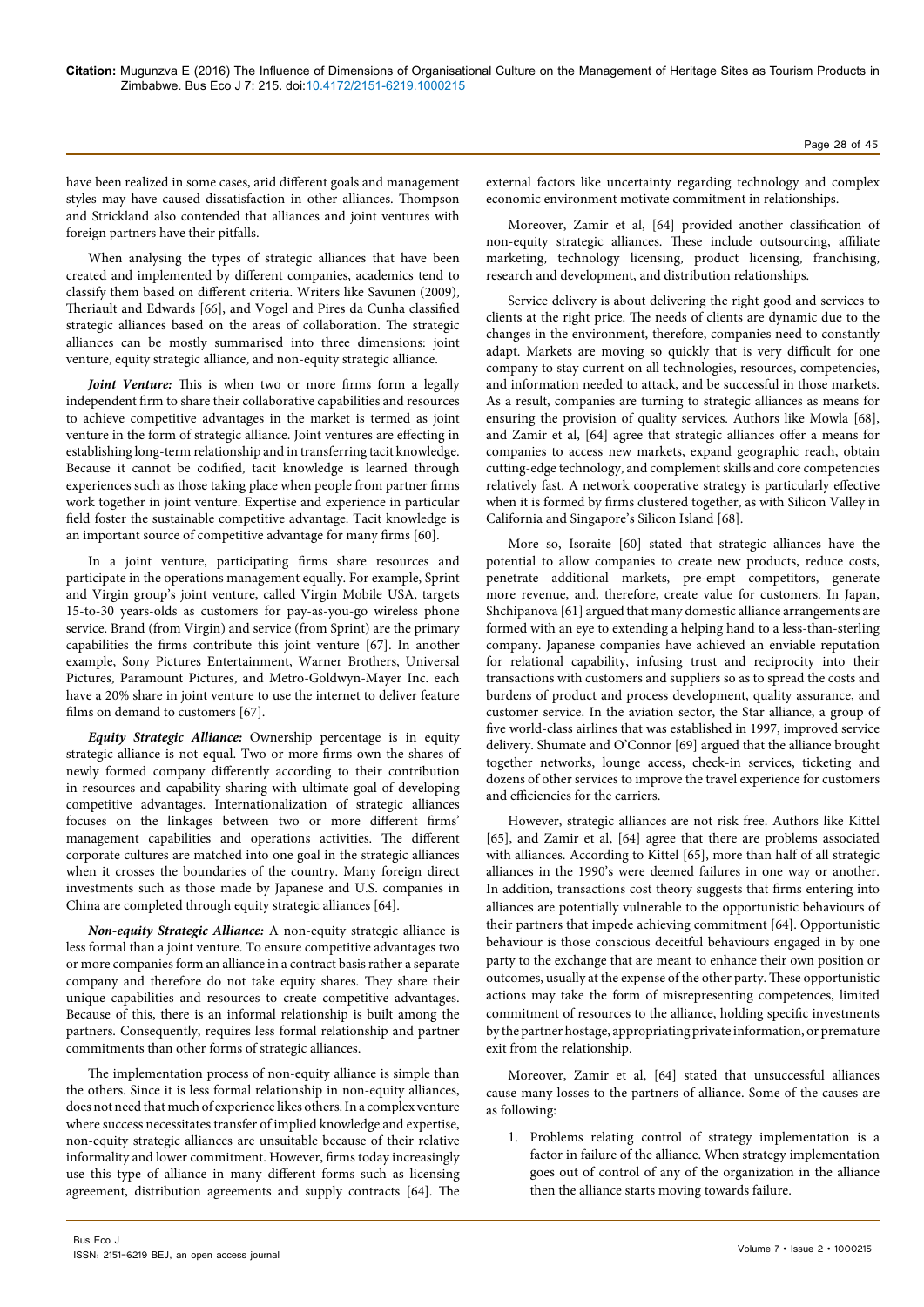- 2. When one organization depends solely on the partners of other alliances for skills, it is a drawback for the organization that depends on others.
- 3. When the concept of unequal gains prevail in alliance, partner getting less out of the alliance than those partners who gain more can cause problems and disagreement which can lead to failure.
- 4. When the partners in alliance do not manage the project properly, it creates trouble when it is not planned that how, who, when and where the process should take place and how much time and resources must be committed to manage the alliance. The partners must plan and monitor the progress of each step regularly.
- 5. Conflicts between the partners to decide the objectives and plans can cause a change in the viability and relation of a particular alliance.
- 6. When the strategic alliances lose control on basic strategy and they depend upon the alliance for growth of its overall business, and fail to concentrate on alliance goal and their organization goal separately then conflicts arise and partners may become competitors.
- 7. Differences in cultural values may lead to failure as culture clashes and different thinking can create a situation where parties in organizations disagree to some aspects of agreement.
- 8. Different cultures, environment and rules prevailing in partner organizations within the same nationality also cause failure of strategic alliances.
- 9. When strategic alliances are created, many job positions and their descriptions are changed to achieve the goal of alliance. There are role ambiguity and uncertainty about specific roles that may bind organizations from fulfilling their obligations created in the situation of alliance.
- 10. A partner may create multiple alliances with other competing organizations which may affect the alliance.
- 11. Antitrust regulations can fail an alliance. It can limit the benefits of an alliance by inviting governmental intervention.

Despite the problems associated with strategic alliances, authors like Isoraite [60], Mowla [68], and Savunen [67] provided some ways for ensuring that alliances are established and become successful. According to Mowla [68], to make a strategic alliance succeed, its managers must be able to create an environment of trust, maintaining broad strategic vision and feel genuine empathy for others, even those who are still competitors in other areas. The concept of mutually beneficial is important. As in every business relationship, the idea of a win-lose situation is far from being accepted. Seeking for win-win opportunities for all the members of the alliance is a critical element for the success of such partnership in the future.

Trust is another factor which is critical in a strategic alliance since each partner depends on the other to share information and to satisfy mutual goals. Trust can be examined from two distinct perspectives: character-based trust and competence-based trust. Character-based trust emphasises full awareness of each other's true strategic intentions, the willingness to be honest about problems and to maintain confidentiality about strategic plans and key information vis-à-vis third parties. Competence-based trust relies on knowledge about each

other's specialised skills, ability to work well with others and decision making ability [69].

There are certain factors that are important to achieve success at each stage of alliance. In first stage of alliance, alliances are formed by scrutinising and selecting a suitable and reliable strategic partner, in the second stage the alliances are set, designed, job description and ownership at each level is made. Third stage is the managing and post formation evaluation stage, which includes supervising the perceived worth of outcome [70]. According to Zamir et al, [64] several key factors for strategic alliance formation and its success are important to consider. If a company overlooks the critical process of intensive analysis, designing, managing and evaluation any strategic move while practicing alliance, it can bear unrecoverable loss.

# **The influence of profit orientation on marketing of heritage sites as tourism products**

**Importance of marketing in tourism:** Marketing is a combination of management task and decisions aimed at meeting opportunities and threats in dynamic environment in such a way that its market offerings lead to the satisfaction of consumers needs and wants in such a way that the objectives of the enterprise the consumer and the society are achieved. Kotler advocates that "marketing is the business function which identifies current unfulfilled needs and wants, defines and measures their magnitude determines which target market the organization can best serve and decides on appropriate product services and programs to serve these markets".

Market perceptions play a critical role in destination promotion because tourism is an intangible product which cannot be physically experienced before the actual travel. Therefore decision to travel is determined by how the destination is perceived in the markets. These perceptions are formed through word of mouth, media reports, country travel advice, websites, social media and mobile based technologies amongst a myriad of communication platforms. Marketing is needed to attract both existing and potential customers by creating awareness; to particular products and services provide by different travel supplies. Marketing also plays a key role in trying to achieve customer satisfaction in order to meet the needs and wants of specific customers by generating repeat business customers.

• Firstly domestic tourist have increased due to the appreciation of the of the National Heritage site.

- tourist have also increased because of the aggressive marketing of the site by the National Museum and Moments and Moments of Zimbabwe, the Zimbabwe Ministry and Zimbabwe Tourism Authority
- Significant changes shows that the number of foreign tourist have significantly changed; from December 2014 to January 2015 from 4,823 to 5,000. Then in the preceding January to March 2015 they has been a great change, from 6, 507 to 8,000 in the same period the previous year at Great Zimbabwe.

**Activities conducted by the NMMZ to market heritage sites**: Marketing is one of the weakest functions in the NMMZ. The National Museums and Monuments have never had a marketing department since its inception. In 2013/2014 they started to involve a marketing department. What National Museums and Monuments have done is have people who point reference. The institution does not have a marketing manager in the organisation. Marketing has largely been adhoc, has not been well structured and well coordinated. It is just bits and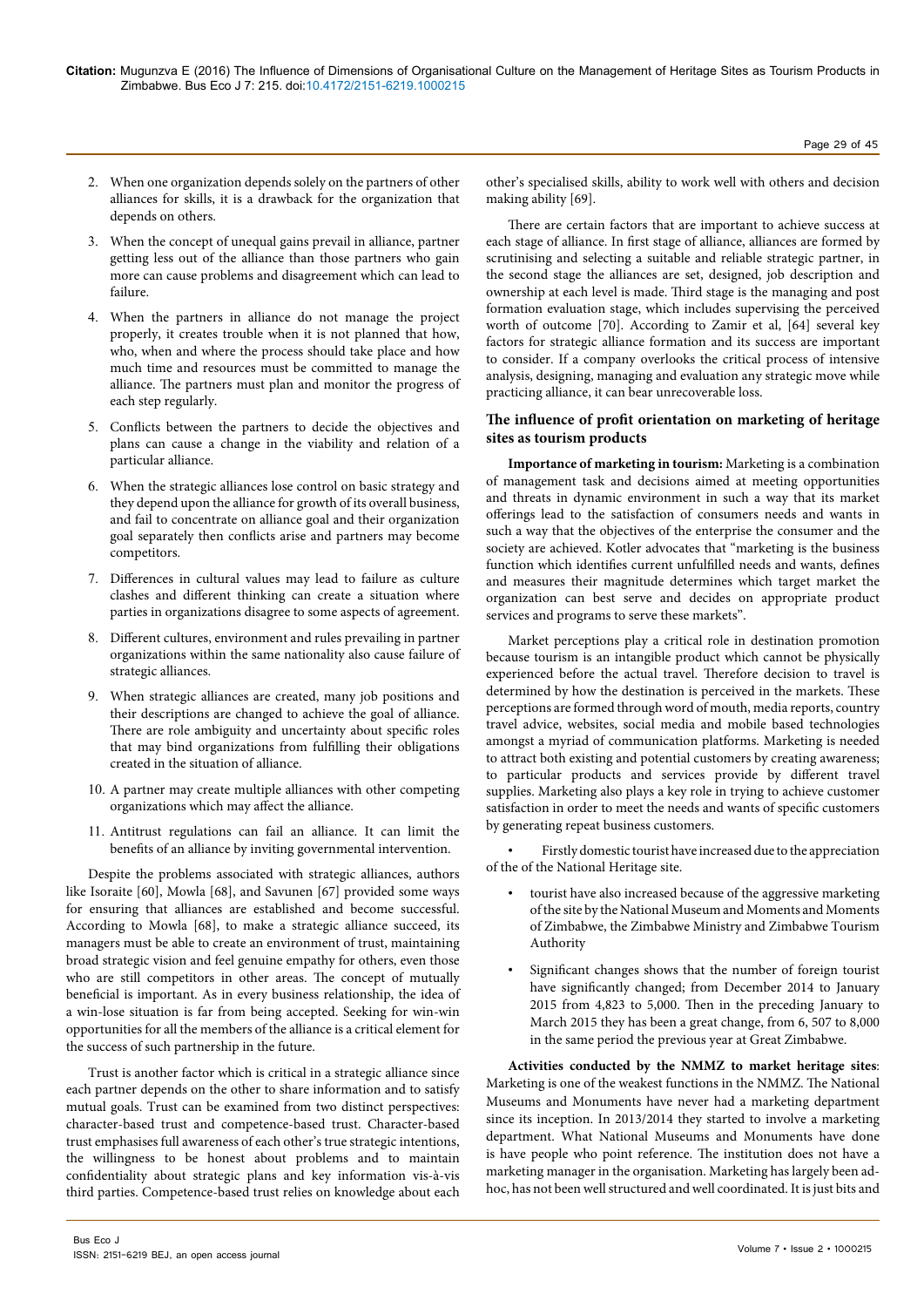pieces of marketing ideas being thrown around. However, they have participated in tourism efforts Sanganayi-Sanganayi and Agricultural shows in all the provinces including the Harare Agricultural Show. Museums and Monuments have done the traditional methods of brochures but they in most cases are outdated.

The marketing strategies that NMMZ use include moving around schools, companies, attending festivals and Indabas, Sanganayi and ZITF so that they meet international and national clients. Great Zimbabwe has a website. NMMZ also market via the website and constantly update information on the site, although it is national.

**Publicity by use of brochures:** These will consist of a brief detail of the attraction or facilities around it, photographs to show what it looks like. Their main purpose is to attract the readers to the particular destination.

*Use of internet websites and social network platforms:* These will give full information, photos and maps of the site under consideration like facebook, twitter, Instagram. Advertising on special tourism events like carnival and Sanganai programs where buyers and sellers meet and get an opportunity to showcase the products. The word of mouth by former visitors and encouraging local and international travel agencies to put Great Zimbabwe on flyers in order to create its awareness and publicity of the destination.

*By advertising:* By use of broadcasted media on the local television and also by print media e.g. featuring in flight magazines in domestic airports.

*Increased sales promotions:* Whereby they give discounts for a large number of people or people from the same organisation, especially during their low peak season.

*Participating on tourism events:* For instance on carnival programs and Sanganai which are held every year.

#### *Pricing structures used at Great Zimbabwe and other facilities around it:*

**Discount pricing–**This can be done by offering reduced prices. We find that historical monuments if they is a certain number or group of people from a certain place they can be given a certain percentage as a discount. This was done at the Great Zimbabwe monuments.

**Variable Pricing-** This is when different prices are set for different seasons for the year for the same product or service. This concept can be applied for accomodation offered at or around The Great Zimbabwe. For example, in times of low business prices should go down and during the peak season or holidays prices go up since the demand will be high. This is helpful in increasing tourists arrivals to Great Zimbabwe area.

**Special Offers-** This is when customers receive something for value for their money or something for free. This can also be used for accommodation e.g. at the Great Zimbabwe Hotel they were offering free accommodation and paying of meals at discounts for children below 12 years. These are mainly offered at particular seasons.

**Facilities that can be provided at heritage sites:** The research established that a number of facilities can be provided at heritage sites. These include informative centres, camping sites, accommodation, proper sanitation facilities and amenities like swimming pools. NMMZ should be aware of the fact that heritage sites from a tourism perspective are special sites. They are special products. If one is in Japan, possibly what forces the person to come to Zimbabwe is not necessarily the Khami Ruins. Khami Ruins is an add-on attraction; it is an incremental value upon to one's holiday in Zimbabwe. There must be a number of things that attracts a tourist to visit Zimbabwe. These additional products add value to the holiday.

Heritage sites have different market segments. They might be divided into two segments that are the international market and the domestic market. For instance, in Domboshava there are a much diminished number of international tourists that go there. But the local, domestic market especially Harare, is a major area. The strategies differ from the strategies that are done at the Victoria Falls because some of them for the local tourists will be useless. Therefore, one need to be more focused, strategies should be customised for each and every site. If they are generalised then they won't be able to enhance the service delivery at the monuments. Therefore, a strategy depends on the type of heritage site and the tourists it attracts. It depends on who visits there. So strategies are determined by the type of visitors. What needs to be done? If one visits rural areas there are a lot of bushman things but they cannot attract international tourists. The major issues are that are people aware of the site. There is also a need to protect the sites.

**Suggestions for marketing of heritage sites:** The participants said that marketing strategies were being utilised. Nevertheless, on the word vibrant, it has not been vibrant. The focus for quite a long time has been that of preservation and interpretation. In addition, part of the reason was the structure of the organisation. The museums have been supported by the government all along; the government were paid for the services and development activities at monuments so the role of national monuments was to preserve the sites. They were just stewards of monuments and making sure that people understand what is there. However, that has changed in a way that National Monuments want to establish a marketing department. What is needed is an understanding of the issues of tourist attraction for the personnel in the marketing department. One has to understand the things that drive tourists and come up with strategies.

The very successful examples can be picked from Midlands. The education officers have developed curriculum tools, the curriculum of schools. Students are given homework based on their tour. Therefore, it is not just a tour to the military museum but it is a tour that is part of the curriculum. It is all about awareness creation. The focus was not profitability. However, it is done to instil value or appreciation within the locals of the monuments.

There are events that are in place to market heritage sites, for instance, the museum week and cultural week. One Regional Director said, "the NMMZ has plans, several plans. It is actually the process of putting these plans into action that is the challenge we have. We have development plans. The organisation has a development plan for Chinhoyi. The plan came out in 2012. There is poor management and the department has to enhance our marketing plans and strategies".

Promotion can play an important role in meeting educational and financial goals and objectives. If a site can accommodate greater numbers, and has a mechanism for retaining tourism earnings, it can be promoted to draw in additional visitors and generate increased revenue for sustaining operations, solving management problems and meeting goals and objectives. Many simple and low-cost promotional actions are possible; the manager can select those that are within the site's capacity to carry out. In addition, many of the skills and materials involved overlap with those used in interpretation programmes.

*Promoting a site to help finance management operations:* A portion of visitor fees should be set aside to help finance promotional activities. This will start the cycle of attracting additional visitors,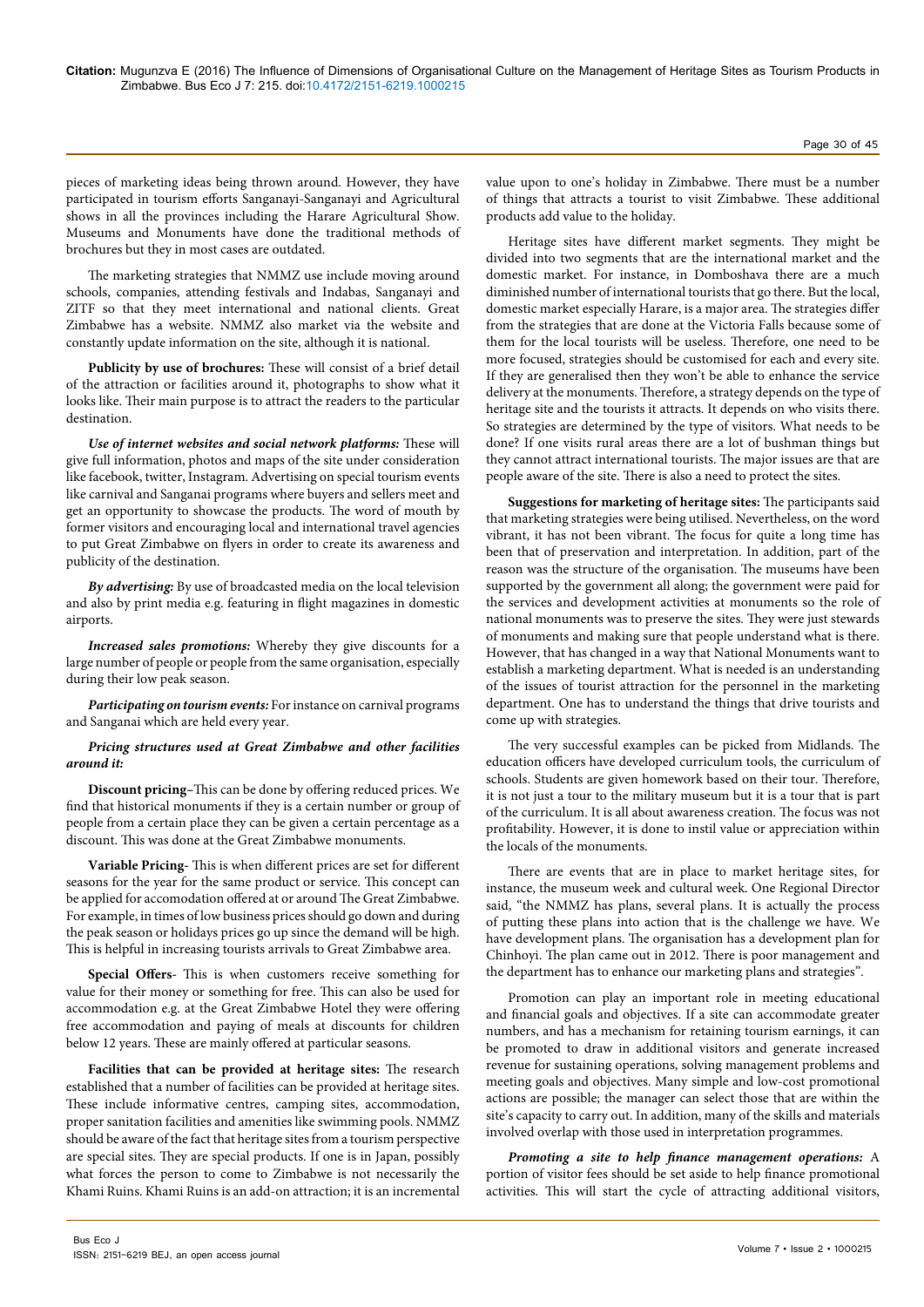thereby generating increased revenue for operations. A mechanism should be set up for retaining a portion of the earnings. This will create the necessary incentive to promote increased visitation. Even with such a mechanism in place, some sites may need outside funding to begin developing promotional materials; international organisations can be approached for such assistance.

The site manager should decide which type of visitors to target in a promotional campaign on the basis of the site's policy and management objectives. Certain types of tourism fit a site's goals and objectives better than others. As with any management action, promotional campaigns should reflect the site's stated policy vision statement and objectives. For example, at natural sites, if local economic development is an objective, managers may wish to promote bird-watching or trekking where local people may be hired as guides or drivers. At an archaeological site affected by theft of objects destined for trafficking in stolen art, a promotional programme may be designed to attract betteroff visitors who are willing to pay an extra fee to support an artisan cooperative making high-quality replicas of objects at the site. These can then be sold to satisfy a portion of the demand fed by trafficking.

Dividing visitors into groups according to their characteristics, referred to as market segmentation, permits managers to set up well-directed promotional links between different consumers and organisations. The segmentation process requires research into the characteristics and preferences of visitors who may want to come to a site. Distinct segments of consumers might include those belonging to museum associations or organisations for the protection of wildlife. Identifying people with similar motivations and needs enables the manager to pinpoint the types of promotional materials needed. A simple example is an elderly target audience, for whom promotional materials can be in larger print and may list special services for senior citizens.

To be selected for management action, a market segment must have three characteristics:

- it must be measurable
- it should be easy to reach through promotional distribution systems, and
- it should promise increased earnings sufficient to more than repay the costs of targeting it with promotional materials.

Knowing how tourists inform themselves on a site they wish to visit will help identify where to focus promotional efforts. For example, since most "eco-tourists" wishing to see polar bears in Manitoba, Canada, seek information from travel agents, the site's managers are wise to send their promotional materials to travel agencies. However, since few travel agencies are able or willing to stock the full range of available brochures and are ill-prepared to deal with specialised inquiries, a more efficient approach may be to send agents a brochure and then contact them personally to brief them on the site's attractions and the logistics of reaching it.

Developing a theme using a site's central message for the park's promotion helps develop marketing and promotional materials. Combining a site's most attractive elements to develop slogans or "sound bites", will facilitate the design and creation of brochures and interpretation displays. For instance, a park could be "the best kept secret in the Caribbean", or the place where "billions of years of nature meet thousands of years of history".

An analysis of strengths, weaknesses, opportunities and threats

(SWOT) can be used to identify gaps between a site's promotion strategy and tourism trends. A SWOT analysis is a marketing tool used to evaluate a site's promotional abilities by examining the strengths and weaknesses of its promotional organisation, financial and staff resources, and existing promotional strategy. Strengths and weaknesses are considered factors over which the site has some control; opportunities and threats are external. The analysis results in a matrix comparing the results. Strengths and weaknesses include:

- The ways in which the site is being marketed, the size of the marketing budget, performance measures and the degree and nature of the staff's involvement in marketing efforts
- The site's tourism products, including the quality of service, image and reputation
- A profile of current visitors
- Suppliers and the quality of goods and services they provide
- The people who handle any marketing for the site and the image they promote, for example, the way it is presented by tour operators compared with the site's own promotional materials

Opportunities and threats include

- Political factors, including government legislation
- Economic factors
- Social factors
- Competition, identifying competitors and analysing their strengths and weaknesses

A known drawback of SWOT analysis is that it is carried out at one point in time but may guide policy over several years during which both internal and external changes are likely that would necessitate modifications to the strategic plan. Managers without sufficient time or staff to carry out promotional tasks may consider seeking outside assistance. Tasks such as writing to guidebook publishers, magazines and newspapers to publicise attractions and present management issues are time-consuming and vie for a manager's attention. An independent promotional organisation representing the different interest groups may provide a solution. Such a group can analyse a site's tourism market and management realities. It has the further virtue of being independent, so that it can bridge gaps between competing interest groups. A group such as an NGO with ties to the site and that knows the tourism business, or a government group with a mandate to coordinate all the stakeholders could play this role. If an outside organisation is solicited, it must be given clear direction so that its output reflects the site's goals and objectives. For example, if a goal is to support local entrepreneurs, such as ground operators, the organisation must ensure that it promotes both smaller local operators as well as larger or regional and national companies.

Developing a site's "tourism identity" is an essential element of a promotional strategy. This identity, which is based on the site's goals, objectives and market potential, becomes associated with the site in the minds of potential visitors. It could centre on a famous fresco or an endangered animal, for example, and be used to develop a logo for future promotional activities.

*Strategies for promoting a site:* International tourist guidebooks can be a free source of promotion. Guidebooks are a popular source of information for trip planning and are available for almost every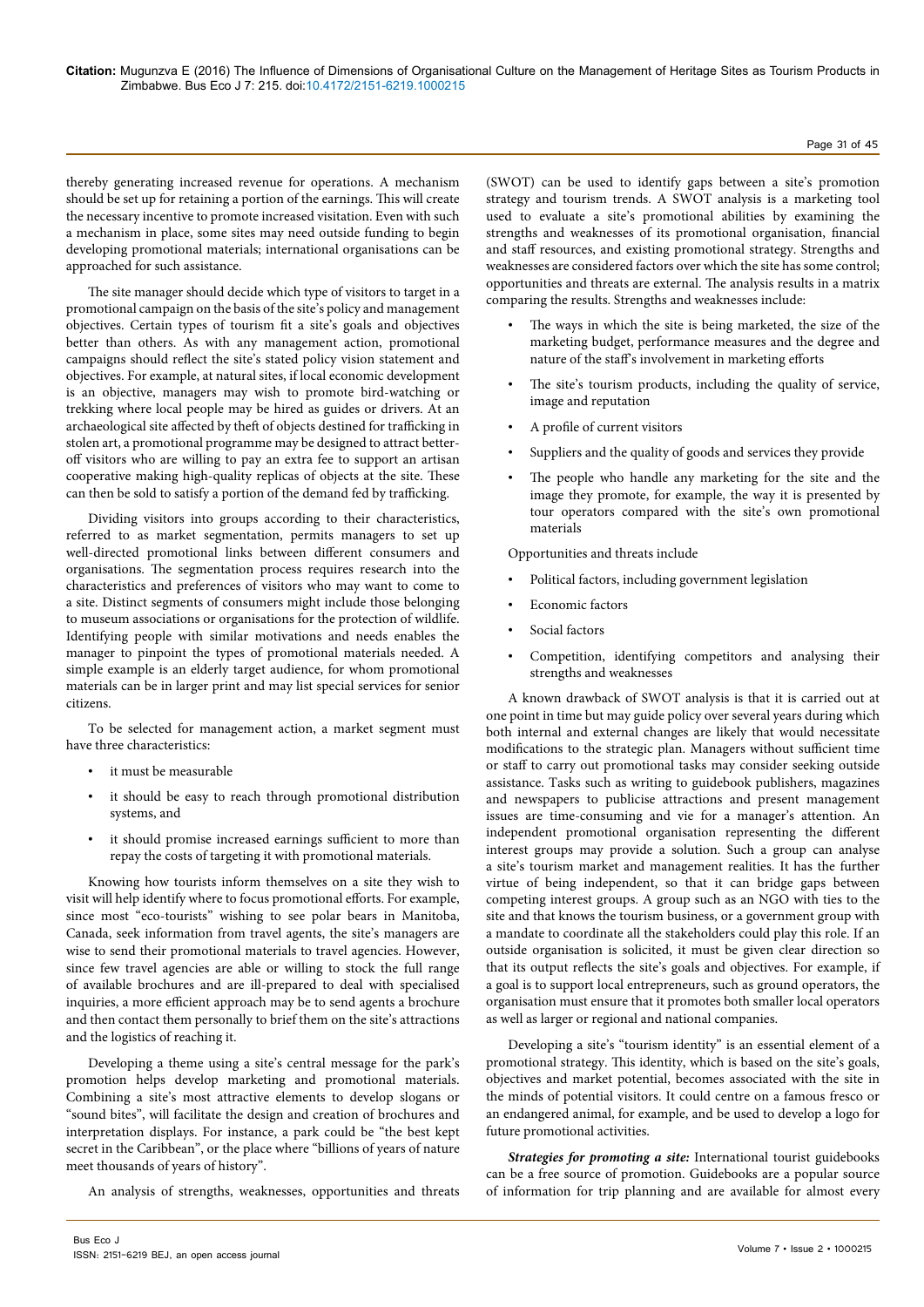country and region of the world. Because guidebook information is constantly changing, new editions are regularly updated, and editors are usually willing to publish information free of charge. This presents an opportunity to have information on a site and local attractions and services distributed to a wide audience.

Supplying information to travel magazines, newspapers, radio and the internet is another cost-effective way to promote a site. Travel magazines and newspapers publish information on tourism attractions free of charge and local radio and television stations broadcast such information as a public service. These can all be useful sources of free publicity for the site. In-flight airline magazines reach a large public, and because they are published quarterly or bimonthly, articles remain in circulation for considerable periods. Most publications can be accessed by the internet and the information transferred in this manner.

Brochures can be used to distribute site information to a wide range of audiences. They can be mailed to national tourism offices, included in promotion- al information sent to tour operators, newspapers, magazines, radio and television stations and distributed to hotels. However, unlike other types of promotional material, brochures are costly to produce, and should be designed to remain valid over a long period of time. Most people who receive brochures read them. However, research has found that brochures are likely to exert more influence on people who have not visited a site before and less likely to attract repeat visitors.

Contacting tour operators directly is a useful means of interesting them in a site. Tour operators are always on the lookout for new attractions to sell to their clients. Operators, particularly companies that specialise in activities offered at the site, will appreciate receiving a brochure and any information about the local community. Direct contact with tour operators bypasses travel agencies and improves the chances of a positive response.

Producing an information package to area attractions and services can help direct benefits to local residents. If one of the goals of a site's tourism programme is to benefit local communities, a multilingual community guide sheet may be a valuable promotional tool. It can direct visitors to neighbouring destinations and attractions, providing a detailed picture of what the area offers, including dining, shopping and accommodations. The information is especially useful for attracting the independent traveller. Such a package should be distributed to key points such as hotels in major cities and at national tourism offices or embassies abroad. If a site has internet, it can be distributed electronically. A guide can also be used as a management tool for bringing about desired visitor behaviour, by for example discussing cultural rules and taboos and good conservation practices. Such a guide can be produced by the community with the help of site management. A local NGO may provide free computer time and translating services. Selling the guide even if it is very simple may help pay for future copying expenses.

#### **The challenges in the management of heritage sites in Zimbabwe**

*The Influence of the Environment on the Management and Attractiveness of Heritage Sites as Tourism Products in Zimbabwe:* This sub-section provides the analysis of the components in the environment, in general, and the assessment of the airline industry, in particular. It is essential to note, the businesses do not operate in a vacuum, rather, they function in an environment. In this section, there is a discussion on the components of the NMMZ's environment. The business environment is the total of all the external and the internal factors that influence a company. It is vital to bear in mind that the external conditions and the internal factors can influence each other and work together to affect a business. Some of the external factors are beyond a company's control. The external factors could also be the outside constraints or opportunities. The general environment and the remote climate are the other terms for the segment. One can argue that the macro factors are generally more uncontrollable than the microenvironment factors. Given that the macro factors become unmanageable, the success of the company depends upon its adaptability to the environment. The macro environmental factors include the political, economic, social, technological, legal, and the ecological (natural environment) conditions.

**Political Environment:** The political factors are the governmental activities and political conditions that may affect a group. The examples of the political environment include the laws, the regulations, the tariffs and the other trade barriers, the war, and the social unrest. The political situation of a country is dependent on the organizations such as the philosophy of the political parties, the ideology of the government or the party in power, nature and extent of the bureaucracy influence of the primary groups.

The political environment has not been stable and NMMZ was affected by the withdrawal of donor funding. It is a political activity that affected the museums and monuments greatly. The tourism arrival in the country has reduced; this meant that there is a decline in revenue. Now NMMZ is largely relying in the local fiscus, the major clients being school children. One respondent said, "we have been affected even our research, publications and some other conservation programs that we used to do. Even the government grant that we used to receive, now the government is constrained economically thus there is no longer sufficient funds."

In Zimbabwe, since the year 2000 tourist arrivals have been severely affected by the bad image that the country had acquired due to negative publicity. This negative destination brand has continued to haunt the nation to the extent that all efforts towards destination marketing will come to naught if this is not addressed. During the period 1980 - 1999 arrivals into Zimbabwe were growing at an average rate of 14% per annum. If they had continued on the same growth rate, over 14 million arrivals would have been realised by 2013. The graph below shows the actual arrivals up to 1999 and the hypothetical arrivals based on the average annual growth in the period 1980–1999. Since the year 2000 arrivals have been negatively affected by the poor image that the country acquired consequent to the concerted negative publicity drive by global mainstream media like the BBC, CNN, Sky News and other. This was after the fall out with Britain arising from land reform programme.

It was on the back of this media onslaught that neighbours like Zambia and South Africa upped their acts to increase arrivals in their own countries at a cost of Zimbabwe. The land reform programme and associated exodus of white farmers triggered much resentment and capital flight which made the economy plummet leading to the massive flight of our people to countries like South Africa, the United Kingdom, and the United States, in search of better economic pastures. Efforts from 2009 to counter the vicious attacks on our own image have borne some fruit and taken the sting out of a portent anti- Zimbabwe sentiment that had grown around the land reform programme and on own diaspora's anti-nationalist sentiment. As a direct result of our efforts we were able to successfully bid to host the 2013 UNWTO General Assembly.

Going forward there is no question that we need to do a lot more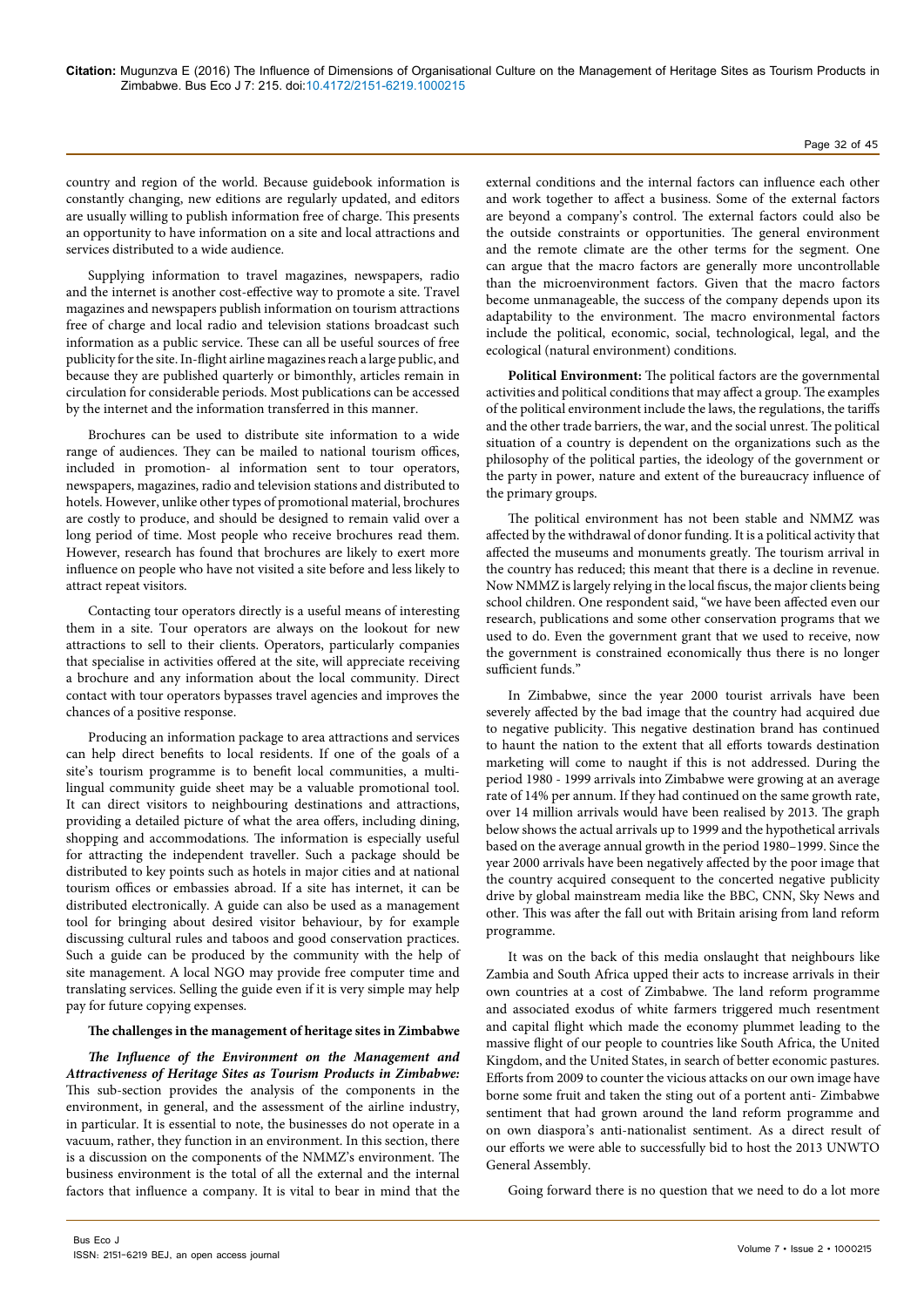to build a strong Zimbabwe National Brand and constructively engage our nationals in the diaspora, if we are to bring back what can be referred to as the pre- 2000 glory days. During this period 1980-1999 Zimbabwe enjoyed a very attractive country image, with international arrivals in the country growing at an average rate of 14% per annum, and over 48 international air carriers landing every week at Harare International Airport.

*Economic Environment and the Influence of Financial Resources on the Management of Heritage Sites:* In addition to the political factors, there are the macroeconomic factors. These elements can influence the business operations. The conditions include the interest rate, inflation, and the currency exchange regulations. The economic environment refers to the aggregate of the nature of the monetary system of the country, the business cycles, and the socio-economic infrastructure. In terms of financial resources, the NMMZ requires between US\$2.5 to 3 million. At the moment, the SOE is using what it generate. One interviewee said, "we do not receive anything from the government not even a cent. We have scaled down. Therefore, to meet the shortfall be cut down operations. Instead of using ten experts we work with four."

The study showed that finance is a major challenge in the effective management of heritage sites. Financial resources fuel business operations, therefore, NMMZ needs to have adequate financial resources for both working capital and capital expenditure. Finance, production, and marketing are often referred to as the three fundamental areas that require strong management expertise (Robbins and Coulter, 1999). Therefore, careful financial planning should precede the acquisition of any significant asset or change in business focus. Expenses must be scrutinized in line item detail on at least a monthly basis to assure financial obligations are on target. Cash flow is crucial to wise financial planning and cash or similar current assets on hand should be 1.5 times the level of current liabilities. The amount of collateral required for loans will vary by industry but expect to provide at least 30 to 40% of the equity needed for traditional loan purchases. Five credit factors generally considered are character, capacity for repayment, capital, collateral, and loan conditions. All of these elements relate to one's ability to raise adequate capital. Finance or capital can be raised from a number of sources, both internal and external.

The budget for cultural heritage and tourism allocated to national and regional culture related institutes is far from being able to meet the demand. The infrastructure for the promotion of culture is not fully established at the national level, and it is also true that the financial support of the promotional programs for culture is insufficient. National and local authorities should avoid cultural events held only for demonstration purposes or the repetition of similar projects, and should try to harmonize the investment with the software. Additionally, new revenue resources should be developed and the tax rate adjustments and tax collection should be increased reasonably. Furthermore, for efficient fund raising and operations, the promotion funds for culture should be expanded. Certain principles should be established regarding the use of raised funds.

*The Influence of the Social Environment on the Management of Heritage Sites as Tourism Products:* There are also the social factors, which are the sociological factors related to the general society and the social relations that affect the companies. The societal elements include the levels of poverty, the population growth, and the health situation. It is important to note that institutions operate in society, and the situation of the clients affects the business volume. One can argue that the social changes, such as the migration as well as changes

in the fashion and the consumer preferences are essential. The social dimension or environment of a nation determines the value system of the community, which affects the functioning of the business. The sociological factors such as the cost structures, the customs, the conventions, the values, the beliefs, and the mobility of the labour have far-reaching impact on the companies.

The operations of NMMZ cannot be separated from the social environment because if people have got their own challenges, low disposable income then they do not have income to visit the sites. One interviewee said, "the social environment has had a major impact on the flow of visitors. If people have salaries then there are more visitors for example at the end of the year when civil servants get their bonuses then we have more visitors. When salaries are delayed visitation is also delayed."

*Legal Environment:* The legal environment also affects the management of heritage sites. One participants said, "the legislation was restrictive, but the act is being reviewed to align it to the new constitution. The new constitution provides for these initiatives. Hopefully by May 2016 we hope the new Act will be in place. So that the institution will be able to engage in commercial activities in order to develop the sites and improve revenue flow."

*Other Challenges Faced in the Management of Heritage Sites in Zimbabwe:* One of the challenges is vandalism and graffiti at Ngomakurira and Domboshava. This situation is not peculiar to Zimbabwe. The conservation of heritage sites around the world is often challenged by acts of vandalism and destruction. These may, in certain cases, be politically motivated taking a form of protest directed at heritage sites which are seen as metaphors for modernity and external control over local resources. In other cases, they may include the often innocent collecting or acquiring of souvenirs by tourists. While the singular collecting of stones or plants, or the touching of a statue or removing of a piece of mosaic may not have a significant effect on a site as a whole, it implies often dramatic consequences when done by very large numbers of people.

In order to raise awareness among tourists about the fragility of heritage sites and the enormous costs involved in their preservation and maintenance, UNESCO collaborated in an experimental project lead by the International Centre for the Study of the Preservation and Restoration of Cultural Property (ICCROM). The idea was that if tourists are better informed about the fragility of heritage sites, they will assume more responsibility for their actions. To address this problem, an initial pilot study was carried out in 2002 focusing on the role of tourist guidebooks in raising visitors' awareness and, in particular, the quality of information concerning the cultural heritage they included. The results of the study, based on a sample of popular guidebooks, showed that, while all guidebooks were rich in cultural information and historical/artistic descriptions, no specific message about the fragility of cultural heritage and the need for respect was included.

#### **Chapter summary**

This chapter focused on the management of heritage sites in Zimbabwe. Zimbabwe has more than 1000 heritage sites, which can be visited by tourists. However, the NMMZ does not have the capacity to effectively manage all the sites. Marketing of the sites is very weak and there are also challenges of financial resources. In addition, there are issues to do with the accessibility of the sites. The next chapter focuses on country experiences in terms of the management of heritage sites.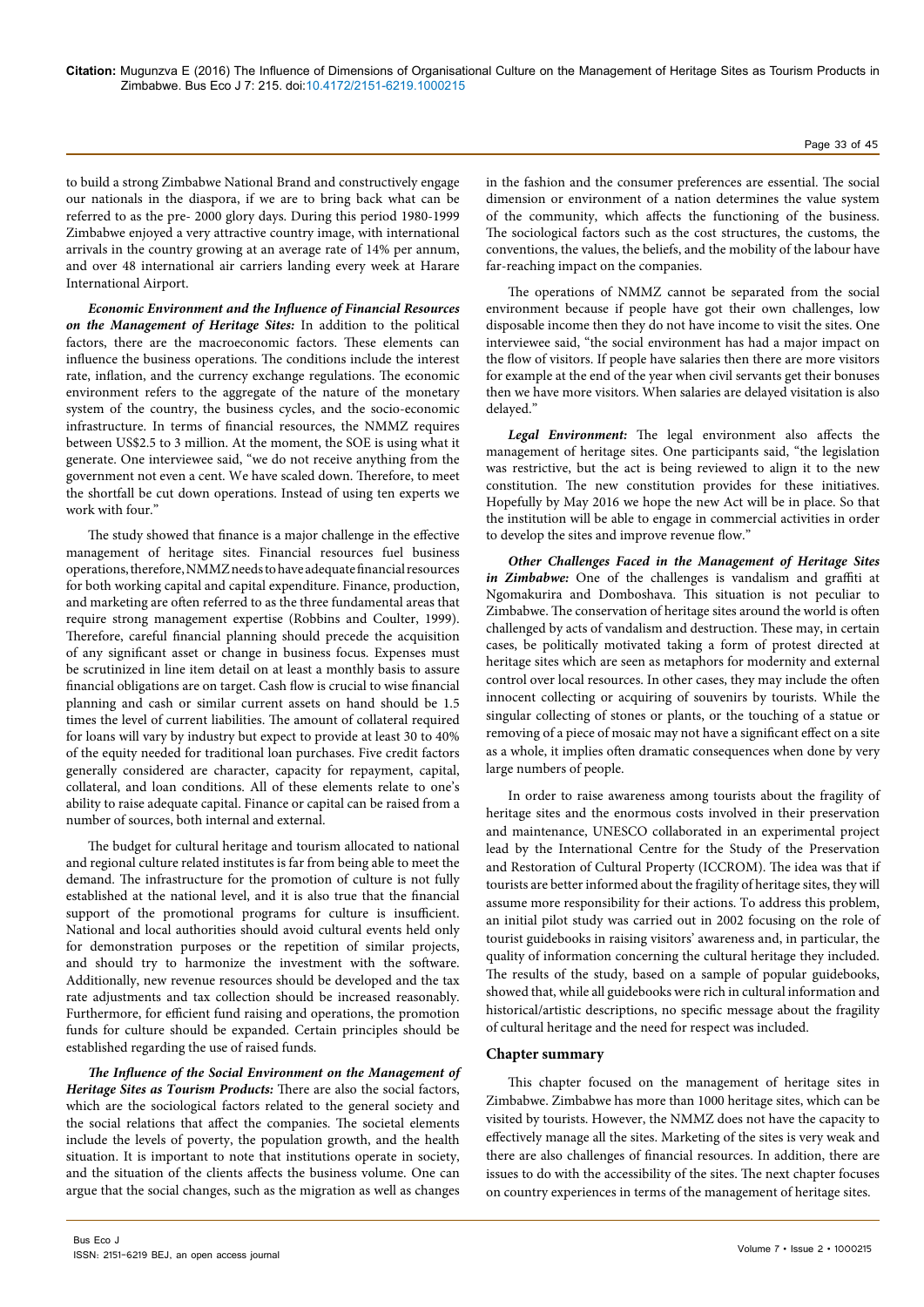#### Page 34 of 45

# **Management of Heritage Sites in Other Countries**

# **Introduction**

Heritage tourism has dramatically grown and it is one of the largest market segments that have shown growth in terms of tourism. Due to the uniqueness of heritage and the intrinsic quality as perceived by various tourists, heritage tourism has developed so much potential in terms of it being a tourist product. European and Asian markets for heritage tourism have increased in the past decade. Some other regional countries are success stories in terms of heritage management. Therefore, the next section discuses the management of heritage sites in other countries, the other countries experiences, as well as the policy options that can be adopted by Zimbabwe.

# **Country experiences**

Heritage tourism is one of the most forms of cultural tourism that have dramatically increased worldwide. Heritage tourism is a new revenue generating source for most African, Asian and European countries as well as other continents worldwide. Tourists often travel looking for rich and unique experiences as well as products that are original and peculiar to various countries. In as much as one would commercialise these heritage sites, the management of these heritage sites is very crucial and it has to be done in a sustainable manner. Table 5 shows a global list of the World Heritage Sites.

Table 5 shows that Africa is still at the bottom list on the world heritage site listings worldwide. This is not necessarily due to the fact that is a few heritage sites in Africa. The reason being Africa has so many untapped sites that have so much potential but the potential has not been tapped by the managers of theses heritage sites. Management of heritage sites in most African countries is very poor. There have been inadequate resources to manage these sites as well as lack of innovativeness and diversity. Most sites have been preserved and not exposed so Africa is still lagging behind on the world heritage list. What is amazing is that Southern Africa being the cradle of mankind, Southern Africa is a home to the ancient Khoi and San people, a lot of traditional and medicinal, human and wildlife co-habitation. These have not been tapped into, a lot of sites are there but they are not accessible, they are not developed and they have never been exposed even to the locals. These sites are now disintegrating due to lack of maintenance. That is why on the world listings Southern Africa has only 38 sites which is less when compared to Europe and North America with 404 it has a lot of cultural and historical heritage sites that has not been utilised.

In 2005, UNESCO through its office in Ramallah in the Palestinian Territories, and in close collaboration with relevant Palestinian Ministries initiated the flagship project 'Cultural Itinerary–Jesus Christ Route'. The aim of this integrated project was to mobilise a selection of cultural, religious and natural heritage resources (tangible and intangible) in the area to create internationally marketed and high quality tourism products. In line with the United Nations Millennium Declaration [71], this was not only to pro- mote and preserve both

| Region                      | Natural | Cultural | Mixed | Total |
|-----------------------------|---------|----------|-------|-------|
| <b>SADC</b>                 | 20      | 17       |       | 38    |
| Africa                      | 33      | 42       | 3     | 78    |
| <b>Arab States</b>          | 4       | 60       |       | 65    |
| Asia-Pacific                | 48      | 129      | 9     | 186   |
| Europe and North America    | 56      | 375      | 9     | 440   |
| Latin America and Caribbean | 35      | 83       | 3     | 121   |
| Source: UNESCO (2015).      |         |          |       |       |

**Table 5:** World Heritage Sites: SADC and Globally, 2015.

tangible and intangible heritage resources along the "Jesus Christ Route", but also to create conditions for the improvement of local capacities and knowledge, local economic contexts and infrastructures, local democratic governance and multi-sector cooperation, and the cultural creativity and self-esteem of the local populations. The project is creating job opportunities and revenue for scientists, technicians and skilled and semi skilled labour in the fields of architecture, archaeology, conservation, transportation, communication, tourist related activities (guides, bed and breakfast and restaurant managers), and in other sectors such as handicrafts, museums and agriculture.

The overarching philosophy underlying this and similar 'routes' projects initiated and implemented by UNESCO, is to use the rich and diverse assets of an area as a matrix for the global development of a wider territory and its diverse economic sectors. While considerations of economic viability and sustainability are clear concerns underlying these projects, UNESCO equally sees here opportunities to create conditions for inter- religious and intercultural dialogue and peace. To achieve this, the organisation works closely together with concerned governments, other UN organisations and NGOs, in order to carefully elaborate locally contextualised development strategies which integrate the various needs and aims of different economic and political institutions, com- munities, groups and actors. This is illustrated in particular by the "Jesus Christ Route" project in which different Palestinian Ministries and the 'AD hoc' working group were collaborating in the different research, planning, training and action phases.

Cultural/heritage sites are among the most preferred tourism experiences in America. In Virginia, there is the Virginia Historic Triangle (Williamsburg, Jamestown, and Yorktown). Virginia Historic Triangle has been called the 'largest living museum in the world'. Furthermore, it is one of America's popular vacation destinations, attracting more than 4 million tourists each year. Jamestown is where America began when in 1607, a few hardly souls carved out of the wilderness the first permanent English settlement in the New World. Williamsburg is the world's premier living history site, an entire town that has been restored to the days when it was the political and economic center of the American colonies. Yorktown is where General George Washington defeated England's troops in 1781 in the final battle of the American Revolution. Although famous throughout the world, the Virginia Historic Triangle is still a 'small town.' However, every year more than 4,000,000 tourists come to visit. Due to its varied, year-round attractions, it is one of the most popular visit destinations in the United States.

Many African countries today cherish development that is catalysed by cultural heritage. Heritage sites in Africa offer a unique opportunity for community empowerment through integrated rural development and it also has the potential to mobilize resources for cultural tourism, craft development and improved farming methods. The majikenda kayas of Nigeria, The Kasubi tombs of Uganda and in South Africa through the National Heritage Resources Act there has been a considerable realisation of development of communities springing or radiating from cultural heritage. Development can come in many forms but cultural heritage can provide opportunities for sustainable development. The government and Non-governmental organisations historically have been known by many communities especially in Africa as where development should come from but it is however apparent that many communities are realising that Heritage sites are alternative sources where not only development but sustainable development should come from.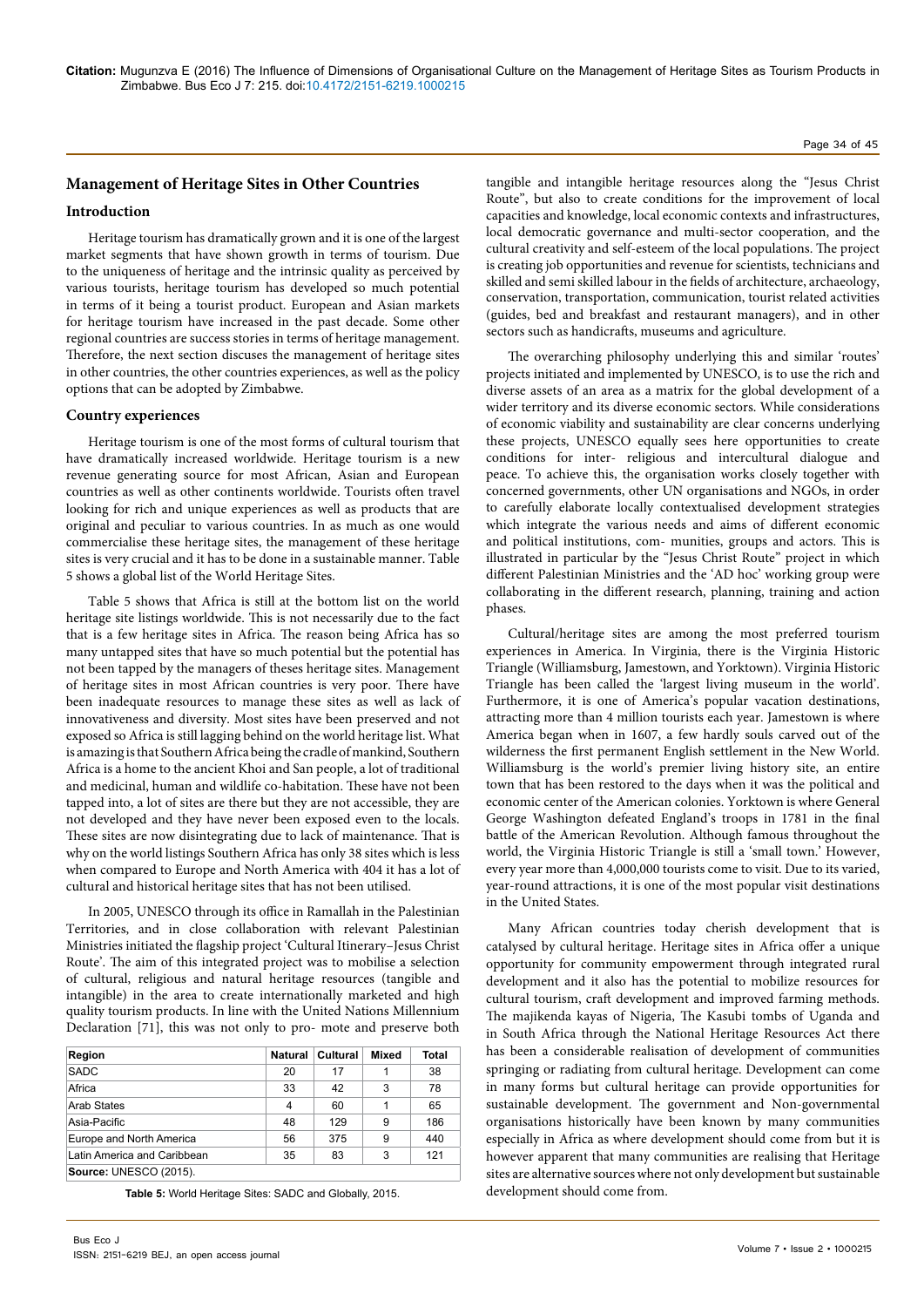# Page 35 of 45

Ouadane, Chinguetti, Tichitt, and Oualata are four desert cities in Mauritania included on the list of World Heritage Sites since 1996. Built in rich oasis and constructed around wells, these cities have been important nodes of exchange between nomads and sedentary populations since the middle ages. Situated at the crossroads of the trans-Saharan salt, gold and slave routes, they saw their golden age in the 15<sup>th</sup> century. Through the cohabitation of different nomadic and sedentary populations and the symbiosis of moral and material existence which developed in this context, these cities created a particular 'spirit of the place' based on different forms of cooperation. This 'spirit' is embodied, in particular, in the architecture and the quarters of these cities manifesting the presence and interactions of a large variety of tribal groups and communities.

In the middle of the 20<sup>th</sup> century, the social and economic conditions underlying life in these cities were challenged by the effects of important structural changes in Mauritania. New economic and social poles appeared along the country's coasts leading to a demographic exodus of the desert cities. This exodus was further amplified by an important phenomenon of sedentarisation of nomadic populations and a series of droughts. In this context, Mauritania's government initiated a programme of reforms including an agenda to alleviate poverty. One of the aims here was to stop the exodus of populations in desert sites by providing new economic and social perspectives.

In 2002, as part of a multilateral programme for the safeguard and development of world heritage cities in Mauritania, UNESCO, the Mauritanian government and the World Bank, signed a convention in order to carry out a pilot project regarding the sustainable redevelopment of the historic centres of Ouadane, Chinguetti, Tichitt, and Oualata. The aim of this project was to shape a strategy to halt the exodus and the subsequent abandonment of these historic centres. This strategy provided a framework for the rehabilitation of the historic centres of these towns and lead to the sustainable socio-economic development of local communities. In order to allow the renaissance of the spirit of these cities, a series of workshops were organised to familiarise populations and political and technical stakeholders with the values of architectural heritage preservation and to identify financial resources for the architectural rehabilitation of these places. Tourism in a wider sense, as a modern form of 'nomadism' was considered as one of the sources to revitalise traditional crafts and professions, to create new activities, and to improve visitor housing and reception areas.

There is clearly much scope for further development and expansion of cultural resources. From the list of the world heritage sites it can be noted that there is limited development of cultural resources. While SADC countries have 11.5% of global natural world Heritage sites and more than 60% of natural sites in Africa the region only has about 2.5% of global Cultural World Heritage Sites and 40% of cultural sites in Africa.

In the SADC region, contemporary and cultural heritage is rated as fairly popularity as popular or highly popular. However, for Lesotho, Madagascar, Swaziland and Zimbabwe the quality and variety of cultural experiences is rated among the best. The variety and quality of cultural experiences was rated a significant weakness for Botswana, Mauritius and Zambia. Cultural departments and Museums authorities are generally poorly financed in SADC member states and corporation between tourism and cultural agencies is very limited in most instances. As a result cultural resources suffer from a general lack of preservation, interpretation and tourism development. Compared to natural resources cultural tourism facilities are generally poorly developed and are not tourist friendly. Yet Southern Africa is home to the origins of Humankind, ancient Khoi and San cultures, a large knowledge pool concerning traditional and natural medicines, humanwildlife co-habituation and a wide spectrum of traditions, music and lifestyles. There is so much aspects of African contemporary lifestyle such as languages, humor and living environment. These features are of interest to tourists and even though these aspects may not be the main tourist attractors they could form an important part of the overall tourism package. Table 6 shows the World Heritage Sites in the SADC Region (Table 6).

# **Zimbabwe's position in relation to other countries**

In terms of managing heritage, the concept, the principle and in practice Zimbabwe used to be the leading African country in terms of managing counties. Most countries have come to Zimbabwe to see how we manage sites. However, other countries have overtaken Zimbabwe. The new dimensions that other countries have taken have made them rise to the top. In South Africa for instance, it has been focusing more on developing sites for tourism and the partnerships that they have with the private sectors. Most of their sites are well developed and they are in a good state they generate a lot of income. There is a good partnership between parks and other state enterprises. The other way is their prevailing economy, the SA Economy is thriving. People have

| Country                | Number of Sites List of the Sites |                                                                                                                                                                                                                                                                 |
|------------------------|-----------------------------------|-----------------------------------------------------------------------------------------------------------------------------------------------------------------------------------------------------------------------------------------------------------------|
| <b>Botswana</b>        |                                   | Tsodilo Hills                                                                                                                                                                                                                                                   |
| <b>DRC</b>             | 5                                 | Virunga National Park, Kahuzi-Biega National Park,Garaba National Park, Salonga National Park, Okapi Wildlife reserve                                                                                                                                           |
| Madagascar             | 3                                 | Tsigy de Bemaraha Strict Nature Reserve, Royal Hill of Ambohimaga, Rainforests of Atsinanana                                                                                                                                                                    |
| Malawi                 | $\overline{2}$                    | Lake Malawi National Park, Chongoni Rock Art Area.                                                                                                                                                                                                              |
| <b>Mauritius</b>       | $\overline{2}$                    | Aapravasi Ghat, Le Morne Cultural Landscape                                                                                                                                                                                                                     |
| Mozambique             |                                   | Isla Mozambique                                                                                                                                                                                                                                                 |
| Namibia                |                                   | Twyfelfontein (/Ui-//aes)                                                                                                                                                                                                                                       |
| Seychelles             | 2                                 | Aldabra Atoll, Vallee de Mai Nature Reserve                                                                                                                                                                                                                     |
| South Africa           | 8                                 | Fossil Hominid Sites in the Cradle of Humankind, iSimangaliso Wetland Park, Robben Island, uKhahlamba/Drakensberg<br>Park, Mapungubwe Cultural Landscape, Cape Floral Region Protected Areas, Vredefort Dome, Ritchersveld Cultural and<br>Botanical Landscape. |
| Tanzania               |                                   | Ngororngoro Conservation Area, Ruins of Kilwa Kisiwani and Songo Mnara(in danger), Serengeti National Park, Selouse<br>Game Reserve, Kilimanjaro National Park, Stone Town of Zanzibar,Kondoa Roack Art Site                                                    |
| Zambia                 |                                   | Mosi oa Tunya/Victoria Falls                                                                                                                                                                                                                                    |
| Zimbabwe               | 5                                 | Mana Pools National Park, Great Zimbabwe National Monument, Khami Ruins National Monument, Mosi-oa-Tunya/Victoria<br>Falls, Matobo Hills                                                                                                                        |
| Source: UNESCO (2015). |                                   |                                                                                                                                                                                                                                                                 |

**Table 6:** World Heritage Sites by Country, SADC Region.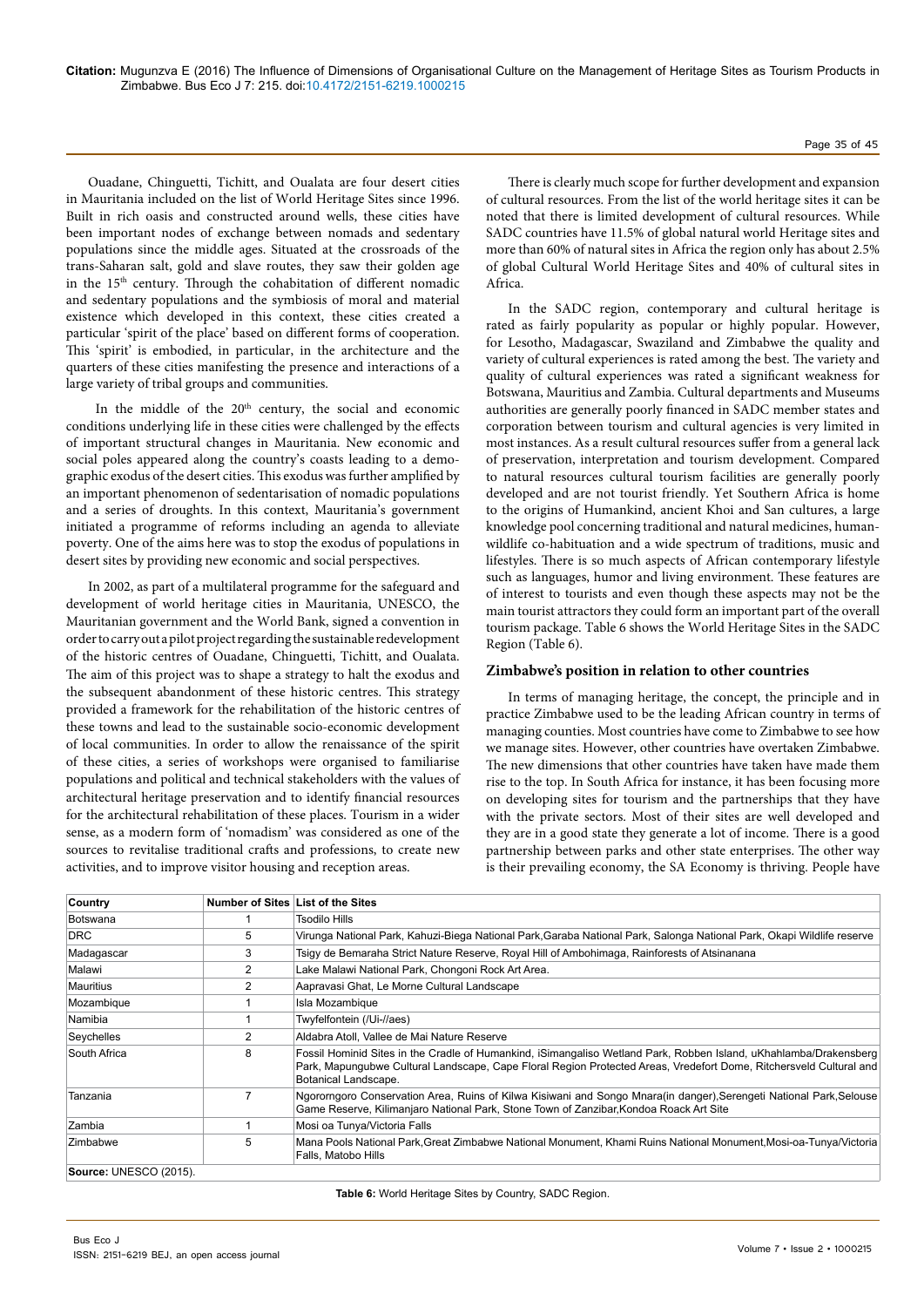#### Page 36 of 45

better disposable income. In many other countries the museums are part of the ministry of tourism in Sudan For instance. In SA there are good relations between the departments other SOEs. Most of the national monuments in SA are found in national parks. The situation is different in Zimbabwe; the National Museums and Monuments has been under the Home Affairs Ministry. The reason why it was under the home affairs was for enhancing security and for the protection of monuments not for developing them as tourist resorts. It was protectionist more security wise other than to open up for enjoyment and generating income.

In relation to the countries in the SADC Region Zimbabwe fares better in terms of the number of world heritage sites. Zimbabwe has five world heritage sites. This is better when comparing to other countries within the region which include Botswana, Malawi, Mauritius, Mozambique Namibia and Zambia. The strength of national museums is within its human resources. Most of the employees are adequately educated and most of the times they are invited into other countries to present papers and share the information.

There is however clearly a much scope and need for further development of the heritage sites in Zimbabwe. There are a lot of challenges that have been hindering effective management of the heritage sites in Zimbabwe. Zimbabwe used to be a learning ground for most heritage management authorities in the southern region but the situation has since changed. Comparing with other countries, Zimbabwe is lagging behind in terms of services and products that are being offered at the facilities. There has been lack of innovation and diversity in the management of the heritage sites.

However, due to various cultural exchange programs and the massive use other internet as well as expose and festivals that are held in different countries. Zimbabwe has borrowed some of the management techniques and has managed to develop theme and adopt theme to enhance the heritage tourism in Zimbabwe.

#### **What Zimbabwe Borrows from Other Countries**

Zimbabwe has managed to borrow policy options from other countries worldwide. The Heritage tourism in Zimbabwe has been largely influenced by lessons that it has drawn from various other countries. Zimbabwe has learnt from other countries like South Africa, the concept of Township tourism. Zimbabwe has also signed a Memorandum of Understanding with the Chinese government which is expected to contribute towards the financing and development of heritage tourism in Zimbabwe. Other developments that have been adopted by the authorities in Zimbabwe include the Sri Lanka, Norway and Zimbabwe arrangement which is a positive step towards resuscitation of the heritage sites. Zimbabwe is also a member of Southern African Association of Museums, the AFRICOM (Africa Council of museums). These associations have exposed Zimbabwe to various learning opportunities. The NMMZ is very open to new ideas. Most of the staff and archeologists in Zimbabwe often go for training, workshops and refresher courses in other countries to enhance their skills as well as exchange ideas with other successful countries that are doing well in terms of heritage management.

Zimbabwe can manage the flow of tourists to avoid congestion in these heritage sites. If one looks at South Africa, the Robin Island, there is preservation. It is also a focus for tourism. But because of the need for it to be sustainable, South Africa have put in place a mechanisms that make sure that it will limit the number of visitors, there is a ship that goes to Robin Island once a day if one misses it then one does

not go there. From there one can also note some experiences from those countries that we can influence heritage management here in Zimbabwe. For example within the aviation museum in Zimbabwe, the shaping of the shades was borrowed from New Zealand, and then the display of artifacts was borrowed from South Africa. The Zimbabwe museums borrow whenever they can and the exposure they get from various fields is enrichment to National Museums of Zimbabwe. The other country that has significantly influenced Zimbabwe is France. It is a very interesting developing country and there are a huge number of visitors in France. Appleton, has been managed properly since visitorship is high they have put in place strategies to manage the visitorship. In German there is an Olympic museum, it's very interesting and unique. Kenya is succeeding in terms of heritage management. They have pride in their heritage; Kenyans really know and appreciate their heritage. So Zimbabweans have to learn to embrace their heritage as well and they should have pride in their heritage.

However, in Zimbabwe there is a challenge in terms of the institutional arrangement in the management of heritage sites. There is not a very sound working relationship between National Museums and Monuments and National Parks in Zimbabwe as one would find between South African National Parks in and the South African Monuments. Great Zimbabwe used to be part of National Parks; historically it used to be managed as a national park. Chinhoyi caves and Matopos were managed by both National Parks and National Monuments, so National Parks would charge, National Monuments would charge then a visitor would end up paying twice to experience one place. The challenge of institutional arrangements within the management of heritage sites has had a negative impact on the development of the heritage sites in Zimbabwe. The government of Zimbabwe has not been decisive; on this issue whether it should allocate these functions to National Parks or NMMZ or to just merge these entities. The other options could be to have a park where monuments are found and manage them as one entity then they share the incomes.

Zimbabwe should borrow the concept of comprehensive cultural tourism from other countries apart from the issue of good relations within various institutions. The element of regarding cultural heritage as a tourist resource that can be used to generate revenue should be borrowed. That is, the mindset should change especially regarding the way Zimbabwe have been managing heritage. Zimbabwean heritage has been managed primarily in terms of conservation without necessarily developing them, making them accessible, using them to benefit the communities around them. Management used to fence off the areas and the communities have not been allowed to access the sites. The communities have been divorced from the sites without being involved in the management of these resources. They were not allowed to do income generating projects on the sites other than the state institutions. Thus, Zimbabwe should be innovative; they should embrace corporate governance and adopt structural reforms to improve the management of heritage sites in Zimbabwe.

#### **Areas that Zimbabwe is leading**

There are very few but significant areas that the Zimbabwean management of heritage sites is leading. In Africa Zimbabwe happens to have educational programs and the francophone countries like Gabon, Ivory Coast among others are borrowing from Zimbabwe. Countries like Kenya, Tanzania and other countries they borrow from various presentations that are made during seminar presentations. Zimbabwe has the potential to influence other countries in the region and globally because it has quite a huge number of world heritage sites. The potential of Zimbabwe to influence others has remained untapped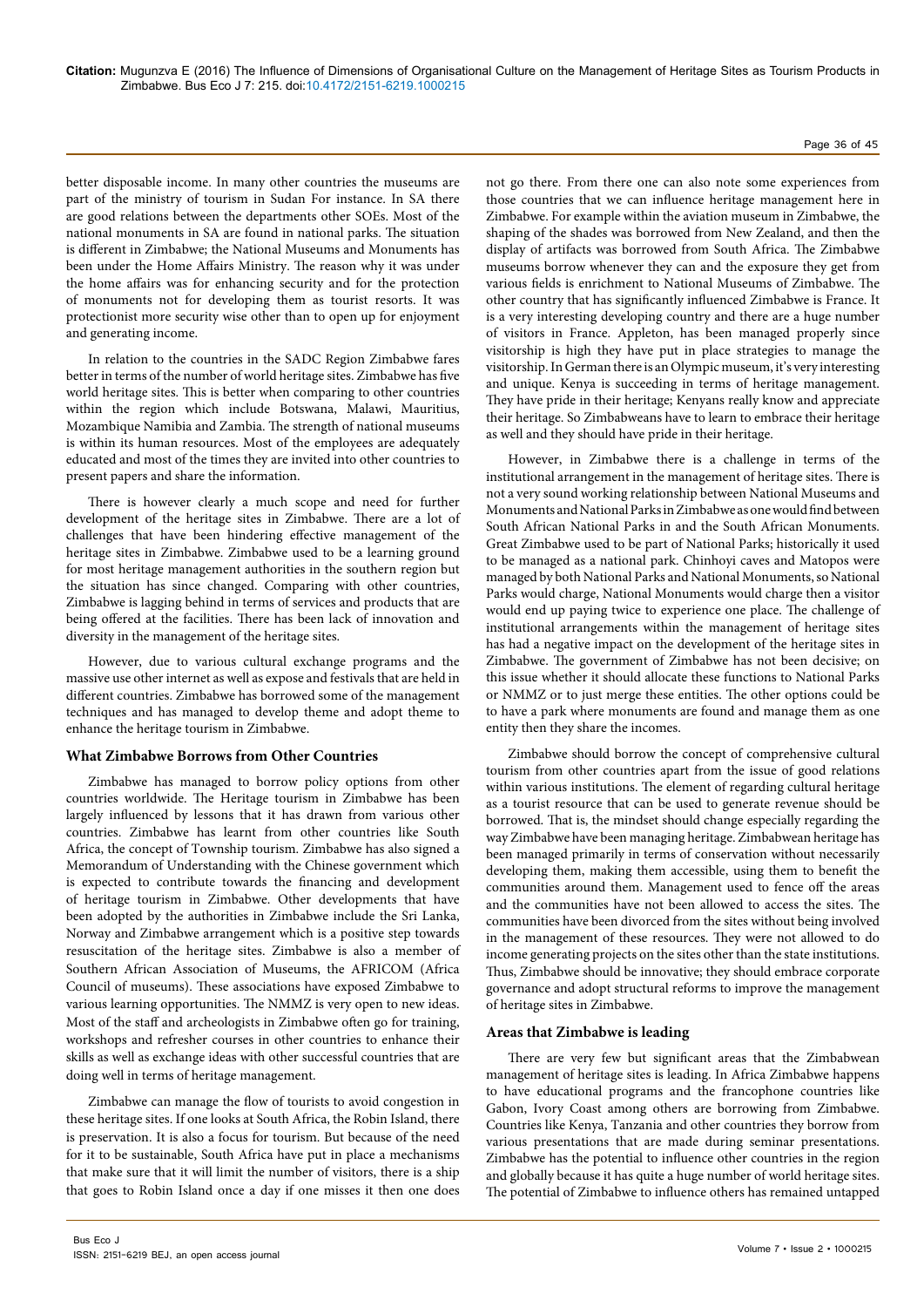for a long time. As far as other countries are concerned in terms of management of our heritage site, Zimbabwe used to be doing very well in terms of management of heritage sites especially when it used to have funding. But right now Zimbabwe is underperforming. Some countries treat their national heritage institutions seriously. Politicians in Zimbabwe do not prioritise the heritage sites that we have. Funding is very much limited. Kwekwe museum, and Aviation museum where not completed, Aviation museum was only six months when Zimbabwe attained independence, thus it is still at its first stage of construction up to now. These museums were only in the first stage of construction but because they have not been valuable thus they have not been developed since independence. For instance the National Heroes Acre, nobody think about the heroes' acres except when one dies. Thus, the heritage sites are not adequately managed. Heritage has not been prioritised for a long time in Zimbabwe.

#### **Chapter summary**

The chapter has managed to reveal that heritage tourism has dramatically grown and it is one of the largest market segments that have shown growth in terms of tourism. Due to the uniqueness of heritage and the intrinsic quality as perceived by various tourists, heritage tourism has developed so much potential in terms of it being a tourist product. European and Asian markets for heritage tourism have increased in the past decade. Some other regional countries are success stories in terms of heritage management. Therefore, the section discussed the management of heritage sites in other countries which include South Africa and Kenya among others. The other country experiences have influenced the management of heritage sites in Zimbabwe. Comparing Zimbabwe with other countries it has to improve a lot issues and adopt some strategies from other countries in order to address the problems hindering effective heritage management. Zimbabwe should promote cultural tourism as well as the commercialisation of heritage sites so as to enhance revenue collection as well as raise funds for heritage management and preservation.

# **Strategies for Packaging Heritage Sites in Zimbabwe as Tourism Products**

# **Introduction**

This chapter focuses on the strategies that the NMMZ could adopt to manage the heritage sites. Focus is on the options for managing the heritage sites as tourism products, the issue of financing and performance management.

# **Options for Managing Heritage Sites as Tourism Products in Zimbabwe**

In terms of managing heritage, the concept, the principle and in practice Zimbabwe used to be the leading African country in terms of managing counties. Most countries have come to Zimbabwe to see how we manage sites. However, other countries have overtaken Zimbabwe. The new dimensions that other countries have taken have made them rise to the top. In South Africa for instance, it has been focusing more on developing sites for tourism and the partnerships that they have with the private sectors. Most of their sites are well developed and they are in a good state they generate a lot of income. There is a good partnership between parks and other state enterprises. The other way is their prevailing economy, the South African economy is thriving. People have better disposable income. In many other countries the museums are part of the ministry of tourism in Sudan For instance. In South Africa, there are good relations between the departments other

SOEs. Most of the national monuments in SA are found in national parks. The situation is different in Zimbabwe; the National Museums and Monuments has been under the Home Affairs Ministry. The reason why it was under the home affairs was for enhancing security and for the protection of monuments not for developing them as tourist resorts. It was protectionist more security wise other than to open up for enjoyment and generating income.

There is no sound working relationship between National Museums and Monuments and National Parks in Zimbabwe as one would find between South African National Parks in and the South African Monuments. (*That reminds one of the Victoria Falls rain forest some of these issues)* Great Zimbabwe used to be part of National Parks it used to be managed as a national park. Chinhoyi caves and Matopos were managed by both National Parks and National Monuments, so National Parks would charge, National Monuments would charge then a visitor would end up paying twice to experience one place. The problem is an issue of institutional arrangements and also the government is not decisive, on this issue whether it should allocate these functions. A decision to just merge these entities, or have a park where monuments are found and manage them as one entity share incomes should be made.

In the respondents' opinion, the strategies that could be used to improve the heritage sites would include having National Museums and Monuments be part of the Ministry of Tourism. It should be realised that the need for conservation of these sites is important because they want them to survive long, but the need for development of these facilities benefit more. This is because the Ministry of Tourism have such a mandate and they bring in more clients since they develop their sites. The government allocates huge grants to them**.** Other than that, if it is impossible then National Heritage and Monuments will have to partner with the Ministry of Tourism, there is need for establishing a close working relationship to share ideas. A sound marketing department will be handy.

In addition, there is a need for competent marketing personnel. The need for a marketing department and having marketing strategy documents to improve the marketing of Zimbabwe's heritage sites. In addition, management training is essential for staff. One participant said, "as much as we want to preserve our sites, it's not preservation against access. As much as we want people to come to our sites, we should have our archeologists trained in management skills. They should have business management. They should know how to manage the sites as a business entity. They are specialist in preservation of sites, they are trained in managing heritage sites as conservators but in business they do not have adequate knowledge. That combination would see the business thrive. A lot of potential is being untapped because we are conservators not business managers."

Furthermore, at its 2010 meeting in Brasilia, the World Heritage Committee recognised the challenges and opportunities in the relationship between tourism and World Heritage and expressed its appreciation for the work that had been undertaken over recent years. It requested the World Heritage Centre to commence the development of a new and inclusive programme on World Heritage and Sustainable Tourism. The principles are as follows:

**Principle 1: Contribution to World Heritage objectives**: Tourism development and visitor activities associated with World Heritage Properties must contribute to and must not damage the protection, conservation, presentation and transmission of their heritage values. Tourism should also generate sustainable socio-economic development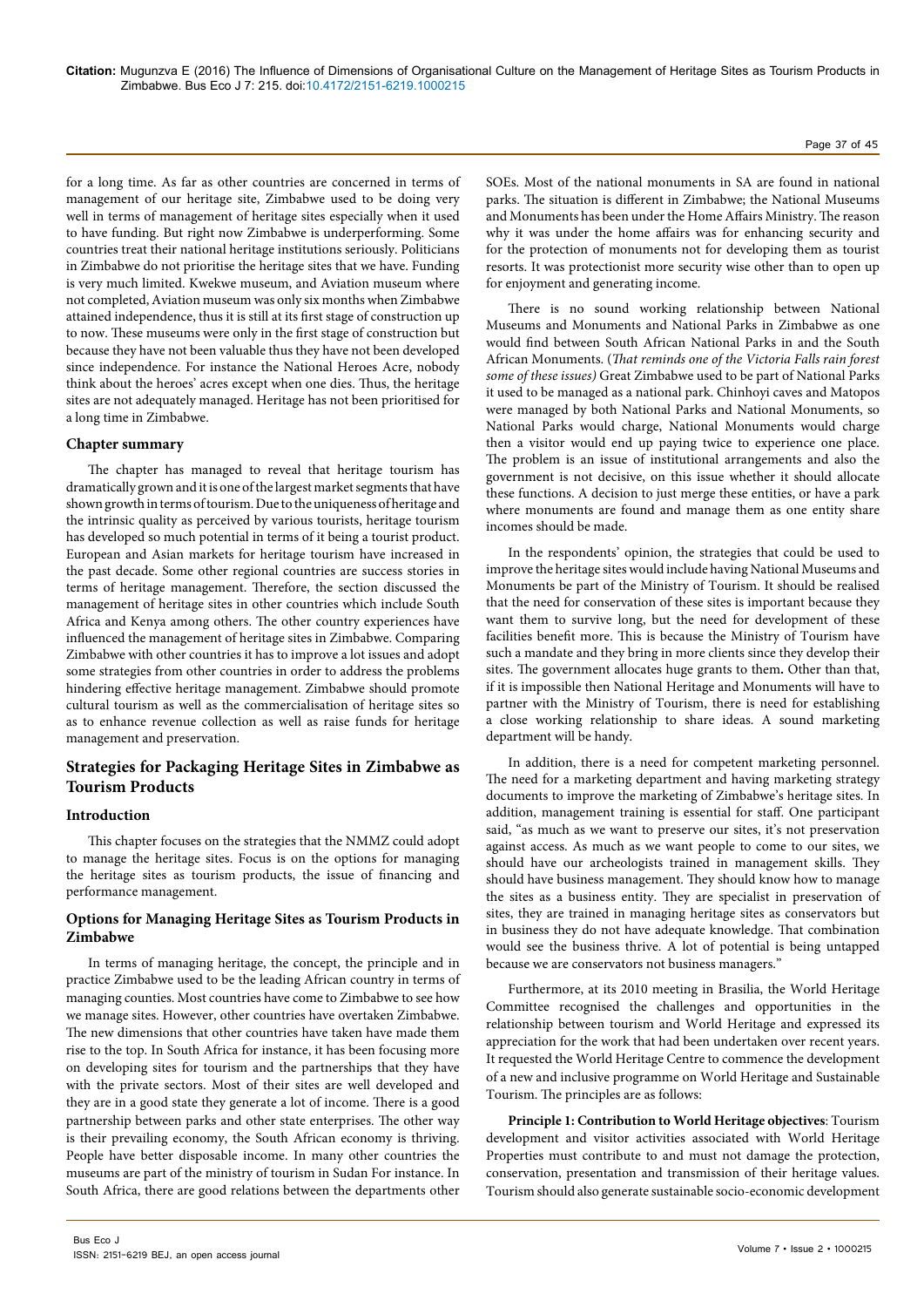#### Page 38 of 45

and equitably contribute tangible as well as intangible benefits to local and regional communities in ways that are consistent with the conservation of the properties.

**Principle 2: Cooperative Partnerships**: World Heritage Properties should be places where all stakeholders cooperate through effective partnerships to maximise conservation and presentation outcomes, whilst minimising threats and adverse impacts from tourism.

**Principle 3: Public Awareness and Support:** The Promotion, Presentation and Interpretation of World Heritage Properties should be effective, honest, comprehensive and engaging. It should mobilise local and international awareness, understanding and support for their protection, conservation and sustainable use.

**Principle 4: Proactive Tourism Management**: The contribution of tourism development and visitor activities associated with World Heritage Properties to their protection, conservation and presentation requires continuing and proactive planning and monitoring by Site Management, which must respect the capacity of the individual property to accept visitation without degrading or threatening heritage values. Site Management should have regard to relevant tourism supply chain and broader tourism destination issues, including congestion management and the quality of life for local people. Tourism planning and management, including cooperative partnerships, should be an integral aspect of the site management system.

**Principle 5: Stakeholder Empowerment:** Planning for tourism development and visitor activity associated with World Heritage Properties should be undertaken in an inclusive and participatory manner, respecting and empowering the local community including property owners, traditional or indigenous custodians, while taking account of their capacity and willingness to participate in visitor activity.

**Principle 6: Tourism Infrastructure and Visitor Facilities:**  Tourism infrastructure and visitor facilities associated with World Heritage Properties should be carefully planned, sited, designed, constructed and periodically upgraded as required to maximise the quality of visitor appreciation and experiences while ensuring there is no significant adverse impacts on heritage values and the surrounding environmental, social and cultural context.

**Principle 7: Site Management Capacity:** Management systems for World Heritage Properties should have sufficient skills, capacities and resources available when planning tourism infrastructure and managing visitor activity to ensure the protection and presentation of their identified heritage values and respect for local communities.

**Principle 8: Application of Tourism Generated Revenue:**  Relevant public agencies and Site Management should apply a sufficient proportion of the revenue derived from tourism and visitor activity associated with World Heritage Properties to ensure the protection, conservation and management of their heritage values.

**Principle 9: Contribution to Local Community Development:**  Tourism infrastructure development and visitor activity associated with World Heritage Properties should contribute to local community empowerment and socio-economic development in an effective and equitable manner.

#### **Private Public Partnerships (PPPs) as a Financing Mechanism**

Gqoli [72] defined PPPs as contracts between government institutions and private parties in which private parties provide funding

for government projects in return for profit sharing. In PPPs substantial project risks (financial, technical, and operational) are transferred to the private party and the private party benefits through unitary payments from government budget and/or user fees. United Nations [71] also pointed out that PPP differ in a fundamental way from conventional procurement contracting because they are long term oriented, covering a period on at least 20 years. In conventional procurement, the risks are assumed to be relatively contained in a contract which is focused on a short-term infrastructure deliverables. In PPPs, the key is to develop risk-sharing mechanisms that enhance the returns to both the public and private sector. PPPs are based upon a stewardship model in which the private sector takes a more aggressive role in aspects of the project to which they had previously been excluded from in the conventional procurement approach, such as design, financing, operations and maintenance [71]. In addition, Bloom [73] agitated that PPPs are about the public getting better, more cost-effective services; the private sector gets new business opportunities.

**Implementation of PPPs:** African governments are turning to the private sector to design, build, finance, and operate infrastructure facilities hitherto provided by the public sector. PPPs offer policy makers an opportunity to improve the delivery of services and the management of facilities. Governments are also turning to partnerships with the private sector as a means to improve the procurement of public services and enhancing performance management. When looking at PPPs in Africa, Gqoli [72] pointed out that African governments are looking to the relationships to radically improve infrastructure networks in their countries and enhance service delivery to their people. Governments are hoping that this development finance model, where the state shares risk and responsibility with private firms but ultimately retains control of assets, will improve services, while avoiding some of the pitfalls of privatization like unemployment, higher prices and corruption. In theory, PPPs may have the potential to solve sub-Saharan Africa's profound infrastructure and service backlogs, where nearly 600 million people lack access to electricity, almost 300 million have no access to safe water [73]. Nevertheless, Aboubakr [74] argued that the record of PPPs in Africa since year 2000 is mixed, the process is complex, and governments should not expect PPPs to be a 'magic bullet'.

Implementation PPPs in Africa seem to be a relatively new phenomenon. Nevertheless, PPPs have been used in Kenya, Tanzania, Mozambique, Lesotho, and South Africa to promote health care delivery [73]. In Zimbabwe, although mooted way back in 1998, it was only in 2004 that the Government made the first attempt of a framework on PPPs investment in the country. This was in the form of the *'Public-Private Partnership in Zimbabwe Policy and Guidelines'* of 2004, which sought to provide the parameters for the development of an appropriate legal and regulatory framework to protect investors and consumers. The Guidelines however never really took off in a significant fashion, even though some PPPs projects have been done in the transport and health sector [75].

Consequently, PPPs were an answer to Africa's health care challenges. For instance, the Kingdom of Lesotho's health sector faced daunting challenges including battling the world's third highest HIV/ AIDS prevalence rate (23% for adults aged 15-49), low life expectancy (45 years), and an over-burdened health care system with demand consistently outstripping the state's ability to provide vital health care services, particularly for poor people [76]. In 2010, a new era in health care dawned when Health and Social Welfare Minister, Mphu Ramatlapeng, handed over three publicly-run clinics in Likotsi, Qoaling and Mabote to the Ts'epong Consortium, managed by one of Africa's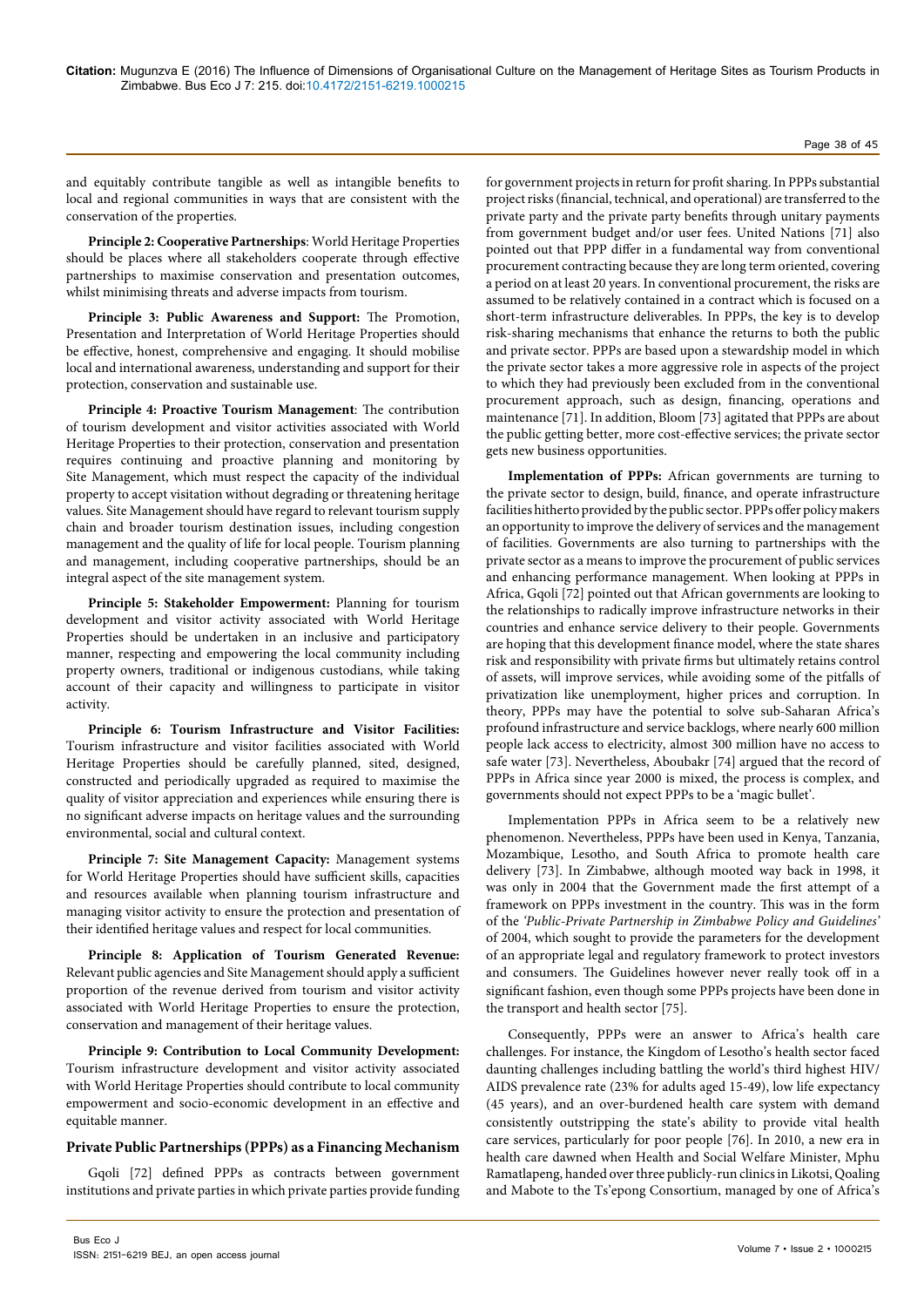largest private health care providers, Netcare. The project replaced the 100-year old Queen Elizabeth II Hospital, which continued to operate at minimal level, with a new facility that can provide quality care for patients and improved working conditions for staff [76]. The project benefits from collaboration within the World Bank Group and a strong partnership with the government of Lesotho. The World Bank provided technical assistance to the design and management of the PPPs as part of the Health Sector Reform Program.

In addition, Lesotho has another example of PPPs, The Global Partnership for Output Based Aid (GPOBA), partnership program administered by the World Bank. GPOBA provided a [US\\$6.25 million](http://www.gpoba.org/gpoba/node/228) [grant](http://www.gpoba.org/gpoba/node/228) to help subsidize the cost of access to services for the residents of Maseru District, the capital city and home to nearly one-third of the country's population [74]. The GPOBA grant means expectant mothers, infants, children, and patients at risk of or living with HIV/ AIDS and tuberculosis will have access to improved health services. As well as providing access to basic services for the poor, the output-based approach puts an emphasis on accountability and efficiency in service delivery, which complements the overall design of the larger hospital PPP project. The innovative financing and implementation structure of the project positions Lesotho as a leader in health sector public-private arrangements, potentially providing a model that could be replicated regionally and even globally. The success of PPPs in providing health infrastructure in Lesotho, can also be replicated in the NMMZ.

Moreover, in South Africa, the government has been exploring better ways of financing and managing pubic capital assets, serve the public interest, and deliver public goods and services PPPs. The main models of PPPs in operation in South Africa are the design, finance and operate (DFO) model, the design, finance, build, operate and transfer (DFBOT) model, the design and transfer (DT) model, the build, operate and transfer (BOT) model, as well as equity partnerships [72]. The implementation of PPPs follows certain stages, as in Table 7.

In Zimbabwe full implementation of PPPs is vital so as to build the infrastructure. According Biti [33] infrastructural development requires substantial investment by the private sector, especially in power generation, telecommunications, and railway and aviation services. In this regard, a number of PPPs were implemented in Zimbabwe and they include the rehabilitation of Plumtree-Mutare Highway (PPP with Group 5 of South Africa), a partnership between Harare City Council and Easipark. However, the implementation of

PPPs seems not to be smooth. In Zimbabwe, there is no legal framework for PPPs. This resulted in debates being generated on how some of the PPPs were signed, for example City of Harare-Easipark PPP has courted a lot of controversy, so as the Airport Road construction. What raised questions on the implementation of these PPPs is the fact that they involve foreign partners and one wonders whether Zimbabwean companies do not have capacity to partner the public sector.

In addition, South Africa faces challenges in the implementation of PPPs. According to Creamer (2012), while presidential and governmental support for PPPs remains strong, leadership in this field is still considered to be weak as evidenced by the inability of the public sector to bring the many planned projects to fruition. For example, since 2000, on average, only two PPPs have been successfully concluded per year on the national and provincial levels (ibid). Also, Campbell [77] pointed out that too much has been done in secret, and that poor planning has cost the government. Venter [78] concurs with Campbell [77] and gave an example of the Gautrain Rapid Rail Link, in which only costs ballooned from R3.5 billion to R4 billion in 2000 to R30.462 billion in 2011. Therefore, appropriate legal framework is required in the implementation of PPPs.

PPPs require governments to think and behave in new ways that require new skills. They can be a tool for reforming procurement and public service delivery and not merely a means of leveraging private sector resources. PPPs are more than a one-off financial transaction with the private sector. They need to be based on firm policy foundations and long-term political commitment. Also, PPPs require application of sound performance management systems so that results are attained. Private sector partners look for these factors when deciding whether or not to bid for a project.

According to Farlam [79], increased use of private funding for governments' capital projects call for efficiency and effectiveness. PPPs have resulted in the creation of hybrid organizations, and transforming or ''modernising'' work practices in public organisations with the introduction of private-sector management practices (such as performance-related pay and business process re-engineering). Atun [80] also argued that PPPs evolved as a synergistic model to combine both the social objectives and the business objective of running profitable institutions. This meant that PPPs should embody performance management as one of their major characteristics.

| <b>Stage</b>                 | <b>Description</b>                                                                                                                                                    |
|------------------------------|-----------------------------------------------------------------------------------------------------------------------------------------------------------------------|
| Inception                    | Registration of PPP project with relevant treasury, and appointment of project manager                                                                                |
| <b>Feasibility Study</b>     | Preparation of feasibility study comprising of needs analysis, options analysis, project due diligence, value assessment, economic valuation, and<br>procurement plan |
| Treasury Approval I          |                                                                                                                                                                       |
| Procurement                  | Designing of a fair equitable, transparent, competitive, and cost effective procurement process. Preparing bid documents, including draft PPP<br>agreement            |
| <b>Treasury Approval IIA</b> |                                                                                                                                                                       |
| Procurement                  | Pre-qualification of parties, issuing request for proposals with draft PPP agreement. Receiving bids and selection of preferred bidder                                |
|                              | Preparing value for money report                                                                                                                                      |
| <b>Treasury Approval IIB</b> |                                                                                                                                                                       |
| Procurement                  | Negotiation with preferred bidder, and finalizing PPP agreement management plan                                                                                       |
| <b>Treasury Approval III</b> |                                                                                                                                                                       |
| PPP Agreement Signed         |                                                                                                                                                                       |
| Development                  | Measuring of outputs, monitoring and regulating performance                                                                                                           |
| Delivery                     | Reporting progress                                                                                                                                                    |
| Exit                         | <b>Evaluation by Accounting Officers</b>                                                                                                                              |
| Source: Gqoli (2004).        |                                                                                                                                                                       |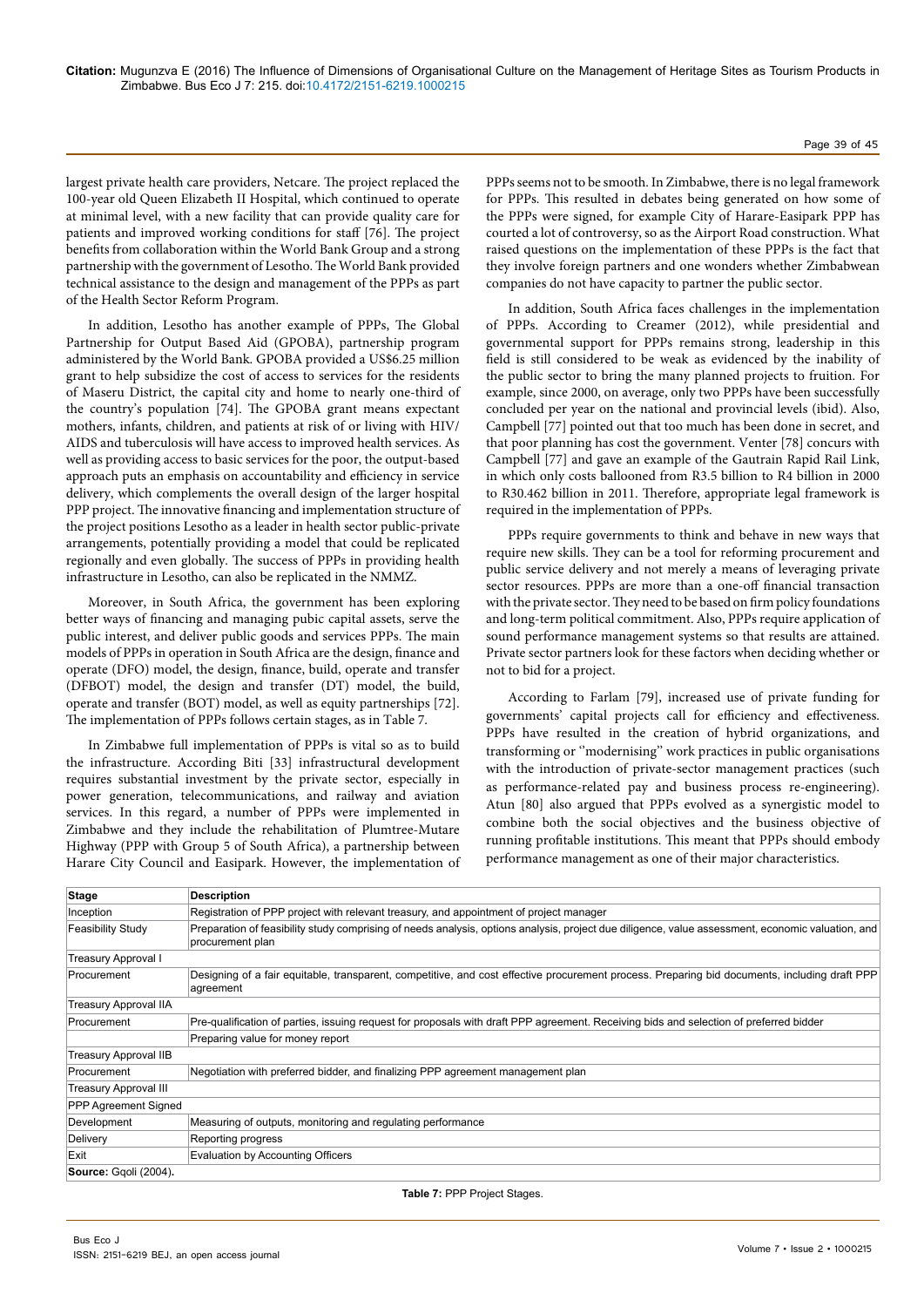# **Implementation of performance management**

According to Centre for Good Governance [81] performance management is a broad concept that involves understanding and acting on the performance issues at each level of organization, from individuals, teams and departments to the organization itself. Performance management is aimed at improving organizational efficiency and effectiveness. Performance management also aims to ensure accomplishment of an organization's mission and goals. In this regard, PPPs can be a strategy for ensuring performance management in the public sector.

Provision of basic services in developing countries has traditionally been the exclusive responsibility of public authorities. However, these agencies cannot, on their own, meet the continually expanding demand for services because they lack the funds to improve and develop services. Implementation of PPPs means that there is need to management performance so that private partners benefit from the agreements. Therefore, PPPs can be viewed as part of public sector reforms. Performance management is aimed at ensuring attainment of organizational objectives. According to Centre for Good Governance [81] far-reaching changes in the global economy have made it imperative for the governments all over the world to improve the quality of their governance structures.

Implementation of performance management in Zimbabwean public sector is seen through Results Based Management (RBM). According to Madhekeni [82], the concept of RBM in Zimbabwe came as a result of a number of factors. These include the problem of resource constraints, the quest for better quality and more responsive service delivery by citizens, and demands by the private sector for improved services and infrastructure for development and growth. The need to manage performance is also expressed in the current policy framework, the Zimbabwe Agenda for Socio-economic Transformation (ZIM-ASSET). ZIM-ASSET has cluster 7, which points out that Government will be reinvented to improve general administration, governance as well as performance management [83-88].

However, there are challenges in the implementation of performance management. According to Centre for Good Governance [81] absence of enabling conditions, cross cutting nature of operations, and disjointed set-up for performance management compromise performance management.

# **Chapter summary**

This chapter focused on the strategies that the NMMZ could adopt to manage the heritage sites. Focus was on the options for managing the heritage sites as tourism products, the issue of PPPs as a potential financing mechanism and performance management. The next chapter presents summary, conclusions and recommendations.

# **Conclusions and Recommendations**

# **Introduction**

This chapter provides the conclusions and policy option that could be adopted in Zimbabwe to improve the management of heritage sites in Zimbabwe. Recommendations are provided in order to address the challenges that have been raised during the study. There is need to change the organisational culture, the NMMZ should embrace the diversity and corporate governance to improve the services. The paper also recommends the need to improve marketing strategies; the NMMZ should establish a marketing department. Private Public Partnerships and strategic alliances are crucial and these are the financing mechanisms that can be adopted to address problems of inadequate resources [89-91].

# **Summary of the main findings**

This study showed that NMMZ is facing challenges in the marketing of heritage sites. There is also the issue of financial inadequacy as the SOE is failing to provide the required services at the sites. The research showed that heritage is a comprehensive concept that consists of many diverse values like cultural, natural, historical, architectural, archaeological, and geological values. Heritage is a mirror of different ways of lives and habits, in other words, different cultures and eras of the mankind and the society they live in. A well-preserved heritage enables communities to learn about their cultural history truly and chronologically. After the World War II, the world has seen a gradual increase in technology and urbanization resulting in a series of threats to heritage; social, environmental and economical. Because of migration and industrialization population density between rural areas and cities differ greatly. Globalization changed people's lives in an undeniable way, a way that is mostly stereotyped. These kinds of facts pose a great threat to intangible cultural assets. Heritage is not a renewable resource; therefore it should be conserved in the most efficient way [92-98]. The word "preservation" has existed from the beginning of the very early times of human history, but its definition. Until recently preservation is nearly equal to just protecting the physical assets, but now it is seen as a clear fact that when trying to protect heritage national, social, cultural and economical aspects of the protection process should be taken into account. It aims to conserve, use and develop the heritage and to sustain it values and significance by giving the heritage a compatible use. It is worth of mentioning that, the most important innovation of the management approach involves the sustainability principle. The lack of cooperation between the governmental bodies and the private sector is always being felt heavily and this causes a great problem for the promotion of heritage sites as touristic destinations. Therefore it is essential that a master tourism marketing plan is prepared in coordination with all the authorities either from public or private sector. It is also necessary to overcome infrastructure problems such as transportation in order to ease reaching heritage sites [99-101].

Cultural and natural heritage that attracts so many tourists, and is a resource for development, is, fortunately, distributed throughout the world, thus providing an additional opportunity for many nonindustrialized countries like Zimbabwe. Raising awareness, educating and training the staff concerned, is essential in involving communities in the process of conserving and enhancing their heritage. It is the involvement of all that will enable the heritage of humanity to be better preserved, living conditions to be improved and poverty reduced [102]. Preserving cultural and natural heritage, to bring it within reach of all, making cultures and civilizations better known, improving daily living conditions and reducing poverty, is what gives meaning to the sustainability of tourism development.

The findings of this research demonstrate that heritage sites in Zimbabwe, for example, Great Zimbabwe has a lot of potential as a historical attraction, because of its richness in social cultural activities it offers to visitors. If satisfactorily implemented, Great Zimbabwe will make the tourists appreciate the local life that transpired years ago on the Ancient City, resulting in preservation of the local culture and history [103-105]. Therefore, the findings also revealed that if NMMZ increases its customer awareness through in increased usage of prompting and marketing the destination both domestically and internationally they will soon flooded with a huge number of visitors. In addition the research findings also supported the idea presented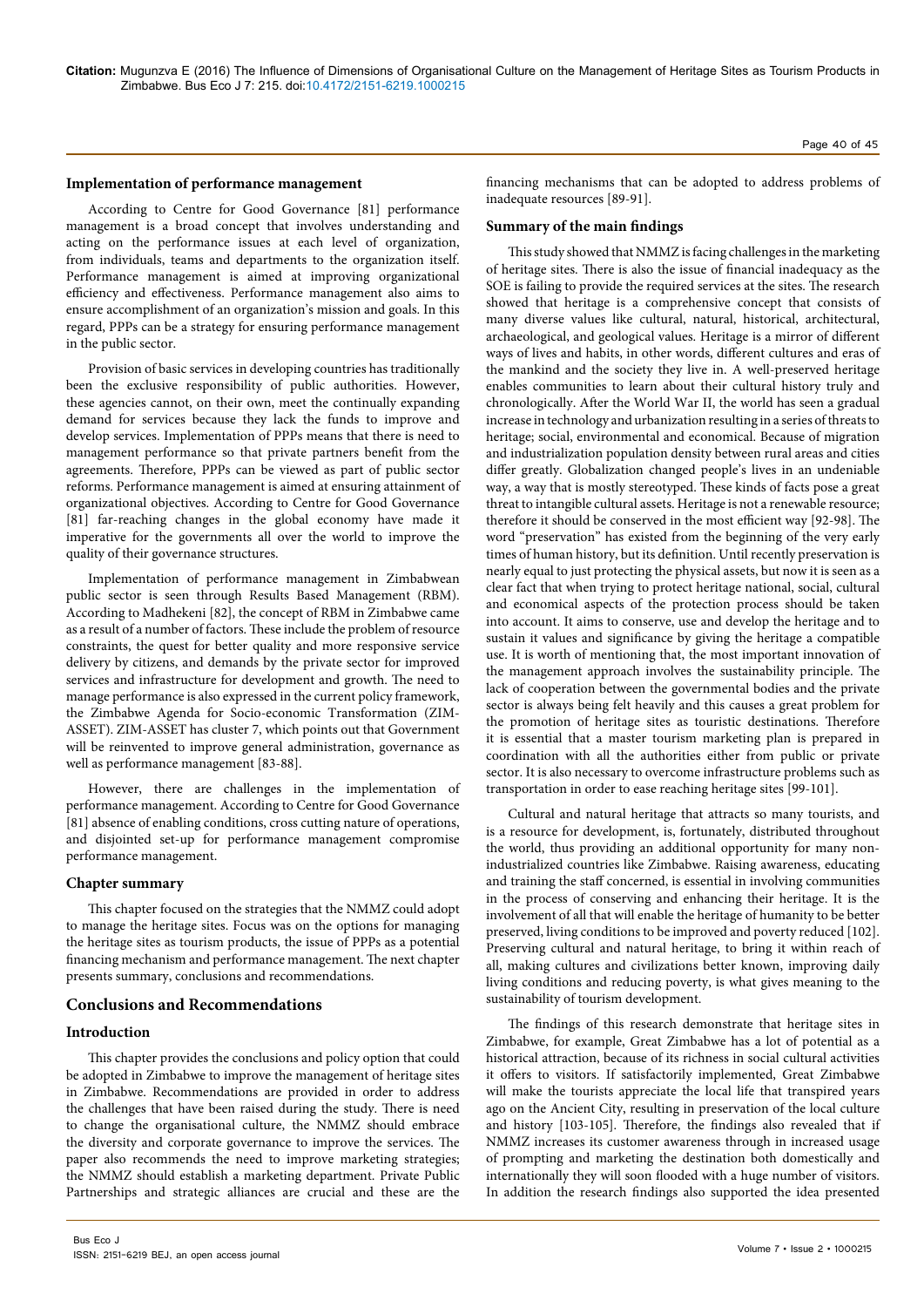in literature review that continuous improvement in marketing and promotion through the internet [106-110].

# **Recommendations**

**Marketing**: The paper recommends that Zimbabwe should concentrate more on the marketing of heritage sites. The promotion, presentation and interpretation of heritage sites should be effective, honest, comprehensive and engaging [111]. The locals should participate in all the marketing strategies. The NMMZ should mobilise local and international awareness campaigns. It needs to create an understanding within the people of the value of the heritage sites and the board should provide maximum support for the protection, conservation and sustainable use of all heritage sights in Zimbabwe [112-115].

Cultural tourism in Zimbabwe has to be marketed and promoted effectively. It is essential that destination addresses basic issues such as infrastructure, easy access, interpretation, guide services especially foreign languages must be of excellent quality [116]. Other forms of interaction that have to be included in the marketing strategies include the use of traditional methods which includes the use of maps, guidebooks that are up to date, pamphlets, story boards audio or visual displays supplement and complement guide services. For instance, Zimbabwe can adopt some strategies from other countries such as Thailand. The 'Amazing Thailand' campaign is a success story of an active, efficient and successful marketing campaign that has brought Thailand out of financial crisis which plagued the Asian countries in 1997 [117].

It is high time Zimbabwe should make use of the ICTs and develop advanced advertising strategies. Most cultural heritage-related advertising materials are focused on regional cultural heritage and cultural events. There is need for engaging private travel planning agencies to design specialized advertising and promotions materials. This will promote the growth of cultural tourism. According to a study conducted by the European commission, 20% of the tourist visits to Europe were made for cultural purposes. Furthermore, culture was the main component of travel for 60% visitors [118]. Thus cultural tourism has to be promoted in Zimbabwe.

Additionally, the NMMZ should be part of the Ministry of Tourism. It should be realized that the need for conservation of these sites is important because they want them to survive long, but the need for development of these facilities benefit more. This is because the Ministry of Tourism has such a mandate and they bring in more clients since they develop their sites. The government allocates huge grants to them. Other than that, if it is impossible then National Heritage and Monuments will have to partner with the Ministry of Tourism, there is need for establishing a close working relationship to share ideas. A sound marketing department will be handy [119-121].

**Infrastructure and services:** Heritage tourism should promote infrastructural development and improvement of services at the heritage sites. Products and services offered should be of high quality. Quality facilities could be provided at heritage sites to enhance the attractiveness of heritage sites. Facilities that could be offered include offerring accommodation: Visiting clients do not have accommodation for example in Domboshava clients want to watch sunset and sunrise but they do not have accommodation.

Tourists are expecting a rich experience which requires interaction with local communities. Tours should be customized. Detailed information about a tourist destination has to be given out electronically

before the visitor comes so that they make informed choices about the destinations they are visiting and the activities they want to be engaging in [122].

**Engage local communities:** There is need for engaging local authorities in the management of heritage. The central government should consider the inclusion of policies in local development plans to protect the values, integrity and authenticity of heritage sites. Local authorities can support authorities through providing support and by the preparation of supplementary planning guidance to the national boards. Local authorities are closer to the grassroots [123].

Additionally, local communities should be active participants in the management of heritage sites. The issue of 'Cultural Consent' should be emphasized on the local communities. This means that local communities must agree to host tourists after deliberating on the merits of tourism. Tourism must not be imposed on them. Local communities have to be involved in tourism planning and ensure that they directly benefit from tourism. Train local people to develop tourism which is acceptable to them and complementary to their local customs Local communities in Zimbabwe do not value some of the heritage sites because they do not benefit from them. There is need to train the informal sector in the local communities to run microbusinesses such as guest houses, canteens and restaurants. This is evident in Domboshava though it is still on a small scale. Some local communities have been running a restaurant at the site.

Thus, heritage infrastructure development and visitor activity associated with heritage properties should contribute to local community empowerment and socio-economic development in an effective and equitable manner [124]. The Promotion, Presentation and Interpretation of heritage properties should be effective, honest, comprehensive and engaging. It should mobilise local and international awareness, understanding and support for their protection, conservation and sustainable use.

**Adequate planning is essential:** The NMMZ should emphasize on the production, adoption and regular review of agreed management plans for each Heritage Site. Strategic plans have to be constantly revealed. Tourism infrastructure and visitor facilities associated with heritage sites should be carefully planned, sited, designed, constructed and periodically upgraded as required to maximise the quality of visitor appreciation and experiences while ensuring there is no significant adverse impacts on heritage values and the surrounding environmental, social and cultural context [125].

Tourism planning, short and long term regional development policies and strategies, development plans, their implementation, tourism inducement act, strategic goals, projects are the most mentioned terms for the conservation and recovery of any heritage site. Planning for tourism development and visitor activity associated with heritage sites should be undertaken in an inclusive and participatory manner, respecting and empowering the local community including property owners, traditional or indigenous custodians, while taking account of their capacity and willingness to participate in visitor activity.

Cultural Heritage tourism has static characteristics distinct from other tourism patterns. Accordingly, a variety of theme tours need to be planned basing on region, theme and heritage characteristics. When a region establishes a master plan focusing on cultural heritage, it is desirable to introduce Cultural Imagination (CI) concept. There are numerous cases in which regional events within the regions, designated as cultural asset conservation policies in those regions [126]. There is need for combining immaterial and cultural assets, these are valuable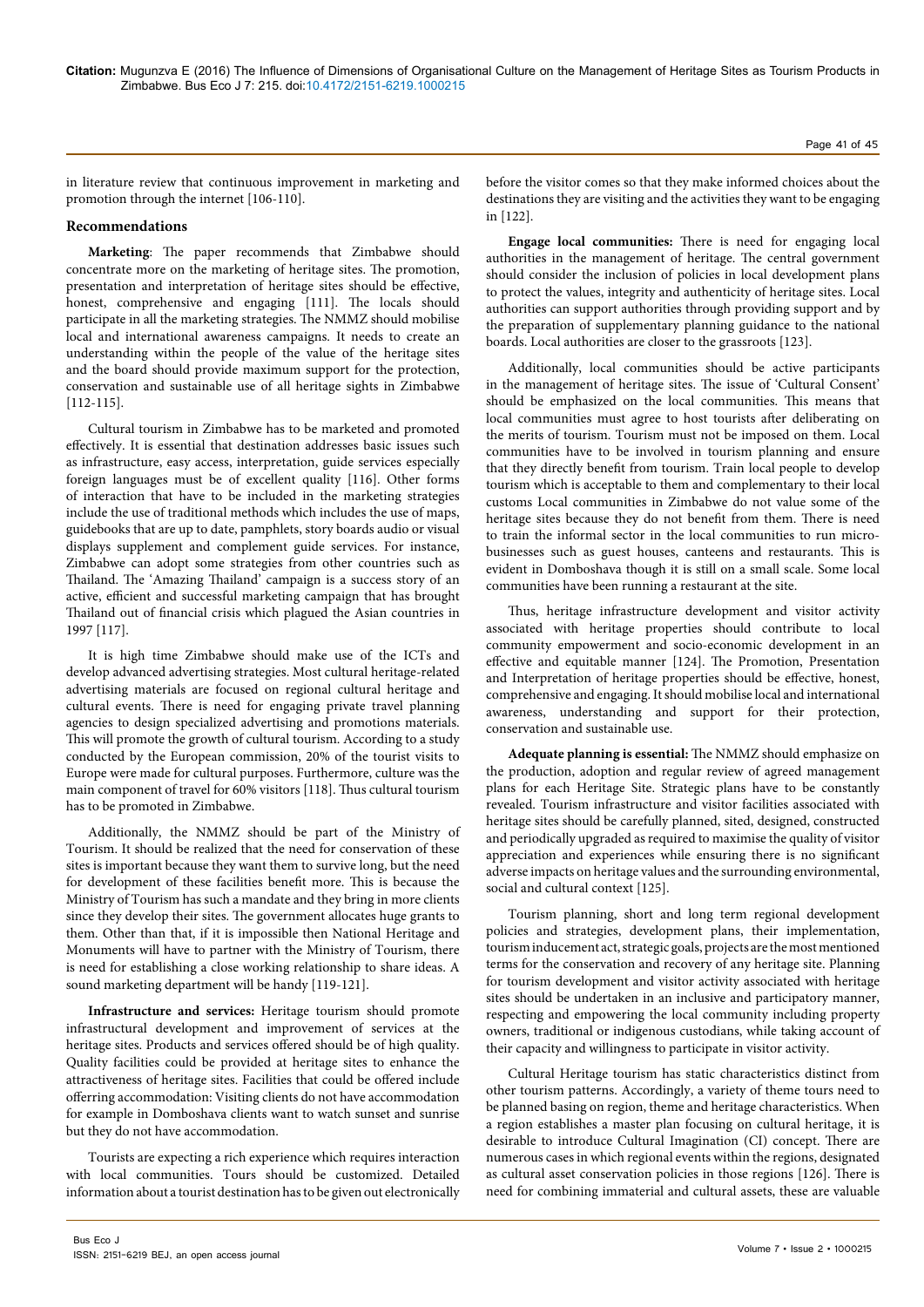tourism resources and they promote the understanding of cultural heritage.

Planning for cultural tourism development and visitor activity associated with national heritage properties should be undertaken in an inclusive and participatory manner, respecting and empowering the local community including property owners, traditional or indigenous custodians, while taking account of their capacity and willingness to participate in visitor activity.

**Strategic alliances:** The utilisation of strategic alliances as a source of competitive advantage in today's world is a reality. Every partner should be given equal decision making powers. The usefulness of company unions is complex, but their impact on every facet of economic competition is profound. No firm can afford to ignore the use of alliances in competitive strategy. Therefore, the NMMZ need to identify partners. In fact, ZIM-ASSET indentifies private-public partnerships (alliances) as one of the ways for financing SOEs' capital projects. Heritage sites in Zimbabwe should partner with Zimbabwean blue-chip companies for them to be sustainable [127].

One of the most interesting and controversial topics in business management theories today is the concept of 'strategic alliances', a term that defines a rather innovative and interesting form of relationship between companies or organisations. The growing importance and quickening pace of strategic alliances in all kinds of different industries all over the world are in economic theories regarded as the answer to an ever-growing globalisation of the relevant markets and an increased competition [63]. According to Lincoln [70] strategic alliances are cooperative agreements between organizations that allow them to benefit from each other's strengths. An alliance is a business-to-business collaboration or a business network [62]. In addition, Mowla [68] stated that alliances can be 'horizontal' (firms that are in the same line of business), 'vertical' (backward or forward), or 'diversified' (partnerships with businesses in other sectors of the economy). More so, there are contractual (non-equity) and equity-based alliances. Contractual alliances entail a relatively low level of commitment and may include the following co-marketing, research and development contracts, strategic suppliers, and strategic distributors/agents. Equitybased alliances, however, call for a higher level of commitment and may include strategic investment, cross shareholding, and joint ventures [64]. World Heritage Properties should be places where all stakeholders cooperate through effective partnerships to maximise conservation and presentation outcomes, whilst minimising threats and adverse impacts from tourism.

Organisations derive a myriad of benefits through entering into strategic alliances. Isoraite [60] identified four main advantages of strategic alliances. The merits are ease of market entry, sharing of risks, ability to share knowledge and expertise, synergy and competitive advantage. Therefore, a strategic alliance is a partnership that offers businesses a chance to join forces for a mutual beneficial opportunity and gain competitive advantage.

**Human resources:** Tour guides within the heritage sites are inadequate. For heritage tourism to thrive it has to develop a highly qualified guide system. Since interpretation is very important in cultural tourism, highly qualified guides must be fielded to interpret the culture. There guides must be fielded to interpret the culture. These guides must be certified through a cultural tourism qualification system. Well-informed tourists are at the very centre of all sustainable tourism activity. With good preparation, they are more likely to appreciate the distinctive features of a destination or heritage site, to enjoy the visit, to

make return visits, to recommend the experience to others, to develop a long term interest in the place and perhaps to become ambassadors for its conservation.

The development of human resources is a very important aspect in cultural tourism. The preservation, promotion and interpretation of culture need highly skilled and competent people. The education and training of tourism personnel should be given highest priority. Cultural tourism requires a high degree of human interaction; people involved in this industry must have good public relations skills. The archaeologists in the Zimbabwean heritage sites should be trained in these skills. They must be able to interpret cultural values of the destination [116]. In this connection, tour guides must be given foreign language training. Education and training should be experience based, interdisciplinary in nature and customer-focused.

Furthermore, as much as Zimbabwe wants to preserve the heritage sites, it's not preservation against access that should be emphasized. As much as people are wanted to come to our sites, NMMZ should have the archeologists trained in management skills. They should have business management. They should know how to manage the sites as a business entity. They are specialist in preservation of sites, they are trained in managing heritage sites as conservators but in business they do not have adequate knowledge. That combination would see the business thrive. A lot of potential is being untapped because Archeologists are conservators not business managers.

**Expand opening hours:** Expand opening hours of museums. Tourists should be able to access these sites anytime. Other local tourists go to work so some may want to visit the sites after work. For instance, in Bulawayo, the Natural History Museum they close early. Heritage sites should be flexible. This gives tourists freedom to visit the sites anytime and it attracts more visitors. Tourists do not like restrictions so if the sites should be flexible in terms of opening and closing hours.

**Improve the institutional framework:** Since there is not a very sound working relationship between National Museums and Monuments and National Parks in Zimbabwe as one would find between South African National Parks in and the South African Monuments. The government should clarify the roles of these institutions. Good institutional relations promote the development of cultural tourism in Zimbabwe. The government can form collaborations among the institutions. Collaborations or merging of these institutions improve the management of the heritage sites in Zimbabwe. One of the advantages of collaborations is that the organisations are able to equally share information. This avoids duplication of roles as well as policy discord within the sector. Alternatively, Parks and NMMZ could just merge or have a park where monuments are found and manage them as one entity share incomes.

**Site management teams:** The NMMZ should focus on the establishment of management or steering groups including stakeholder representation from key partners, major owners, managers and communities. The success of a site in terms of protection, conservation, and promotion depends on the input and shared vision of all the stakeholders.

**Sustainable finance:** A secure source of financial support is crucial to the success of World Heritage sites. This may come directly from the state, donors, trust funds or directly from visitors; often a mixture of all sources is used. Natural heritage sites that rely on sporadic, project-based funding are likely to remain at risk of funding shortfalls. Drawing up and implementing a plan for sustainable financing is thus a major element in management. Understanding and meeting the costs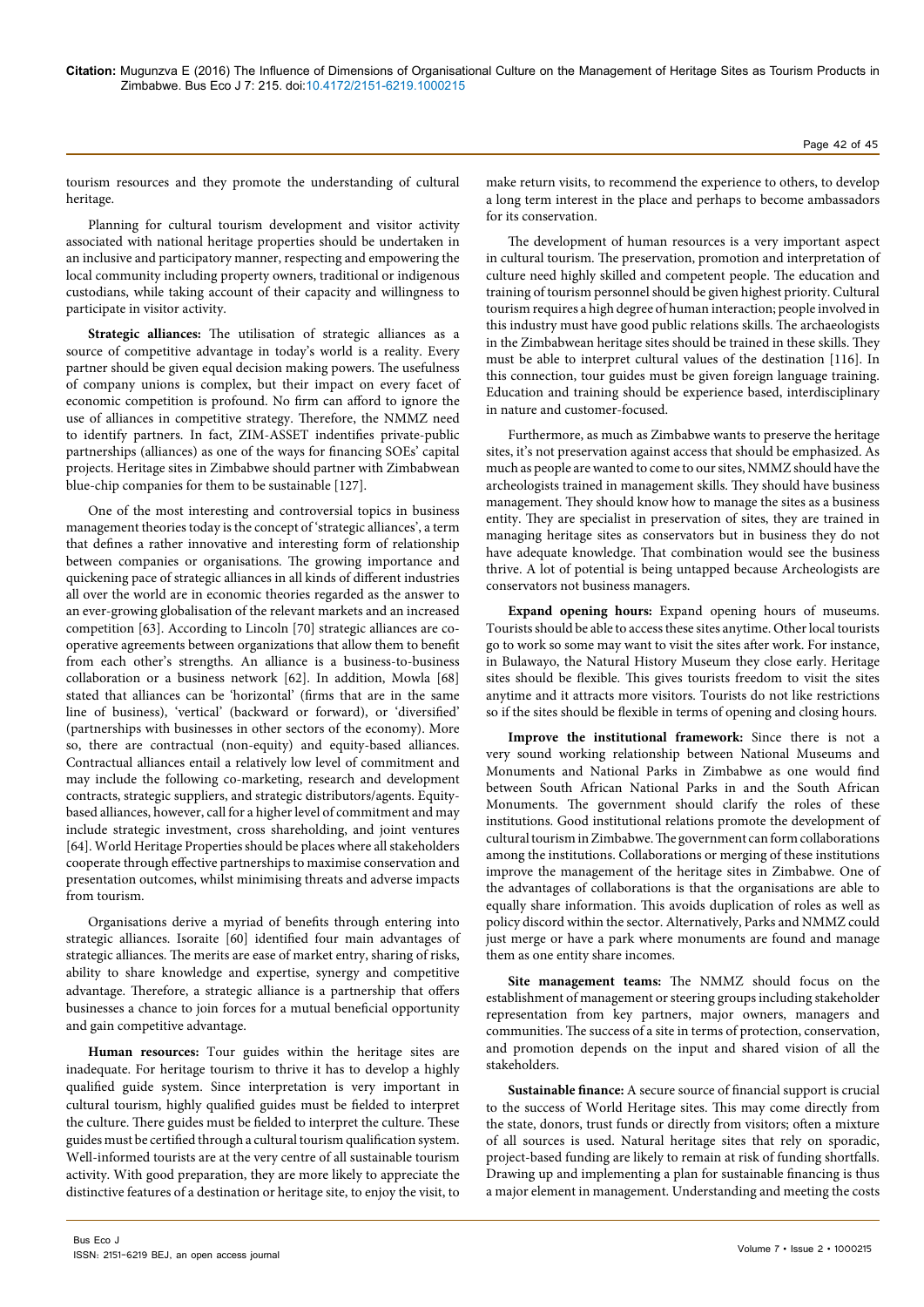of heritage management today, many protected areas find it difficult to achieve financial stability (e.g. the ability to meet all the costs associated with the management of a heritage site). The reasons are often complex but have been summarized by the United Nations Development Programme as follows: government budget allocations that are below estimates of need, legislative, political or institutional constraints to innovation and cost-effective operations, due to the poor integration of protected areas into national development policies. Managers who are ill-equipped and poorly motivated to diversify funding sources and are often working without strategic financial plans or even management plans. There is limited technical knowledge on screening, assessment, formulation and implementation of new mechanisms to improve protected area financing. Financial planning is basically the process of defining costs and identifying ways to meet those costs. Good financial planning helps managers to make strategic financial decisions such as reallocating spending to match management priorities and identifying appropriate cost reductions and potential cash flow problems [116].

In addition, there is a need for NMMZ to build a diverse funding portfolio to minimize funding risks and fluctuations. Most sources of funding can be either insecure or subject to fluctuations. Combining different sources of funding is thus a key element to long-term financial sustainability (Appendix 1 and 2).

**Private Public Partnerships (PPPs) as a financing mechanism**: It is inevitable that PPPs are the way to go these days. SOEs have to engage in PPPs for them to survive in this harsh economic environment.

# **Dedication**

This thesis is dedicated to my five children Nyasha, Fungisai, Sharon Chido, Tafadzwa Andrew and Moreblessing for their endless love, support and motivation. You are a delightful lot. Thank you for giving me the zeal to continue working.

#### **Acknowledgment**

First and foremost I would like to thank my academic advisor Mr Gordon Esses and all the supervising staff at Atlantic International University for their guidance and support throughout this study. With great pleasure, I would like to thank the senior management at National Museums and Monuments for giving me the authority to conduct a study on their organization and all their valuable inputs. I am grateful to persons who shared their thoughts and memories on the subject. Dr Nyaruwata, Mr Elvis Mari, Mr Jeffreys Majengwa, Mr Bvocho. Thank you all for the valuable inputs without which the project could not have taken shape. I would also like to thank most sincerely my research assistant Mr Brighton Shoniwa who worked tirelessly to collect the data and material for the research and all the endless hours we spend discussing the project. Last but not least I like to thank my friends and family for the encouragement. I thank the Almighty God for allowing me a chance to pursue my dreams.

#### **References**

- 1. [Hughes H \(2000\) Arts entertainment and tourism butterworth/Heineman Oxford](https://books.google.co.in/books?id=lN23yHceoIEC&pg=PR3&lpg=PR3&dq=Arts+Entertainment+and+Tourism+Butterworth/Heinemann+Oxford&source=bl&ots=HwBl30AnhI&sig=SwWH23A7PK_AZRtVyGrIEf2hbgQ&hl=en&sa=X&ved=0ahUKEwjv2d6WsqfNAhXDP48KHQqBA6wQ6AEINzAF#v=onepage&q=Arts Entertainment and Tourism Butterworth%2FHeinemann Oxford&f=false).
- 2. [Rondinelli DA \(2005\) Can public enterprises contribute to development a critical](http://unpan1.un.org/intradoc/groups/public/documents/UN/UNPAN021619.pdf) [assessment and alternatives for management improvement paper prepared](http://unpan1.un.org/intradoc/groups/public/documents/UN/UNPAN021619.pdf) [for United Nations expert group meeting on reinventing public enterprise](http://unpan1.un.org/intradoc/groups/public/documents/UN/UNPAN021619.pdf) [management New York](http://unpan1.un.org/intradoc/groups/public/documents/UN/UNPAN021619.pdf).
- 3. [Mckercher B, Du Cross H \(2002\) Cultural Tourism: The Partnership Between](http://www.emeraldinsight.com/doi/abs/10.1108/09596110310496060) [Tourism And Cultural Heritage Management. Haworth Hospitality Press New York](http://www.emeraldinsight.com/doi/abs/10.1108/09596110310496060).
- 4. McCarthy B (1992) Cultural tourism: how the arts can help market tourism product how tourism can help promote markets for the arts oregon.
- 5. Nyoni E (2012) Restructuring procedures manual printflow Harare.
- 6. [Woetzel JR \(2008\) Reassessing China's State Owned Enterprises McKinsey](http://www.forbes.com/2008/07/08/china-enterprises-state-lead-cx_jrw_0708mckinsey.html) [Quarterly McKinsey and Company](http://www.forbes.com/2008/07/08/china-enterprises-state-lead-cx_jrw_0708mckinsey.html).
- 7. Schlettwein C (2010) Assessing the performance of state Owned enterprises in namibia: financial regulatory point of view namibian economic society.

8. [Islam G, Michael Z \(2009\) Rituals in organizations: A review and expansion of](http://www.insper.edu.br/conhecimento/wp-content/uploads/2014/09/ritual_RR_GOM_final.pdf)  [current theory group organizational management cambridge.](http://www.insper.edu.br/conhecimento/wp-content/uploads/2014/09/ritual_RR_GOM_final.pdf)

Page 43 of 45

- 9. [Schein EH \(1992\) Organisational culture and leadership. \(2ndedn\) Jossey](https://www.google.co.in/url?sa=t&rct=j&q=&esrc=s&source=web&cd=2&ved=0ahUKEwja5I2LtKfNAhWMLI8KHasbDtUQFggsMAE&url=http%3A%2F%2Fwww.fcsh.unl.pt%2Fdocentes%2Fluisrodrigues%2FOrganizational%2520Culture.doc&usg=AFQjCNGhmnI-0lPg4Hd6klVEZxtieeF1ww&cad=rja)  [Bass Publishers San Francisco](https://www.google.co.in/url?sa=t&rct=j&q=&esrc=s&source=web&cd=2&ved=0ahUKEwja5I2LtKfNAhWMLI8KHasbDtUQFggsMAE&url=http%3A%2F%2Fwww.fcsh.unl.pt%2Fdocentes%2Fluisrodrigues%2FOrganizational%2520Culture.doc&usg=AFQjCNGhmnI-0lPg4Hd6klVEZxtieeF1ww&cad=rja).
- 10. [Ravasi D, Schultz M \(2006\) Responding to organizational identity threats:](https://www.researchgate.net/publication/259784581_Responding_to_Organizational_Identity_Threats_Exploring_the_Role_of_Organizational_Culture)  [exploring the role of organizational culture. Academy of management journal](https://www.researchgate.net/publication/259784581_Responding_to_Organizational_Identity_Threats_Exploring_the_Role_of_Organizational_Culture).
- 11. [Reserve Bank of Zimbabwe \(2009\) Evoking supply side response through](http://www.rbz.co.zw/assets/privatisation.pdf)  [privatisation and foreign currency generation. Fidelity printers harare](http://www.rbz.co.zw/assets/privatisation.pdf).
- 12. Mafumbe I (2011) Parastatals: throwing good money after bad financial gazette **Harare**
- 13. [Henning E \(2004\) Finding Your Way in Qualitative Research. Van Schaik](https://books.google.co.in/books/about/Finding_your_way_in_qualitative_research.html?id=6J98AAAAIAAJ)  [Publishers, Pretoria.](https://books.google.co.in/books/about/Finding_your_way_in_qualitative_research.html?id=6J98AAAAIAAJ)
- 14. Mamimine PW (2008) A guide to writing a masters and doctoral proposal LMS LETSELA Harare.
- 15. [Quy VT \(2011\) Organizational culture of privatised firms and state owned](https://www.researchgate.net/publication/228970768_Organizational_culture_of_privatized_firms_and_state-owned_enterprises_in_Vietnam)  [enterprises in Vietnam. University of Economics of Hochininh City.](https://www.researchgate.net/publication/228970768_Organizational_culture_of_privatized_firms_and_state-owned_enterprises_in_Vietnam)
- 16. [Michael J, Braunscheide L, Nallan C, Suresh A, Alicia DB \(2010\) Investigating](http://onlinelibrary.wiley.com/doi/10.1002/hrm.20381/abstract)  [the impact of organisational culture on supply chain integration. Wiley](http://onlinelibrary.wiley.com/doi/10.1002/hrm.20381/abstract)  [Periodicals 49: 883-911](http://onlinelibrary.wiley.com/doi/10.1002/hrm.20381/abstract).
- 17. [Peters TJ, Waterman RH Jnr \(1982\) In search of excellence: Lessons from](https://www.amazon.com/Search-Excellence-Americas-Best-Run-Companies/dp/0060548789)  [america's best-run companies harper collins New York.](https://www.amazon.com/Search-Excellence-Americas-Best-Run-Companies/dp/0060548789)
- 18. [Zhang X \(2009\) Values expectations adhoc rules and culture emergence in](https://www.novapublishers.com/catalog/product_info.php?products_id=10353)  [international cross cultural management contexts nova science publishers New](https://www.novapublishers.com/catalog/product_info.php?products_id=10353)  [York.](https://www.novapublishers.com/catalog/product_info.php?products_id=10353)
- 19. [Saunders M, Lewis P, Thornhill A \(2012\) Research methods for business](https://is.vsfs.cz/el/6410/leto2014/BA_BSeBM/um/Research_Methods_for_Business_Students__5th_Edition.pdf)  [Students. 6 edn Prentice-Hall London.](https://is.vsfs.cz/el/6410/leto2014/BA_BSeBM/um/Research_Methods_for_Business_Students__5th_Edition.pdf)
- 20. [Yin RK \(2003\) Case study research design and methods applied social](https://www.amazon.com/Case-Study-Research-Methods-Applied/dp/1452242569)  [research methods series Sage Publications: London](https://www.amazon.com/Case-Study-Research-Methods-Applied/dp/1452242569).
- 21. Rawnsley AC (2012) Teeside University Research Governance Policy Procedures and Guidelines for Research Ethics Teeside University
- 22. [Sekaran A \(2000\) Applied business research: qualitative and quantitative](https://books.google.co.in/books/about/Applied_Business_Research.html?id=sx1LAAAACAAJ)  [methods. John Wiley and Sons New York](https://books.google.co.in/books/about/Applied_Business_Research.html?id=sx1LAAAACAAJ).
- 23. [Marczyk GR, Dematteo P, Festinger D \(2005\) Essentials of research design](http://as.wiley.com/WileyCDA/WileyTitle/productCd-0471470538.html)  [and methodology. Wiley New York.](http://as.wiley.com/WileyCDA/WileyTitle/productCd-0471470538.html)
- 24. [Kothari CR \(2004\) Research methodology methods and techniques new age.](http://www.suza.ac.tz/saris/download/132376585119680689-Research-MethodologyMethods-and-Techniques-by-CR-Kothari.pdf 2.pdf)  [International New Delhi](http://www.suza.ac.tz/saris/download/132376585119680689-Research-MethodologyMethods-and-Techniques-by-CR-Kothari.pdf 2.pdf).
- 25. [Ritchie J, Lewis J \(2003\) Qualitative research in practice a guide for social](https://mthoyibi.files.wordpress.com/2011/10/qualitative-research-practice_a-guide-for-social-science-students-and-researchers_jane-ritchie-and-jane-lewis-eds_20031.pdf)  [sciences students and researches sage publishing New Delhi](https://mthoyibi.files.wordpress.com/2011/10/qualitative-research-practice_a-guide-for-social-science-students-and-researchers_jane-ritchie-and-jane-lewis-eds_20031.pdf).
- 26. [Ravasi D, Schultz M \(2006\) Responding to organizational identity threats:](http://amj.aom.org/content/49/3/433.abstract)  [exploring the role of organizational culture. Academy of management Journal](http://amj.aom.org/content/49/3/433.abstract).
- 27. Nyoni E (2012) Restructuring procedures manual printflow harare.
- 28. [Cartwright S, Cooper CL \(1993\) The Role of Culture Compatibility in Successful](http://amp.aom.org/content/7/2/57.abstract)  [Organisational Marriage. Journal of the Academy of Management Executive.](http://amp.aom.org/content/7/2/57.abstract)
- 29. [Hofstede \(1992\) Cultures and organisations: software of the mind. McGraw](https://www.amazon.com/Cultures-Organizations-Software-Mind-Third/dp/0071664181)  [Hill Maidenhead.](https://www.amazon.com/Cultures-Organizations-Software-Mind-Third/dp/0071664181)
- 30. Anthony P (1994) Managing Culture. Open University Press, Bristol, USA.
- 31. [Deshpande R, Webster FE \(1989\) Organisational Culture and Marketing:](https://www.jstor.org/stable/1251521?seq=1#page_scan_tab_contents)  [Defining the Research. Journal of Marketing 53: 3-15.](https://www.jstor.org/stable/1251521?seq=1#page_scan_tab_contents)
- 32. [Hofstede G \(1980\) Culture's consequences: international differences in work](https://www.amazon.com/Cultures-Consequences-International-Differences-Work-Related/dp/0803913060)  [related values. Beverly Hills CA Sage.](https://www.amazon.com/Cultures-Consequences-International-Differences-Work-Related/dp/0803913060)
- 33. Biti T (2011) Performance of the Capital Budget as at 30 April 2011. Ministry of Finance, Harare.
- 34. [Andres LA, Guasch JL, Azumendi SL \(2011\) Governance in State Owned](http://documents.worldbank.org/curated/en/2011/08/14700092/governance-state-owned-enterprises-revisited-cases-water-electricity-latin-america-caribbean)  [Enterprises Revisited: The Case of Water and Electricity in Latin America](http://documents.worldbank.org/curated/en/2011/08/14700092/governance-state-owned-enterprises-revisited-cases-water-electricity-latin-america-caribbean)  and the Caribbean. Sustainable Development Unit, Latin America and the [Caribbean region, The World Bank, New York.](http://documents.worldbank.org/curated/en/2011/08/14700092/governance-state-owned-enterprises-revisited-cases-water-electricity-latin-america-caribbean)
- 35. Trompenaars F (2005) Riding the Waves of Culture. Nicholas Brealey, London.
- 36. [Chin KS \(2010\) An Empirical Study on Quality Management. John Wiley and](http://www.emeraldinsight.com/doi/abs/10.1108/14635771011076461)  [Sons, New York, USA.](http://www.emeraldinsight.com/doi/abs/10.1108/14635771011076461)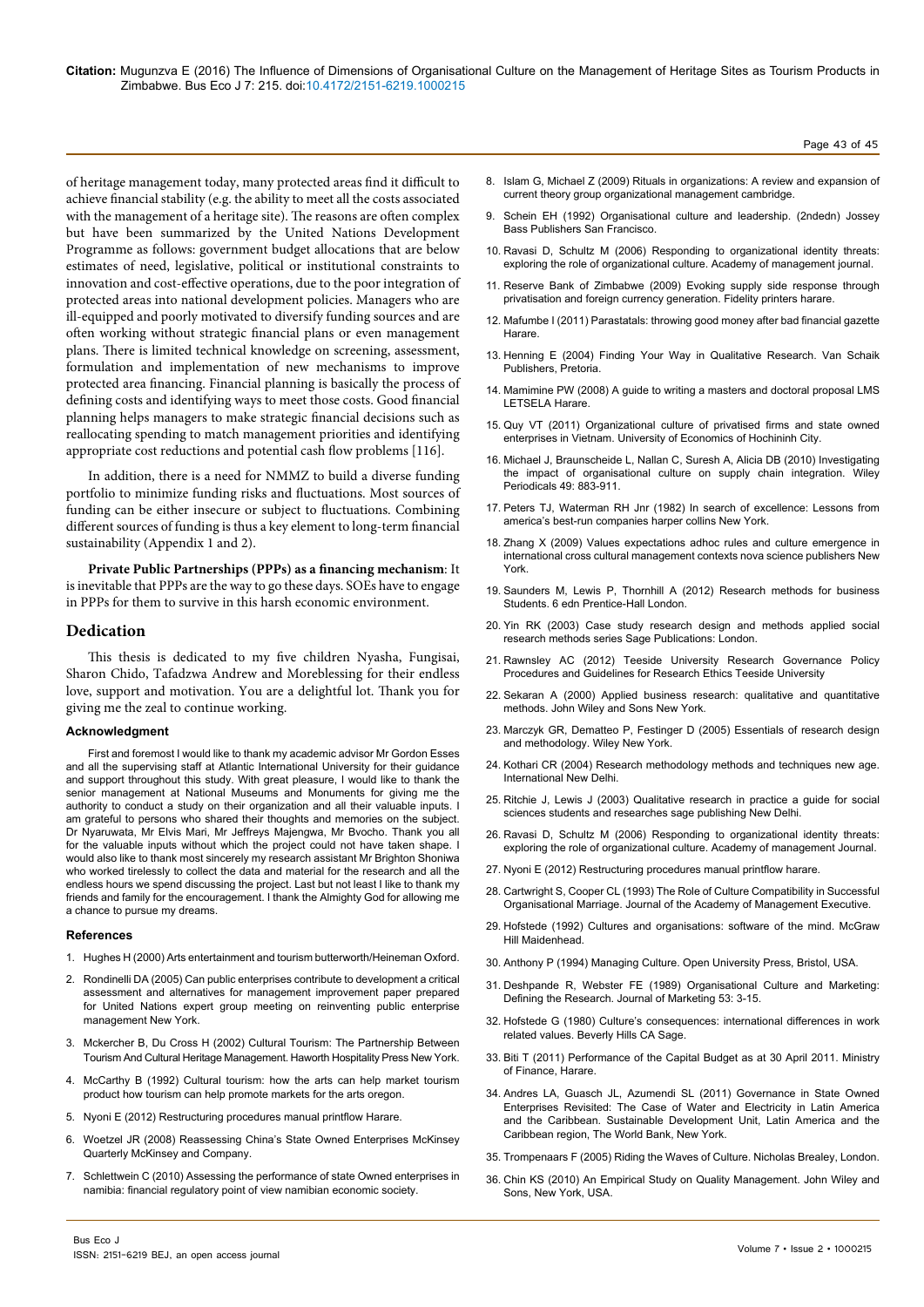- 37. [Rondinelli DA \(2005\) Can Public Enterprises Contribute to Development: A](https://www.google.co.in/url?sa=t&rct=j&q=&esrc=s&source=web&cd=1&cad=rja&uact=8&ved=0ahUKEwjQjvDbq6nNAhWKqo8KHa7VAFoQFggbMAA&url=http%3A%2F%2Funpan1.un.org%2Fintradoc%2Fgroups%2Fpublic%2Fdocuments%2FUN%2FUNPAN021619.pdf&usg=AFQjCNFtXWAB1VkfM4VvmxmJfn2BVijjpg&bvm=bv.124272578,d.c2I) [Critical Assessment and Alternatives for Management Improvement. Paper](https://www.google.co.in/url?sa=t&rct=j&q=&esrc=s&source=web&cd=1&cad=rja&uact=8&ved=0ahUKEwjQjvDbq6nNAhWKqo8KHa7VAFoQFggbMAA&url=http%3A%2F%2Funpan1.un.org%2Fintradoc%2Fgroups%2Fpublic%2Fdocuments%2FUN%2FUNPAN021619.pdf&usg=AFQjCNFtXWAB1VkfM4VvmxmJfn2BVijjpg&bvm=bv.124272578,d.c2I) [Prepared for United Nations Expert Group Meeting on Reinventing Public](https://www.google.co.in/url?sa=t&rct=j&q=&esrc=s&source=web&cd=1&cad=rja&uact=8&ved=0ahUKEwjQjvDbq6nNAhWKqo8KHa7VAFoQFggbMAA&url=http%3A%2F%2Funpan1.un.org%2Fintradoc%2Fgroups%2Fpublic%2Fdocuments%2FUN%2FUNPAN021619.pdf&usg=AFQjCNFtXWAB1VkfM4VvmxmJfn2BVijjpg&bvm=bv.124272578,d.c2I) [Enterprise Management, New York.](https://www.google.co.in/url?sa=t&rct=j&q=&esrc=s&source=web&cd=1&cad=rja&uact=8&ved=0ahUKEwjQjvDbq6nNAhWKqo8KHa7VAFoQFggbMAA&url=http%3A%2F%2Funpan1.un.org%2Fintradoc%2Fgroups%2Fpublic%2Fdocuments%2FUN%2FUNPAN021619.pdf&usg=AFQjCNFtXWAB1VkfM4VvmxmJfn2BVijjpg&bvm=bv.124272578,d.c2I)
- 38. [Bundy B, Hukins E \(2008\) The Impact of Culture on Mergers and Acquisitions.](http://www.mercer.com/)
- 39. [Bartlett CA, Ghoshal S \(2011\) Building Competitive Advantage through People](http://sloanreview.mit.edu/article/building-competitive-advantage-through-people/) [MIT Sloan. Management Review 84: 34-45.](http://sloanreview.mit.edu/article/building-competitive-advantage-through-people/)
- 40. Woetzel JR (2008) Reassessing China's State Owned Enterprises. McKinsey Quarterly, McKinsey and Company.
- 41. [Lin YM, Zhu T \(2001\) Ownership Restructuring in Chinese State Industry: An](http://www3.nccu.edu.tw/~jthuang/Ownership Restructuring in Chinese State.pdf) [Analysis of Evidence on Initial Organizational Changes. The China Quarterly](http://www3.nccu.edu.tw/~jthuang/Ownership Restructuring in Chinese State.pdf) [166 305-341.](http://www3.nccu.edu.tw/~jthuang/Ownership Restructuring in Chinese State.pdf)
- 42. [Ralston OA, Tong J, Terpstra RH, Wang X, Egri C \(2008\) Today's State](Strategic Management Journal) [Owned Enterprises in China: Are they Dying Dinosaurs or Dynamic Dynamos?](Strategic Management Journal) [Strategic Management Journal 27: 825-843.](Strategic Management Journal)
- 43. Schlettwein C (2010) Assessing the Performance of State Owned Enterprises in Namibia: Financial Regulatory Point of View. Namibian Economic Society.
- 44. [UNESCO \(2002\) World Heritage Reports 3. Periodic report, Africa, Paris](http://whc.unesco.org/documents/publi_wh_papers_03_en.pdf).
- 45. [Cultural Heritage Tourism \(2005\) Getting Started: How to Succeed in Cultural](http://www.culturalheritagetourism.org/) [Heritage Tourism.](http://www.culturalheritagetourism.org/)
- 46. [Breen C \(2007\) Advocacy, International Development and World Heritage Sites](http://www.itapintl.com/index.php/about-us/articles/culture-impact-mergers-acquisitions) [in Sub-Saharan Africa in World. The Archaeology of World Heritage pp: 355-370.](http://www.itapintl.com/index.php/about-us/articles/culture-impact-mergers-acquisitions)
- 47. [Ndoro W, Pwiti G \(2005\) Legal Framework for the Protection of Immovable](http://www.bcin.ca/Interface/openbcin.cgi?submit=submit&Chinkey=234775) [Cultural Heritage in Africa.](http://www.bcin.ca/Interface/openbcin.cgi?submit=submit&Chinkey=234775)
- 48. Parker Q (2007) Private Sector Must Drive Cultural Tourism. The Bahama Journal.
- 49. [Cellini R \(2007\) Is Cultural Heritage Really Important for Tourists? A Contingent](http://www.tandfonline.com/doi/abs/10.1080/00036840500427981) [Rating Study. Applied Economics 39: 261-271.](http://www.tandfonline.com/doi/abs/10.1080/00036840500427981)
- 50. Meskell LM (2007) Falling walls and mending fences: Archaeological ethnography in the Kruger National Park. Journal of Southern African Studies. In press.
- 51. Rypkema D (2009) Economics and the built cultural heritage. In: Therond D and Trigona A (eds.) Heritage and Beyond, Europe: Council of Europe Publishing.
- 52. Ndoro W (2005) The Preservation of Great Zimbabwe: Your monument our shrine. Uppsala: Department of Archaeology and Ancient History, Uppsala **University**
- 53. Pwiti G, Mvenge G (1996) Archaeologists, tourists and rainmakers: problems in the management of rock art sites in Zimbabwe: a case study of Domboshava National Monument, University of Zimbabwe 817-24.
- 54. Smit PJ, Cronje (1999) Management Principles. A Contemporary Edition for Africa, Juta, Cape Town.
- 55. Kandula SR (2006) The Relationship Between Organisati[o](http://www.unesco.org/education/aladin/paldin/pdf/course02/unit_14.pdf)nal Culture and Performance Management. Prentice Hall of India, New Delhi.
- 56. [Cherrington DJ \(1995\) Organisational Behaviour. Allyn and Bacon, London.](http://www.unesco.org/education/aladin/paldin/pdf/course02/unit_14.pdf)
- 57. Bate P (1994) Strategies for Cultural Change. Butterworth Heinemann, Oxford.
- 58. [Maiyaki AA \(2010\) Zimbabwe's Agricultural Industry. African Journal of](http://www.academicjournals.org/article/article1380553915_Maiyaki.pdf) [Business and Management 4: 4159-4166.](http://www.academicjournals.org/article/article1380553915_Maiyaki.pdf)
- 59. [Amaldoss W, Staelin R \(2010\) Cross-Function and Same-Function Alliances:](http://pubsonline.informs.org/doi/abs/10.1287/mnsc.1090.1103) [How Does Alliance Structure Affect the Behaviour of Partnering Firms?](http://pubsonline.informs.org/doi/abs/10.1287/mnsc.1090.1103) [Management Science 56: 302-317.](http://pubsonline.informs.org/doi/abs/10.1287/mnsc.1090.1103)
- 60. [Isoraite M \(2009\) Importance of strategic alliances in company's activity](https://www.mruni.eu/upload/iblock/bca/Isoraite.pdf) [intellectual economics 1: 39-46.](https://www.mruni.eu/upload/iblock/bca/Isoraite.pdf)
- 61. [Shchipanova M \(2009\) Competing in times of convergence: the use of strategic](http://studenttheses.cbs.dk/bitstream/handle/10417/1057/marina_shchipanova.pdf?sequence=1) [alliances by nokia, apple and google. Copenhagen Business School.](http://studenttheses.cbs.dk/bitstream/handle/10417/1057/marina_shchipanova.pdf?sequence=1)
- 62. [Uddin MB, Akhter B \(2011\) Strategic alliance and competitiveness: theoretical](http://www.researchersworld.com/vol2/PAPER_05.pdf) [framework.](http://www.researchersworld.com/vol2/PAPER_05.pdf)
- 63. [Vogel AJ, Pires da Cunha GBL \(2010\) Advantages and Pitfalls of South Africa-](http://repository.up.ac.za/handle/2263/14942)[Angola Strategic Alliances. University of Pretoria.](http://repository.up.ac.za/handle/2263/14942)
- 64. [Zamir Z, Sahar A, Zafar F \(2014\) Strategic Alliances; A Comparative Analysis](http://www.erint.savap.org.pk/PDF/Vol.3(1)/ERInt.2014(3.1-03).pdf)

[of Successful Alliances in Large and Medium Scale Enterprises Around the](http://www.erint.savap.org.pk/PDF/Vol.3(1)/ERInt.2014(3.1-03).pdf)  [World. Educ Res Internat 3: 25-39.](http://www.erint.savap.org.pk/PDF/Vol.3(1)/ERInt.2014(3.1-03).pdf)

- 65. [Kittel J \(2014\) The2-Slide Methodology: Simply focus, collective attention, and](http://www.spibr.org/2-slide_methodology.pdf)  [find unforeseen value, loveland, co and heidelberg. Germany.](http://www.spibr.org/2-slide_methodology.pdf)
- 66. [Theriault D, Edwards M \(2013\) Best Practices for Structuring Successful](http://ydi.tamu.edu/mdocs-posts/best-practices-for-structuring-successful-strategic-alliances/)  [Strategic Alliances. Youth Development Initiative.](http://ydi.tamu.edu/mdocs-posts/best-practices-for-structuring-successful-strategic-alliances/)
- 67. [Savunen T \(2009\) Application of the Cooperative Game Theory to Global](http://lib.tkk.fi/Dipl/2009/urn100016.pdf)  [Strategic Alliances. Helsinki University of Technology Finland.](http://lib.tkk.fi/Dipl/2009/urn100016.pdf)
- 68. [Mowla MM \(2012\) An Overview of Strategic Alliance: Competitive Advantages](http://econpapers.repec.org/article/mgnjournl/v_3a5_3ay_3a2012_3ai_3a12_3aa_3a4.htm)  [in Alliance Constellations. J Bus Manag and Cor Aff.](http://econpapers.repec.org/article/mgnjournl/v_3a5_3ay_3a2012_3ai_3a12_3aa_3a4.htm)
- 69. [Shumate M, O'Connor A \(2010\) Corporate reporting of cross-sector alliances:](http://www.academia.edu/4460153/Corporate_Reporting_of_Cross_Sector_Alliances_The_Portfolio_of_NGO_Partners_Communicated_on_Corporate_Websites)  [the portfolio of NGO partners communicated on corporate websites.](http://www.academia.edu/4460153/Corporate_Reporting_of_Cross_Sector_Alliances_The_Portfolio_of_NGO_Partners_Communicated_on_Corporate_Websites)  [Communication Monographs 77: 387-399.](http://www.academia.edu/4460153/Corporate_Reporting_of_Cross_Sector_Alliances_The_Portfolio_of_NGO_Partners_Communicated_on_Corporate_Websites)
- 70. [Lincoln JR \(2009\) Strategic alliances in the japanese economy: types, critiques,](http://www.irle.berkeley.edu/workingpapers/189-09.pdf)  [embeddedness, and change. IRLE 189-209.](http://www.irle.berkeley.edu/workingpapers/189-09.pdf)
- 71. [United Nations \(2008\) Guidebook on promoting good governance in public](http://www.unece.org/fileadmin/DAM/ceci/publications/ppp.pdf)private partnerships. [United Nations economic commission for Europe, New York.](http://www.unece.org/fileadmin/DAM/ceci/publications/ppp.pdf)
- 72. [Gqoli S \(2004\) Public-Private Partnership in South Africa.](https://www.oecd.org/investment/investmentfordevelopment/35624345.pdf) National Treasury [PPP Unit, Pretoria.](https://www.oecd.org/investment/investmentfordevelopment/35624345.pdf)
- 73. Bloom A (2010) Hospital Collocations: Private Sector Participation in the Hospital Sector. Oxford University Press, Melbourne.
- 74. [Aboubakr A \(2013\) Managing Disasters through Public-Private Partnerships](https://www.hsaj.org/articles/249)**.** [Georgetown University Press, Georgetown.](https://www.hsaj.org/articles/249)
- 75. [Mzumara M \(2012\) An Overview of Zimbabwe's Macro-Economic Environment.](http://digilib.buse.ac.zw/xmlui/handle/11196/1079) [International Journal of Economic Research 3.](http://digilib.buse.ac.zw/xmlui/handle/11196/1079)
- 76. [Barlow J, Roehrich JK, Wright S \(2013\) Europe Sees Mixed Results From](http://www.ncbi.nlm.nih.gov/pubmed/23297282)  [Public-Private Partnerships For Building and Managing Health Care Facilities](http://www.ncbi.nlm.nih.gov/pubmed/23297282)  and Services. [Health Affairs 32: 146-154.](http://www.ncbi.nlm.nih.gov/pubmed/23297282)
- 77. [Campbell N \(2011\) Democratic Alliance: Member of Parliament.](http://www.politicswed.co.za/)
- 78. Venter I (2011) Transport Society Voices Support for User-Pays Principle, Engineering News.
- 79. [Farlam P \(2005\) Working Together: Assessing Public-Private Partnerships in](http://www.eldis.org/go/home&id=11528&type=Document#.V1-hF1JSLFA)  South Africa. [South African Institute of International Affairs, Pretoria.](http://www.eldis.org/go/home&id=11528&type=Document#.V1-hF1JSLFA)
- 80. [Atun R \(2008\) Public-Private Partnerships in Health: Time for Evidence Based](http://heart.bmj.com/content/94/8/967.extract)  Policies. [Heart 94: 121-156.](http://heart.bmj.com/content/94/8/967.extract)
- 81. Centre for Good Governance (2009) Performance Management in Government, Government of India. Department of Administrative Reforms and Public Grievances, New Delhi.
- 82. [Madhekeni A \(2012\) Implementing Results-Based Management Systems in](https://www.google.co.in/url?sa=t&rct=j&q=&esrc=s&source=web&cd=2&cad=rja&uact=8&ved=0ahUKEwi2x_KL8anNAhWDJ6YKHei_CTgQFgghMAE&url=http%3A%2F%2Fwww.ijhssnet.com%2Fjournals%2FVol_2_No_8_Special_Issue_April_2012%2F16.pdf&usg=AFQjCNHgDdlNfjMLrsUFObG7jkp3O6SEkQ&bvm=bv.124272578,d.dGY)  [Zimbabwe: Context and Implications for the Public Sector. International Journal](https://www.google.co.in/url?sa=t&rct=j&q=&esrc=s&source=web&cd=2&cad=rja&uact=8&ved=0ahUKEwi2x_KL8anNAhWDJ6YKHei_CTgQFgghMAE&url=http%3A%2F%2Fwww.ijhssnet.com%2Fjournals%2FVol_2_No_8_Special_Issue_April_2012%2F16.pdf&usg=AFQjCNHgDdlNfjMLrsUFObG7jkp3O6SEkQ&bvm=bv.124272578,d.dGY)  [of Humanities and Social Science 2: 122-129.](https://www.google.co.in/url?sa=t&rct=j&q=&esrc=s&source=web&cd=2&cad=rja&uact=8&ved=0ahUKEwi2x_KL8anNAhWDJ6YKHei_CTgQFgghMAE&url=http%3A%2F%2Fwww.ijhssnet.com%2Fjournals%2FVol_2_No_8_Special_Issue_April_2012%2F16.pdf&usg=AFQjCNHgDdlNfjMLrsUFObG7jkp3O6SEkQ&bvm=bv.124272578,d.dGY)
- 83. Government of Zimbabwe (2013) Zimbabwe Agenda for Socio-Economic Transformation; Towards an Empowered and Growing Economy. October 2013-December 2018 Harare.
- 84. African World Heritage Fund Report 1 (2010) Sites and Sustainable Tourism, Situational Analysis. Great Zimbabwe World Heritage Site, Masvingo: Zimbabwe.
- 85. [Barsky N, Brenger W \(2009\) Performance Measurement, Budgeting and](http://www.emeraldinsight.com/doi/abs/10.1108/03074359910765885)  [Strategic Implementation in the Multinational Enterprise. Managerial Finance](http://www.emeraldinsight.com/doi/abs/10.1108/03074359910765885)  [25: 3-15.](http://www.emeraldinsight.com/doi/abs/10.1108/03074359910765885)
- 86. [Bhagwat R, Sharma MK \(2007\) Performance Measurement of Supply Chain](https://www.researchgate.net/publication/222651697_Performance_measurement_of_supply_chain_management_A_balanced_scorecard_approach)  [Management: A Balanced Scorecard Approach. Computers and Industrial](https://www.researchgate.net/publication/222651697_Performance_measurement_of_supply_chain_management_A_balanced_scorecard_approach)  [Engineering 53: 43-62.](https://www.researchgate.net/publication/222651697_Performance_measurement_of_supply_chain_management_A_balanced_scorecard_approach)
- 87. [Bhatti BH, Sarwet A \(2011\) Financial Performance of State Owned Enterprises](http://www.cimaglobal.com/Thought-leadership/Research-topics/NHS-and-public-sector/Financial-performance-of-state-owned-enterprises-in-emerging-economies/)  [in Emerging Economies. Research Executive Summary Series.](http://www.cimaglobal.com/Thought-leadership/Research-topics/NHS-and-public-sector/Financial-performance-of-state-owned-enterprises-in-emerging-economies/)
- 88. Biti T (2012) Mid-Term Fiscal Policy Review 2012; From Crisis to Austerity: Getting Back to Basics. Ministry of Finance, Harare.
- 89. Chang H, Rawthorn B (1992) Public Ownership and the Theory of the State. Routledge, London.
- 90. [Chavan M \(2009\) The Balanced Scorecard: A New Challenge. Journal of](http://www.emeraldinsight.com/doi/abs/10.1108/02621710910955930)  [Management and Development 28: 303-406.](http://www.emeraldinsight.com/doi/abs/10.1108/02621710910955930) [Christensen DA \(2008\) The](https://books.google.co.in/books/about/The_Impact_of_Balanced_Scorecard_Usage_o.html?id=3DgazA29yjUC&redir_esc=y)